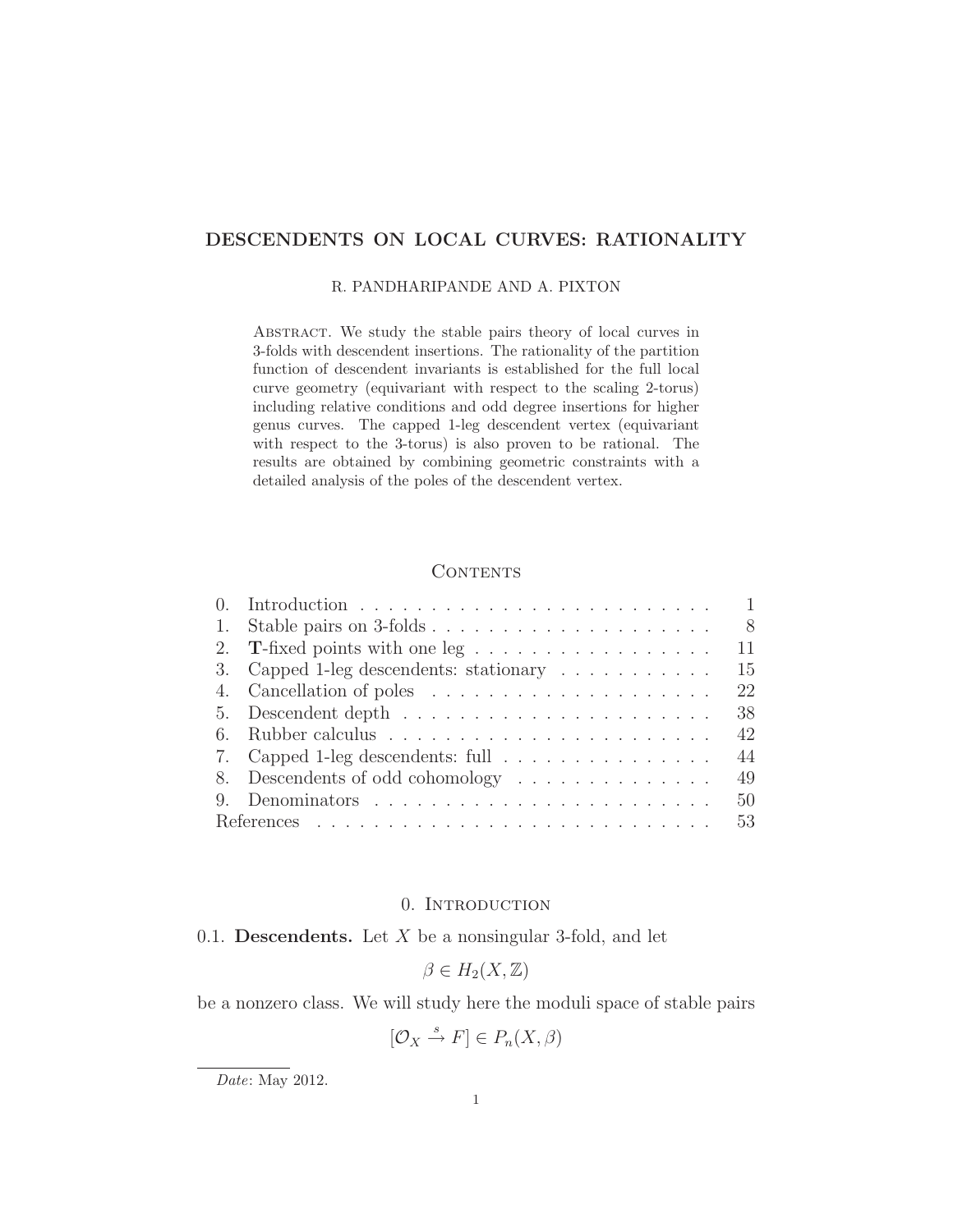where  $F$  is a pure sheaf supported on a Cohen-Macaulay subcurve of X, s is a morphism with 0-dimensional cokernel, and

$$
\chi(F) = n, \quad [F] = \beta.
$$

The space  $P_n(X,\beta)$  carries a virtual fundamental class obtained from the deformation theory of complexes in the derived category [24]. A review can be found in Section 1.

Since  $P_n(X,\beta)$  is a fine moduli space, there exists a universal sheaf

$$
\mathbb{F} \to X \times P_n(X, \beta),
$$

see Section 2.3 of [24]. For a stable pair  $[\mathcal{O}_X \to F] \in P_n(X, \beta)$ , the restriction of  $F$  to the fiber

$$
X \times [\mathcal{O}_X \to F] \subset X \times P_n(X, \beta)
$$

is canonically isomorphic to  $F$ . Let

$$
\pi_X: X \times P_n(X, \beta) \to X,
$$
  

$$
\pi_P: X \times P_n(X, \beta) \to P_n(X, \beta)
$$

be the projections onto the first and second factors. Since  $X$  is nonsingular and  $\mathbb F$  is  $\pi_P$ -flat,  $\mathbb F$  has a finite resolution by locally free sheaves. Hence, the Chern character of the universal sheaf  $\mathbb F$  on  $X \times P_n(X, \beta)$ is well-defined. By definition, the operation

$$
\pi_{P*}(\pi_X^*(\gamma) \cdot \mathrm{ch}_{2+i}(\mathbb{F}) \cap (\pi_P^*(\cdot)) : H_*(P_n(X, \beta)) \to H_*(P_n(X, \beta))
$$

is the action of the descendent  $\tau_i(\gamma)$ , where  $\gamma \in H^*(X,\mathbb{Z})$ .

For nonzero  $\beta \in H_2(X, \mathbb{Z})$  and arbitrary  $\gamma_i \in H^*(X, \mathbb{Z})$ , define the stable pairs invariant with descendent insertions by

$$
\left\langle \prod_{j=1}^k \tau_{i_j}(\gamma_j) \right\rangle_{n,\beta}^X = \int_{[P_n(X,\beta)]^{vir}} \prod_{j=1}^k \tau_{i_j}(\gamma_j)
$$

$$
= \int_{P_n(X,\beta)} \prod_{j=1}^k \tau_{i_j}(\gamma_j) \Big( [P_n(X,\beta)]^{vir} \Big).
$$

The partition function is

$$
\mathsf{Z}_{\beta}^X \left( \prod_{j=1}^k \tau_{i_j}(\gamma_j) \right) = \sum_n \left\langle \prod_{j=1}^k \tau_{i_j}(\gamma_j) \right\rangle_{n,\beta}^X q^n.
$$

Since  $P_n(X, \beta)$  is empty for sufficiently negative n,  $Z_{\beta}^X(\prod_{j=1}^k \tau_{i_j}(\gamma_j))$ is a Laurent series in  $q$ . The following conjecture was made in [25].

**Conjecture 1.** The partition function  $Z_{\beta}^{X}(\prod_{j=1}^{k} \tau_{i_j}(\gamma_j))$  is the Laurent expansion of a rational function in q.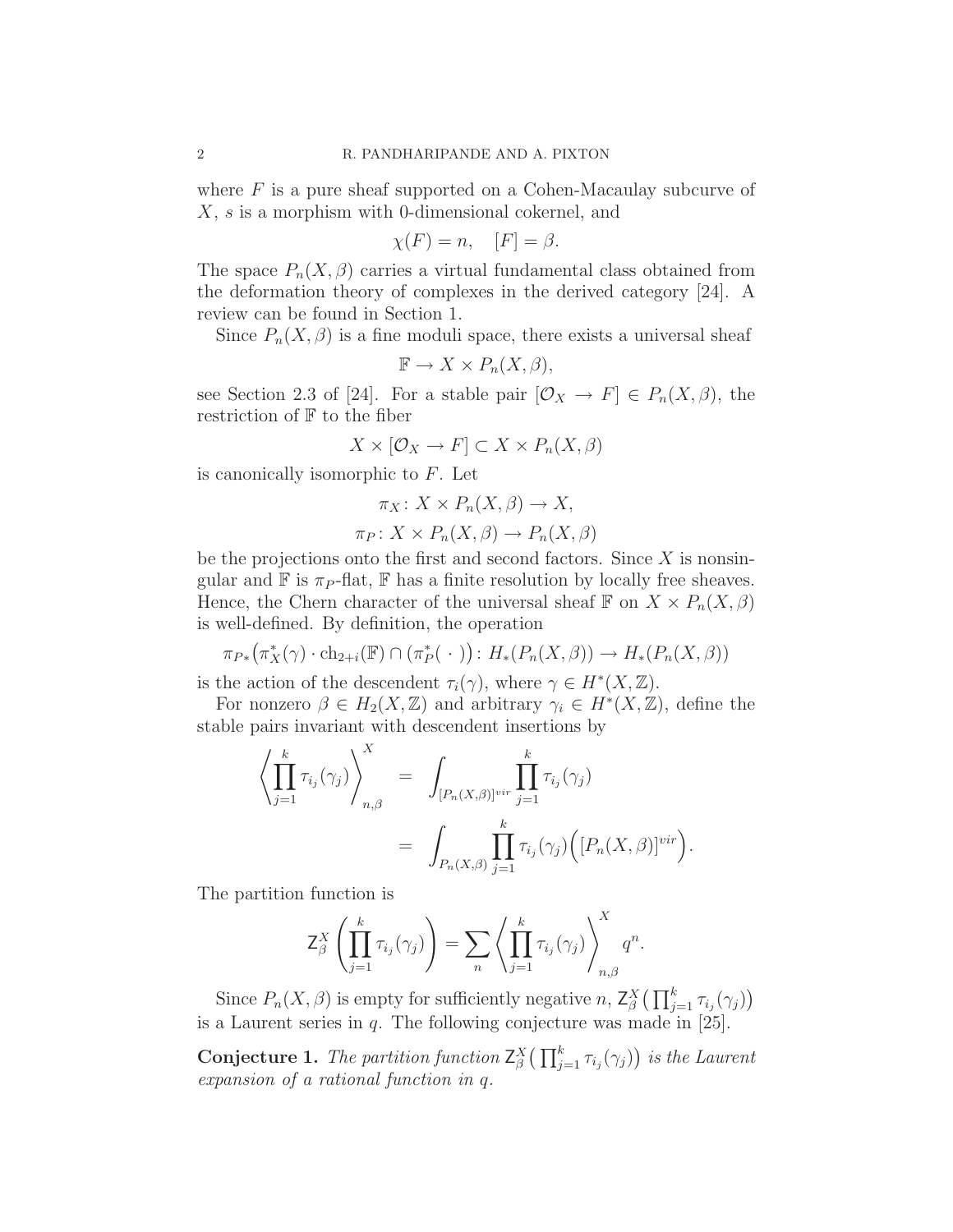If only primary field insertions  $\tau_0(\gamma)$  appear, Conjecture 1 is known for toric X by [13, 17] and for Calabi-Yau X by [3, 28] together with [9]. In the presence of descendents  $\tau_{i>0}(\gamma)$ , very few results have been obtained.

The central result of the present paper is the proof of Conjecture 1 in case  $X$  is the total space of an rank 2 bundle over a curve, a *local* curve. In fact, the rationality of the stable pairs descendent theory of relative local curves is proven.

0.2. Local curves. Let  $N$  be a split rank 2 bundle on a nonsingular projective curve  $C$  of genus  $q$ ,

$$
(1) \t\t N = L_1 \oplus L_2.
$$

The splitting determines a scaling action of a 2-dimensional torus

$$
T=\mathbb{C}^*\times\mathbb{C}^*
$$

on N. The level of the splitting is the pair of integers  $(k_1, k_2)$  where,

$$
k_i = \deg(L_i).
$$

Of course, the scaling action and the level depend upon the choice of splitting (1).

Let  $s_1, s_2 \in H^*_{\mathbf{T}}(\bullet)$  be the first Chern classes of the standard representations of the first and second  $\mathbb{C}^*$ -factors of T respectively. We define

(2) 
$$
\left\langle \prod_{j=1}^k \tau_{i_j}(\gamma_j) \right\rangle_{n,d}^N = \int_{[P_n(N,d)]^{vir}} \prod_{j=1}^k \tau_{i_j}(\gamma_j) \in \mathbb{Q}(s_1, s_2).
$$

Here, the curve class is d times the zero section  $C \subset N$  and

$$
\gamma_j \in H^*(C, \mathbb{Z}) .
$$

The right side of (2) is defined by T-equivariant residues as in [4, 20]. Let

$$
\mathsf{Z}_{d}^{N}\left(\prod_{j=1}^{k}\tau_{i_{j}}(\gamma_{j})\right)^{T}=\sum_{n}\left\langle \prod_{j=1}^{k}\tau_{i_{j}}(\gamma_{j})\right\rangle_{n,d}^{N}q^{n}.
$$

**Theorem 1.**  $Z_d^N\big(\prod_{j=1}^k \tau_{i_j}(\gamma_j)\big)^T$  is the Laurent expansion in q of a rational function in  $\mathbb{Q}(q,s_1,s_2)$ .

The rationality of Theorem 1 holds even when  $\gamma_j \in H^1(C, \mathbb{Z})$ . Theorem 1 is proven via the stable pairs theory of relative local curves and the 1-leg descendent vertex. The proof provides a method to compute  $Z_d^N\big(\prod_{j=1}^k \tau_{i_j}(\gamma_j)\big)^T$ .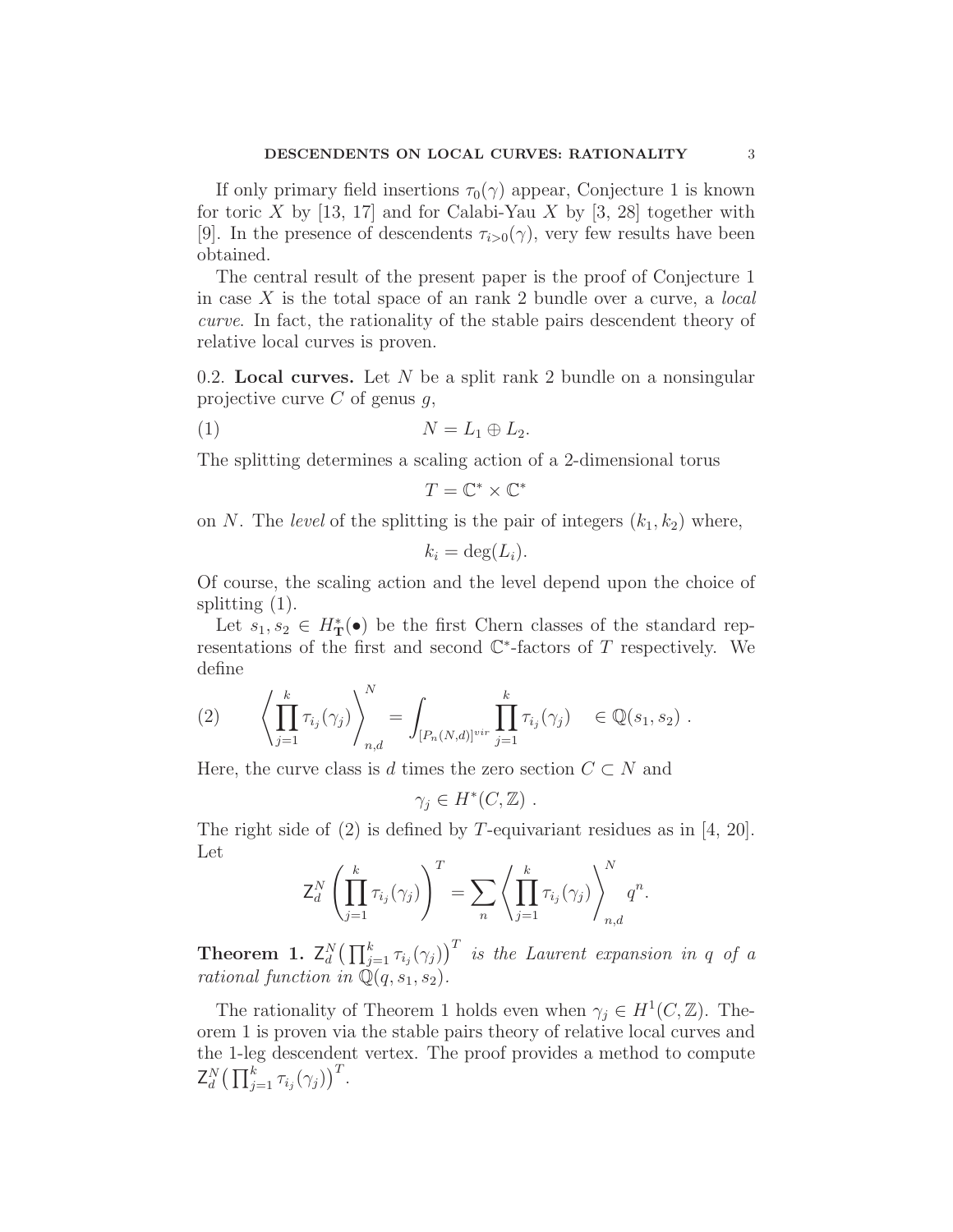0.3. Relative local curves. The fiber of N over a point  $p \in C$  determines a T-invariant divisor

$$
N_p \subset N
$$

isomorphic to  $\mathbb{C}^2$  with the standard T-action. For  $r > 0$ , we will consider the local theory of  $N$  relative to the divisor

$$
S = \bigcup_{i=1}^{r} N_{p_i} \subset N
$$

determined by the fibers over  $p_1, \ldots, p_r \in C$ . Let  $P_n(N/S, d)$  denote the relative moduli space of stable pairs, see [24] for a discussion.

For each  $p_i$ , let  $\eta^i$  be a partition of d weighted by the equivariant Chow ring,

$$
A_T^*(N_{p_i}, \mathbb{Q}) \stackrel{\sim}{=} \mathbb{Q}[s_1, s_2],
$$

of the fiber  $N_{p_i}$ . By Nakajima's construction, a weighted partition  $\eta^i$ determines a T-equivariant class

$$
\mathsf{C}_{\eta^i} \in A_T^*(\mathrm{Hilb}(N_{p_i},d),\mathbb{Q})
$$

in the Chow ring of the Hilbert scheme of points. In the theory of stable pairs, the weighted partition  $\eta^i$  specifies relative conditions via the boundary map

$$
\epsilon_i: P_n(N/S, d) \to \text{Hilb}(N_{p_i}, d).
$$

An element  $\eta \in \mathcal{P}(d)$  of the set of partitions of d may be viewed as a weighted partition with all weights set to the identity class

$$
1 \in H^*_T(N_{p_i}, \mathbb{Q}) \ .
$$

The Nakajima basis of  $A_T^*$ (Hilb $(N_{p_i}, d)$ , Q) consists of identity weighted partitions indexed by  $\mathcal{P}(d)$ . The T-equivariant intersection pairing in the Nakajima basis is

$$
g_{\mu\nu} = \int_{\text{Hilb}(N_{p_i}, d)} \mathsf{C}_{\mu} \cup \mathsf{C}_{\nu} = \frac{1}{(s_1 s_2)^{\ell(\mu)}} \frac{(-1)^{d-\ell(\mu)}}{\mathfrak{z}(\mu)} \delta_{\mu, \nu},
$$

where

$$
\mathfrak{z}(\mu) = \prod_{i=1}^{\ell(\mu)} \mu_i \cdot |\mathrm{Aut}(\mu)|.
$$

Let  $g^{\mu\nu}$  be the inverse matrix.

The notation  $\eta([0])$  will be used to set all weights to  $[0] \in A_T^*(N_{p_i}, \mathbb{Q})$ . Since

$$
[0] = s_1 s_2 \in A_T^*(N_{p_i}, \mathbb{Q}),
$$

the weight choice has only a mild effect.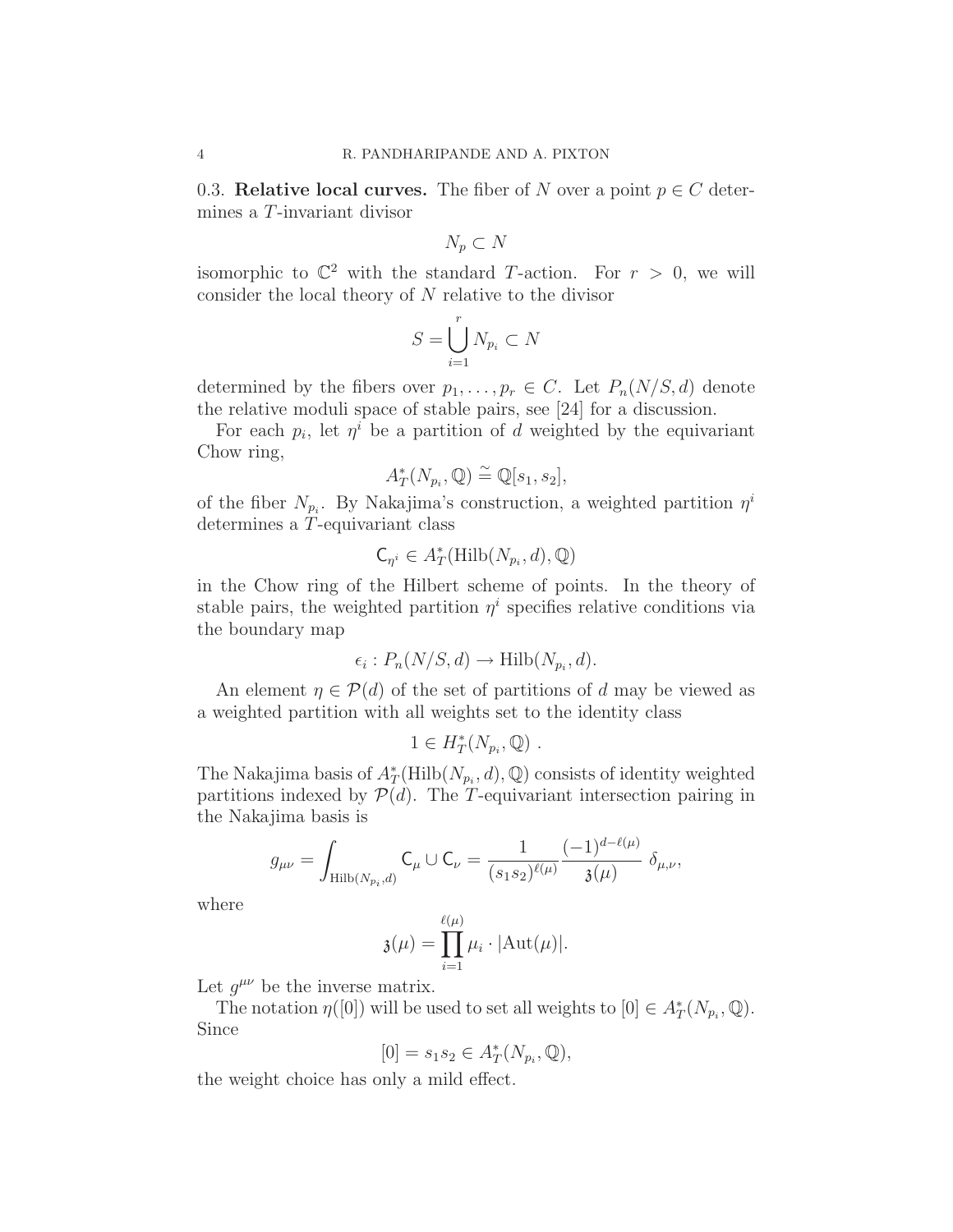Following the notation of [4, 20], the relative stable pairs partition function with descendents,

$$
\mathsf{Z}^{N/S}_{d,\eta^1,\ldots,\eta^r}\left(\prod_{j=1}^k\tau_{i_j}(\gamma_j)\right)^T=\sum_{n\in\mathbb{Z}}q^n\int_{[P_n(N/S,d)]^{vir}}\prod_{j=1}^k\tau_{i_j}(\gamma_j)\,\,\prod_{i=1}^r\epsilon_i^*(\mathsf{C}_{\eta^i}),
$$

is well-defined for local curves.

Theorem 2.  $\mathsf{Z}^{N/S}_{d,n^1}$  $\int_{d,\eta^1,\dots,\eta^r}^{N/S} \big(\prod_{j=1}^k \tau_{i_j}(\gamma_j)\big)^T$  is the Laurent expansion in q of a rational function in  $\mathbb{Q}(q,s_1,s_2)$ .

Theorem 2 implies Theorem 1 by the degeneration formula. The proof of Theorem 2 uses the TQFT formalism exploited in [4, 20] together with an analysis of the capped 1-leg descendent vertex.

0.4. Capped 1-leg descendent vertex. The capped 1-leg geometry concerns the trivial bundle,

$$
N = \mathcal{O}_{\mathbb{P}^1} \oplus \mathcal{O}_{\mathbb{P}^1} \to \mathbb{P}^1 ,
$$

relative to the fiber

$$
N_\infty\subset N
$$

over  $\infty \in \mathbb{P}^1$ . Capped geometries have been studied (without descendents) in [13].

The total space N naturally carries an action of a 3-dimensional torus

$$
\mathbf{T}=T\times\mathbb{C}^*.
$$

Here,  $T$  acts as before by scaling the factors of  $N$  and preserving the relative divisor  $N_{\infty}$ . The  $\mathbb{C}^*$ -action on the base  $\mathbb{P}^1$  which fixes the points  $0, \infty \in \mathbb{P}^1$  lifts to an additional  $\mathbb{C}^*$ -action on N fixing  $N_{\infty}$ .

The equivariant cohomology ring  $H^*_{\mathbf{T}}(\bullet)$  is generated by the Chern classes  $s_1$ ,  $s_2$ , and  $s_3$  of the standard representation of the three  $\mathbb{C}^*$ factors. We define

$$
(3) \quad \mathsf{Z}_{d,\eta}^{\mathsf{cap}}\left(\prod_{j=1}^k\tau_{i_j}(\gamma_j)\right)^{\mathbf{T}}=\sum_{n\in\mathbb{Z}}q^n\int_{[P_n(N/N_\infty,d)]^{vir}}\prod_{j=1}^k\tau_{i_j}(\gamma_j)\ \cup\epsilon^*_\infty(\mathsf{C}_\eta),
$$

by **T**-equivariant residues.<sup>1</sup> Here,  $\gamma_j \in H^*_{\mathbf{T}}(\mathbb{P}^1, \mathbb{Z})$ . By definition, the partition function  $(3)$  is a Laurent series in q with coefficients in the field  $\mathbb{Q}(s_1,s_2,s_3)$ .

<sup>1</sup>The  $T$ -equivariant series associated to the cap will be denoted

$$
\mathsf{Z}_{d,\eta}^{\mathsf{cap}} \left( \prod_{j=1}^k \tau_{i_j}(\gamma_j) \right)^T ,
$$

for  $\gamma_j \in H^*(\mathbb{P}^1, \mathbb{Z})$ .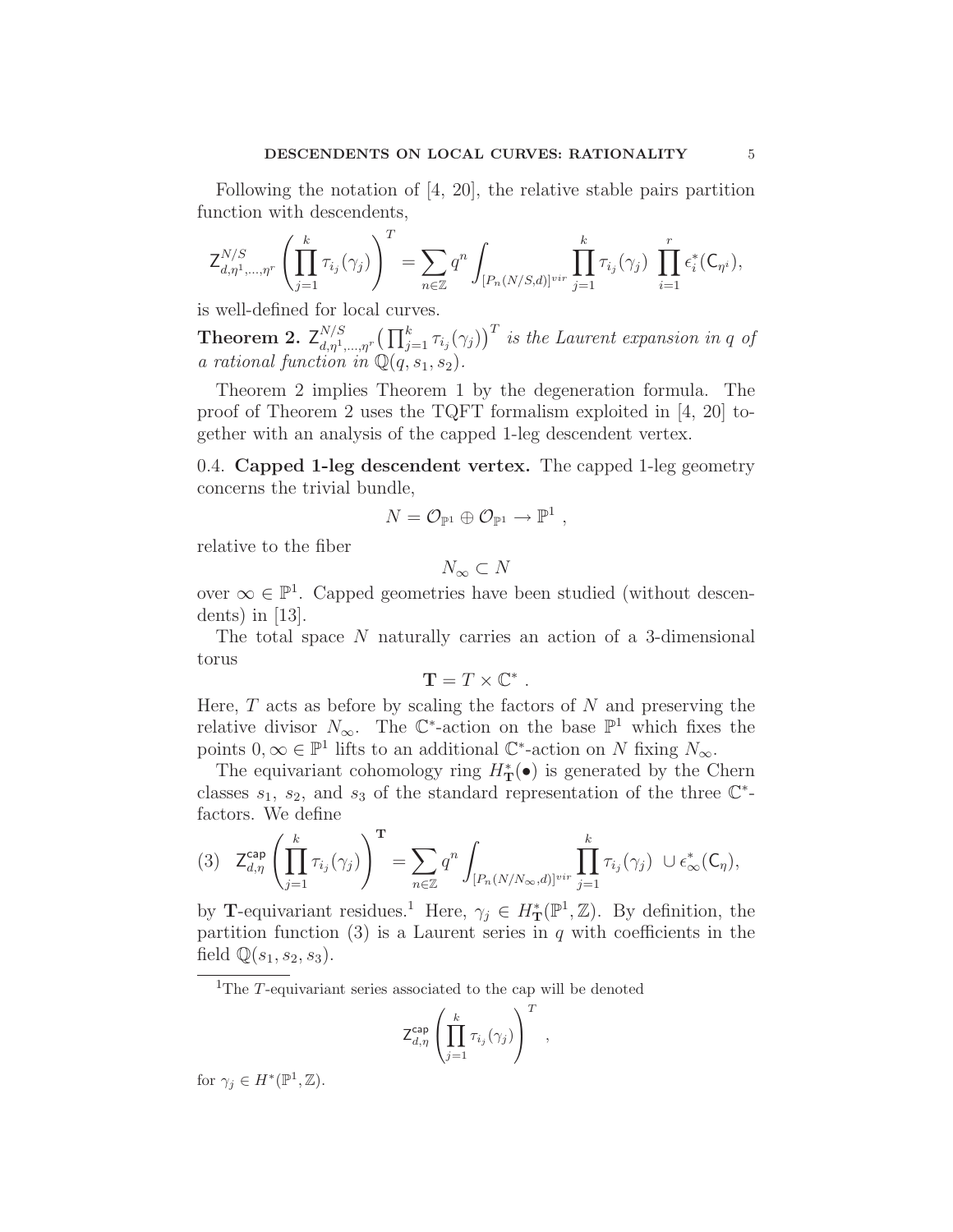**Theorem 3.**  $Z_{d,\eta}^{\text{cap}}\left(\prod_{j=1}^{k} \tau_{i_j}(\gamma_j)\right)^{\text{T}}$  is the Laurent expansion in q of a rational function in  $\mathbb{Q}(q,s_1,s_2,s_3)$ .

Theorem 3 is the main contribution of the paper. The result relies upon a delicate cancellation of poles in the vertex formula of [25] for stable pairs invariants. Theorem 2 is derived as a consequence.

0.5. Stationary theory. In [22], we prove reduction rules for stationary descendents in the T-equivariant local theory of curves. Let  $\mathsf{p} \in H^2(C, \mathbb{Z})$  be the class of a point on a nonsingular curve C. The stationary descendents are  $\tau_i(\mathbf{p})$ . For the degree d local theory of C, we find universal formulas expressing the descendents  $\tau_{i>d}(\mathbf{p})$  in terms of the descendents  $\tau_{i\leq d}(\mathbf{p})$ . The reduction rules provide an alternative (and more effective) approach to the rationality of Theorem 2 in the stationary case.

The exact calculation in [22] of the basic stationary descendent series

$$
\mathsf{Z}_{d,(d)}^{\mathsf{cap}}(\tau_d(\mathsf{p}))^T = \frac{q^d}{d!} \left( \frac{s_1 + s_2}{s_1 s_2} \right) \frac{1}{2} \sum_{i=1}^d \frac{1 + (-q)^i}{1 - (-q)^i}
$$

plays a special role. The coefficient of  $q^d$ ,

$$
\langle \tau_d, (d) \rangle_{\text{Hilb}(\mathbb{C}^2, d)} = \frac{1}{2 \cdot (d-1)!} \left( \frac{s_1 + s_2}{s_1 s_2} \right),
$$

is the classical  $T$ -equivariant pairing on the Hilbert scheme of  $d$  points in  $\mathbb{C}^2$ .

The T-equivariant stationary descendent theory is simpler than the full descendent theories studied here. We do not know an alternative approach to the rationality of the full T-equivariant descendent theory of local curves. Even the rationality of the T-equivariant stationary theory of the cap does not appear to be accessible via [22].

The methods of [22] also prove a functional equation for the partition function for stationary descendents which is a special case of the following conjecture we make here.

Conjecture 2. Let  $\mathsf{Z}_{d,n^1}^{N/S}$  $\int_{d,\eta^1,\dots,\eta^r}^{N/S} \big(\prod_{j=1}^k \tau_{i_j}(\gamma_j)\big)^T$  be the Laurent expansion in q of  $F(q,s_1,s_2) \in \mathbb{Q}(q,s_1,s_2)$ . Then, F satisfies the functional equation

$$
F(q^{-1}, s_2, s_2) = (-1)^{\Delta + |\eta| - \ell(\eta) + \sum_{j=1}^k i_j} q^{-\Delta} F(q, s_1, s_2),
$$

where the constants are defined by

$$
\Delta = \int_{\beta} c_1(T_N), \quad |\eta| = \sum_{i=1}^r |\eta^i|, \quad \text{and} \quad \ell(\eta) = \sum_{i=1}^r \ell(\eta^i) .
$$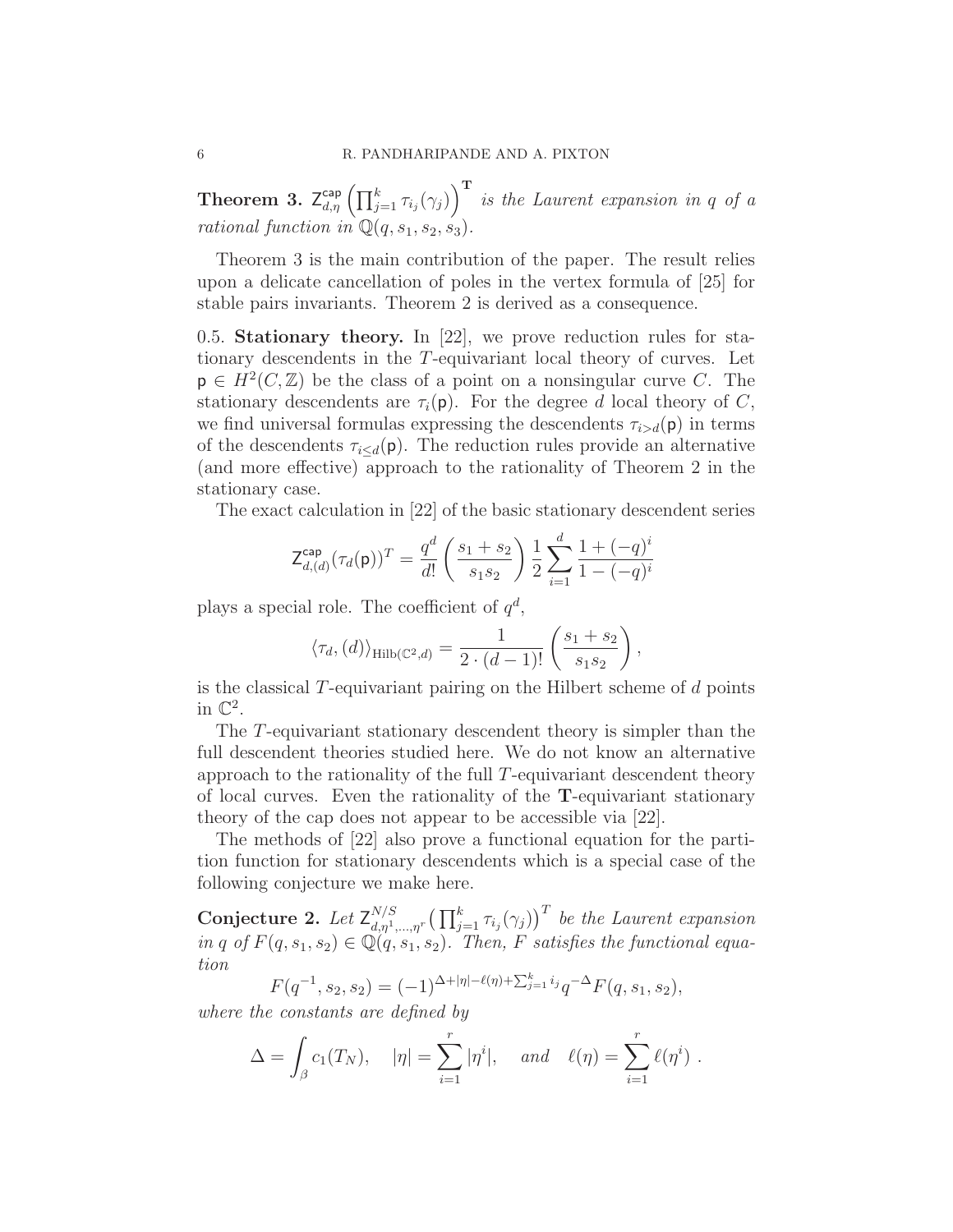Here,  $T_N$  is the tangent bundle of the 3-fold N, and  $\beta$  is the curve class given by d times the 0-section. We believe the straightforward generalization of Conjecture 2 to all descendent partition functions for the stable pairs theories of relative 3-folds (equivariant and nonequivariant) holds. If there are no descendents, the functional equation is known to hold in the toric case [13]. The strongest evidence with descendents is the stationary result of Theorem 2 of [22].

0.6. Denominators. The descendent partition functions for the stable pairs theory of local curves have very restricted denominators when considered as rational functions in q with coefficients in  $\mathbb{Q}(s_1,s_2)$  for Theorems 1-2 and rational functions in q with coefficients in  $\mathbb{Q}(s_1,s_2,s_3)$ for Theorem 3.

Conjecture 3. The denominators of the degree d descendent partition functions Z of Theorems 1, 2, and 3 are products of factors of the form  $q^k$  and

 $1 - (-q)^r$ 

for  $1 \leq r \leq d$ .

In other words, the poles in  $-q$  are conjectured to occur only at 0 and  $r^{th}$  roots for r at most d (and have no dependence on the variables  $s_i$ ). Conjecture 3 is proven in Theorem 5 of Section 9 for descendents of even cohomology. The denominator restriction yields new results about the 3-point functions of the Hilbert scheme of points of  $\mathbb{C}^2$  stated as a Corollary to Theorem 5.

0.7. Descendent theory of toric 3-folds. Calculation of the descendent theory of stable pairs on nonsingular toric 3-folds requires knowledge of the capped 3-leg descendent vertex.<sup>2</sup> The rationality of the capped 3-leg descendent vertex is proven in [23] via a geometric reduction to the 1-leg case of Theorem 3. As a result, Conjecture 1 is established for all nonsingular toric 3-folds. The rationality of the descendent theory of several log Calabi-Yau geometries is also proven in [23].

0.8. Plan of the paper. After a brief review of the theory of stable pairs in Section 1, the vertex formalism of [25] is summarized in Section 2. The proof of Theorem 3 is presented in Section 3 for descendents of the nonrelative T-fixed point  $0 \in \mathbb{P}^1$  modulo the pole cancellation property established in Section 4. Depth and the rubber calculus for stable pairs of local curves are discussed in Sections 5 and 6. The

<sup>&</sup>lt;sup>2</sup>The capped 2-leg descendent vertex is, of course, a specialization of the 3-leg vertex.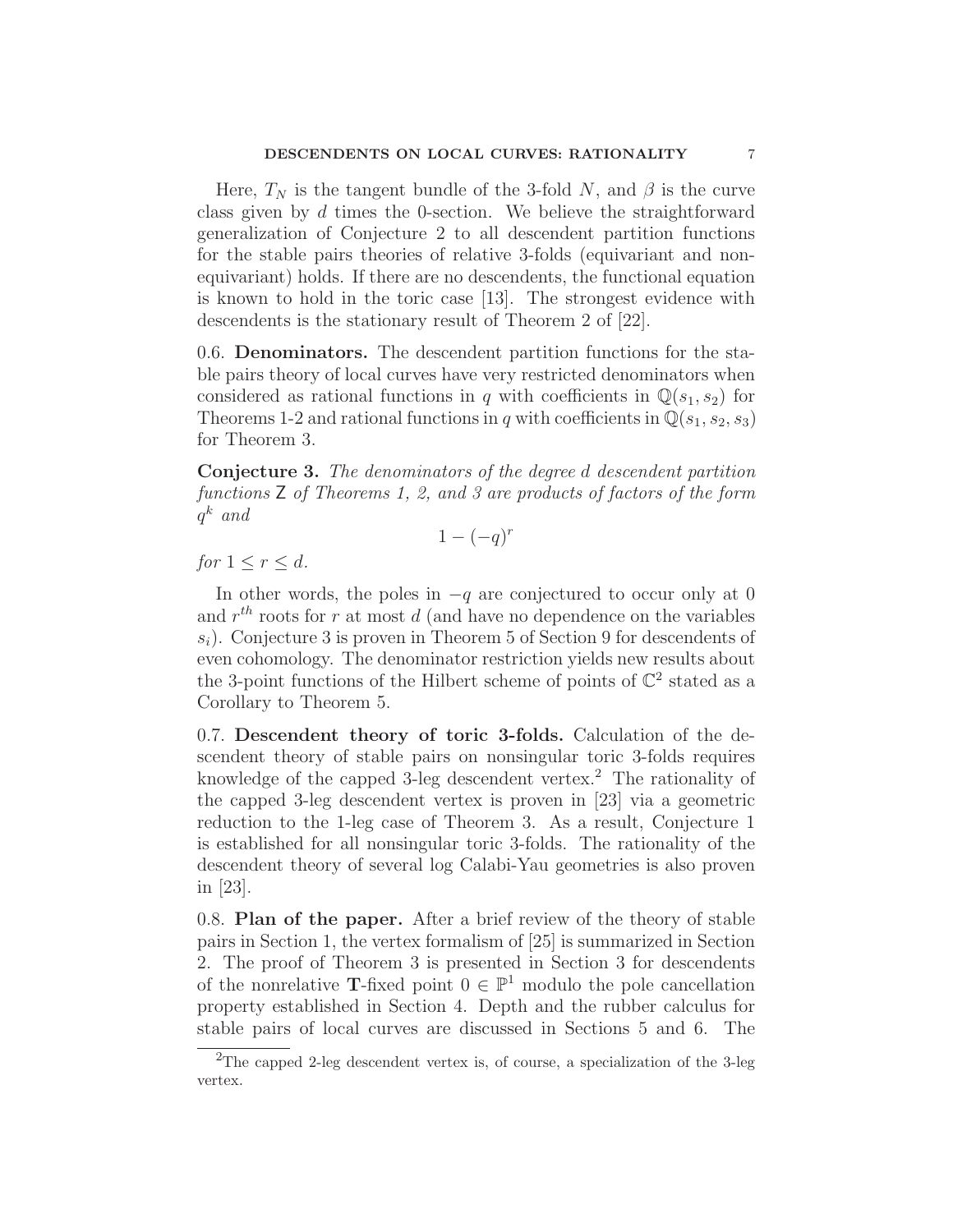full statement of Theorem 3 is obtained in Section 7. In fact, the rationality of the T-equivariant descendent theories of all twisted caps and tubes is established in Section 7. Theorems 1 and 2 are proven as a consequence of Theorem 3 in Section 8 using the methods of [4, 18, 20]. Denominators are studied in Section 9.

0.9. Other directions. Whether parallel results can be obtained for the local Gromov-Witten theory of curves [4] is an interesting question. Although conjectured to be equivalent, the descendent theory of stable pairs on 3-folds appears more accessible than descendents in Gromov-Witten theory. The direct vertex analysis undertaken here for Theorem 3 must be replaced in Gromov-Witten theory with a deeper understanding of Hodge integrals [6].

Another advantage of stable pairs, at least for Calabi-Yau geometries, is the possibility of using motivic integrals with respect to Behrend's  $\chi$ -function [1], see [26] for an early use. Recently, D. Maulik and R. P. Thomas have been pursuing  $\chi$ -functions in the log Calabi-Yau setting. Applications to the rationality of descendent series in Fano geometries might be possible.

A principal motivation of studying descendents for stable pairs is the perspective of [16]. Descendents constrain relative invariants. With the degeneration formula, the possibility emerges of studying stable pairs on arbitrary (non-toric) 3-folds.

0.10. Acknowledgements. Discussions with J. Bryan, D. Maulik, A. Oblomkov, A. Okounkov, and R. P. Thomas about the stable pairs vertex, self-dual obstruction theories, and rationality played an important role. We thank M. Bhargava and M. Haiman for conversations related to the pole cancellation of Section 4. The study of descendents for 3-fold sheaf theories in [15, 25] motivated several aspects of the paper.

R.P. was partially supported by NSF grants DMS-0500187 and DMS-1001154. A.P. was supported by a NDSEG graduate fellowship. The paper was completed in the summer of 2010 while visiting the Instituto Superior Técnico in Lisbon where R.P. was supported by a Marie Curie fellowship and a grant from the Gulbenkian foundation.

### 1. Stable pairs on 3-folds

1.1. **Definitions.** Let X be a nonsingular quasi-projective 3-fold over  $\mathbb C$  with polarization L. Let  $\beta \in H_2(X,\mathbb Z)$  be a nonzero class. The moduli space  $P_n(X, \beta)$  parameterizes stable pairs

(4) O<sup>X</sup> <sup>s</sup>→ F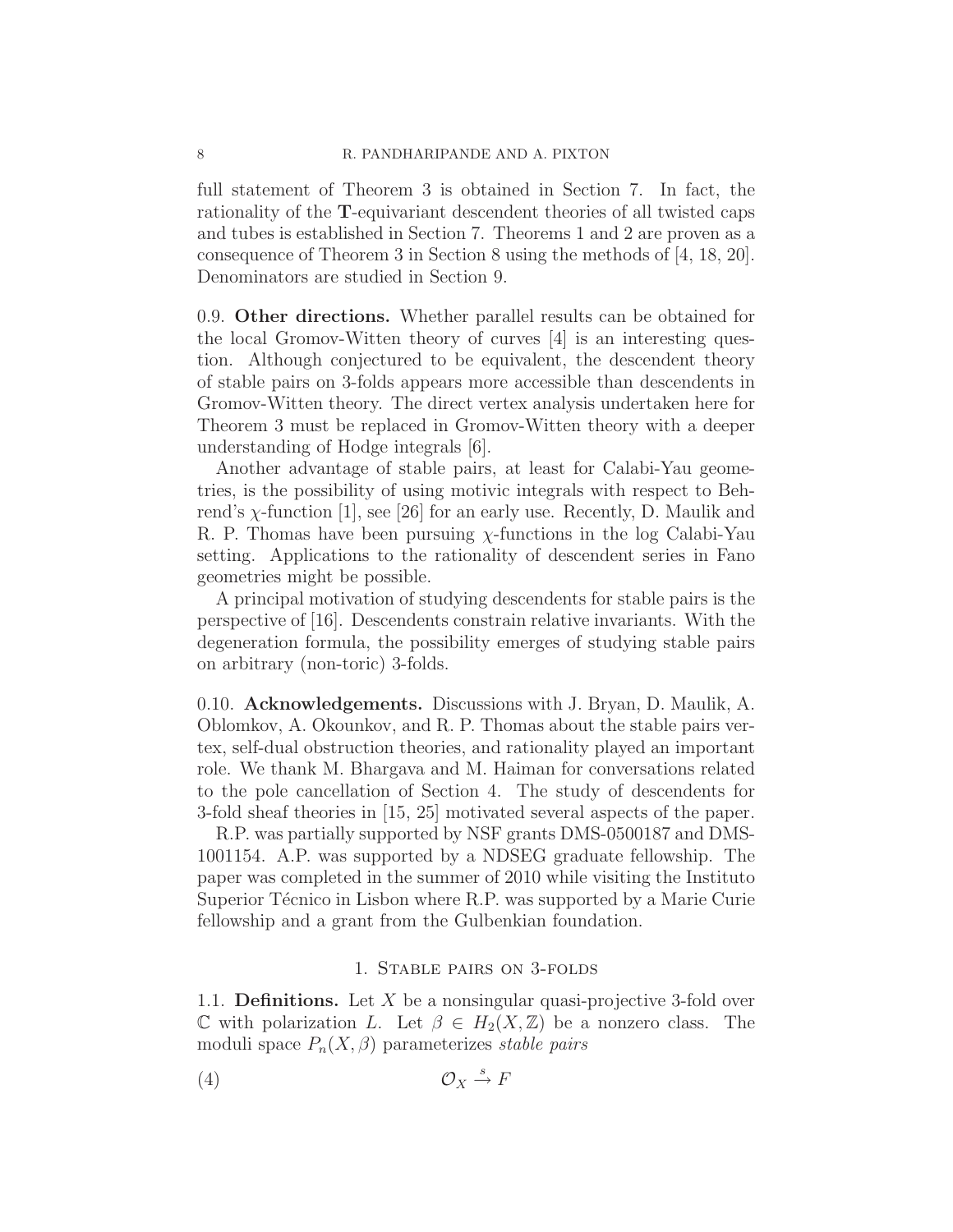where  $F$  is a sheaf with Hilbert polynomial

$$
\chi(F \otimes L^k) = k \int_{\beta} c_1(L) + n
$$

and  $s \in H^0(X, F)$  is a section. The two stability conditions are:

- (i) the sheaf  $F$  is pure with proper support,
- (ii) the section  $\mathcal{O}_X \stackrel{s}{\rightarrow} F$  has 0-dimensional cokernel.

By definition, *purity* (i) means every nonzero subsheaf of  $F$  has support of dimension 1 [8]. In particular, purity implies the (scheme-theoretic) support  $C_F$  of F is a Cohen-Macaulay curve. A quasi-projective moduli space of stable pairs can be constructed by a standard GIT analysis of Quot scheme quotients [10].

For convenience, we will often refer to the stable pair  $(4)$  on X simply by  $(F, s)$ .

1.2. Virtual class. A central result of [24] is the construction of a virtual class on  $P_n(X,\beta)$ . The standard approach to the deformation theory of pairs fails to yield an appropriate 2-term deformation theory for  $P_n(X, \beta)$ . Instead,  $P_n(X, \beta)$  is viewed in [24] as a moduli space of complexes in the derived category.

Let  $D^b(X)$  be the bounded derived category of coherent sheaves on X. Let

$$
I^{\bullet} = \{ \mathcal{O}_X \to F \} \in D^b(X)
$$

be the complex determined by a stable pair. The tangent-obstruction theory obtained by deforming  $I^{\bullet}$  in  $D^b(X)$  while fixing its determinant is 2-term and governed by the groups<sup>3</sup>

$$
\text{Ext}^1(I^\bullet, I^\bullet)_0, \quad \text{Ext}^2(I^\bullet, I^\bullet)_0.
$$

The virtual class

$$
[P_n(X,\beta)]^{vir} \in A_{\dim^{vir}}(P_n(X,\beta),\mathbb{Z})
$$

is then obtained by standard methods [2, 11]. The virtual dimension is

$$
\dim^{vir} = \int_{\beta} c_1(T_X).
$$

Apart from the derived category deformation theory, the construction of the virtual class of  $P_n(X,\beta)$  is parallel to virtual class construction in DT theory [27].

<sup>&</sup>lt;sup>3</sup>The subscript 0 denotes traceless Ext.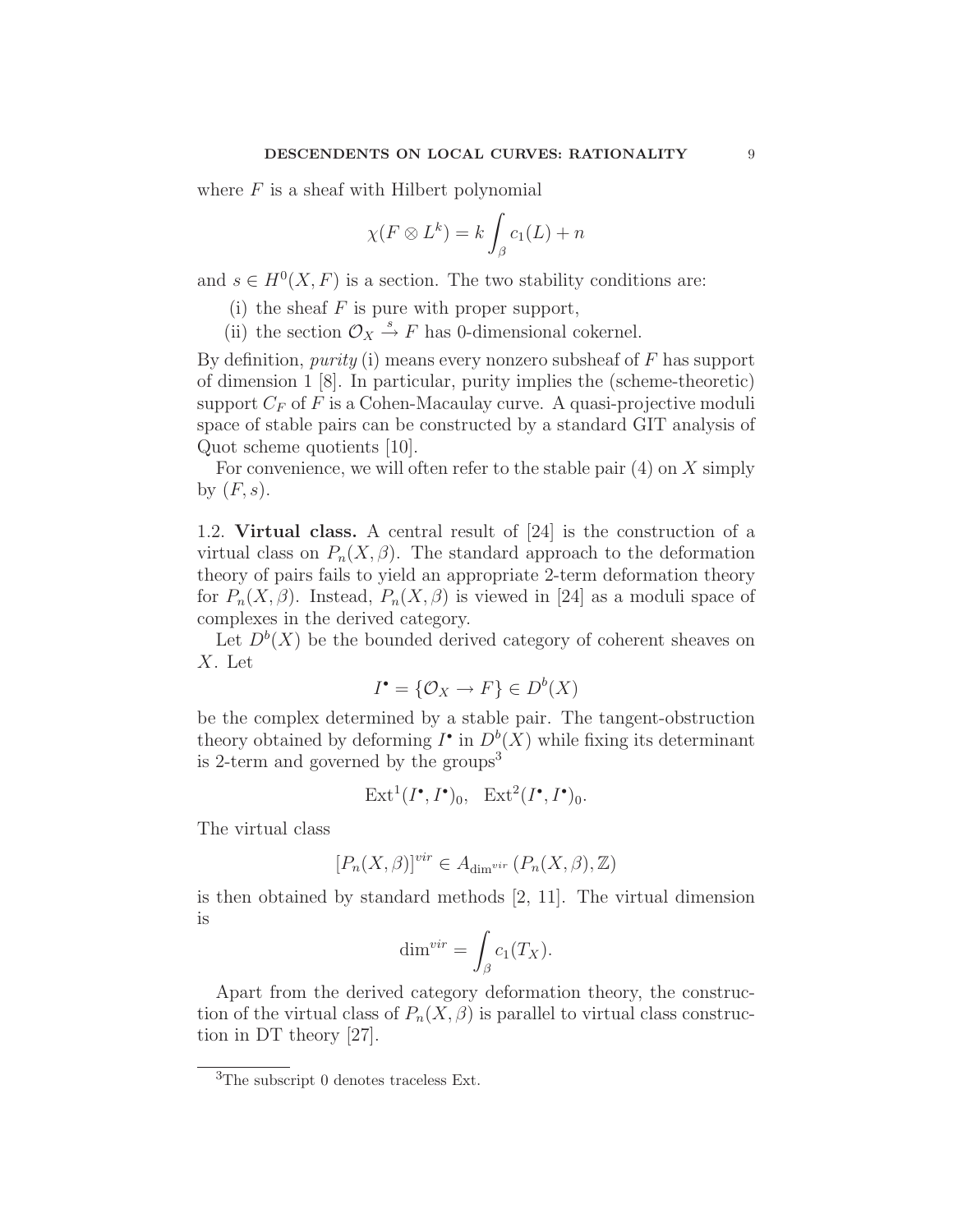1.3. Characterization. Consider the kernel/cokernel exact sequence associated to a stable pair  $(F, s)$ ,

(5) 
$$
0 \to \mathscr{I}_{C_F} \to \mathcal{O}_X \xrightarrow{s} F \to Q \to 0.
$$

The kernel is the ideal sheaf of the Cohen-Macaulay support curve  $C_F$ by Lemma 1.6 of  $[24]$ . The cokernel Q has dimension 0 support by stability. The *reduced* support scheme, Support<sup>red</sup> $(Q)$ , is called the zero locus of the pair. The zero locus lies on  $C_F$ .

Let  $C \subset X$  be a fixed Cohen-Macaulay curve. Stable pairs with support C and bounded zero locus are characterized as follows. Let

 $\mathfrak{m} \subset \mathcal{O}_C$ 

be the ideal in  $\mathcal{O}_C$  of a 0-dimensional subscheme. Since

$$
\mathscr{H}\hspace{-1pt}\mathit{om}(\mathfrak{m}^r/\mathfrak{m}^{r+1},\mathcal{O}_C)=0
$$

by the purity of  $\mathcal{O}_C$ , we obtain an inclusion

$$
\mathscr{Hom}(\mathfrak{m}^r, \mathcal{O}_C) \subset \mathscr{Hom}(\mathfrak{m}^{r+1}, \mathcal{O}_C).
$$

The inclusion  $\mathfrak{m}^r \hookrightarrow \mathcal{O}_C$  induces a canonical section

$$
\mathcal{O}_C \hookrightarrow \mathscr{H}\!om(\mathfrak{m}^r, \mathcal{O}_C).
$$

**Proposition 1.** A stable pair  $(F, s)$  with support C satisfying

$$
Support^{red}(Q) \subset Support(\mathcal{O}_C/\mathfrak{m})
$$

is equivalent to a subsheaf of  $\mathscr{H}om(\mathfrak{m}^r, \mathcal{O}_C)/\mathcal{O}_C$ ,  $r \gg 0$ .

Alternatively, we may work with coherent subsheaves of the quasicoherent sheaf

(6) 
$$
\lim_{\longrightarrow} \mathcal{H}om(\mathfrak{m}^r, \mathcal{O}_C)/\mathcal{O}_C
$$

Under the equivalence of Proposition 1, the subsheaf of (6) corresponds to Q, giving a subsheaf F of  $\lim_{n \to \infty} \mathcal{H}om(\mathfrak{m}^r, \mathcal{O}_C)$  containing the canonical subsheaf  $\mathcal{O}_C$  and the sequence

$$
0 \to \mathcal{O}_C \xrightarrow{s} F \to Q \to 0.
$$

Proposition 1 is proven in [24].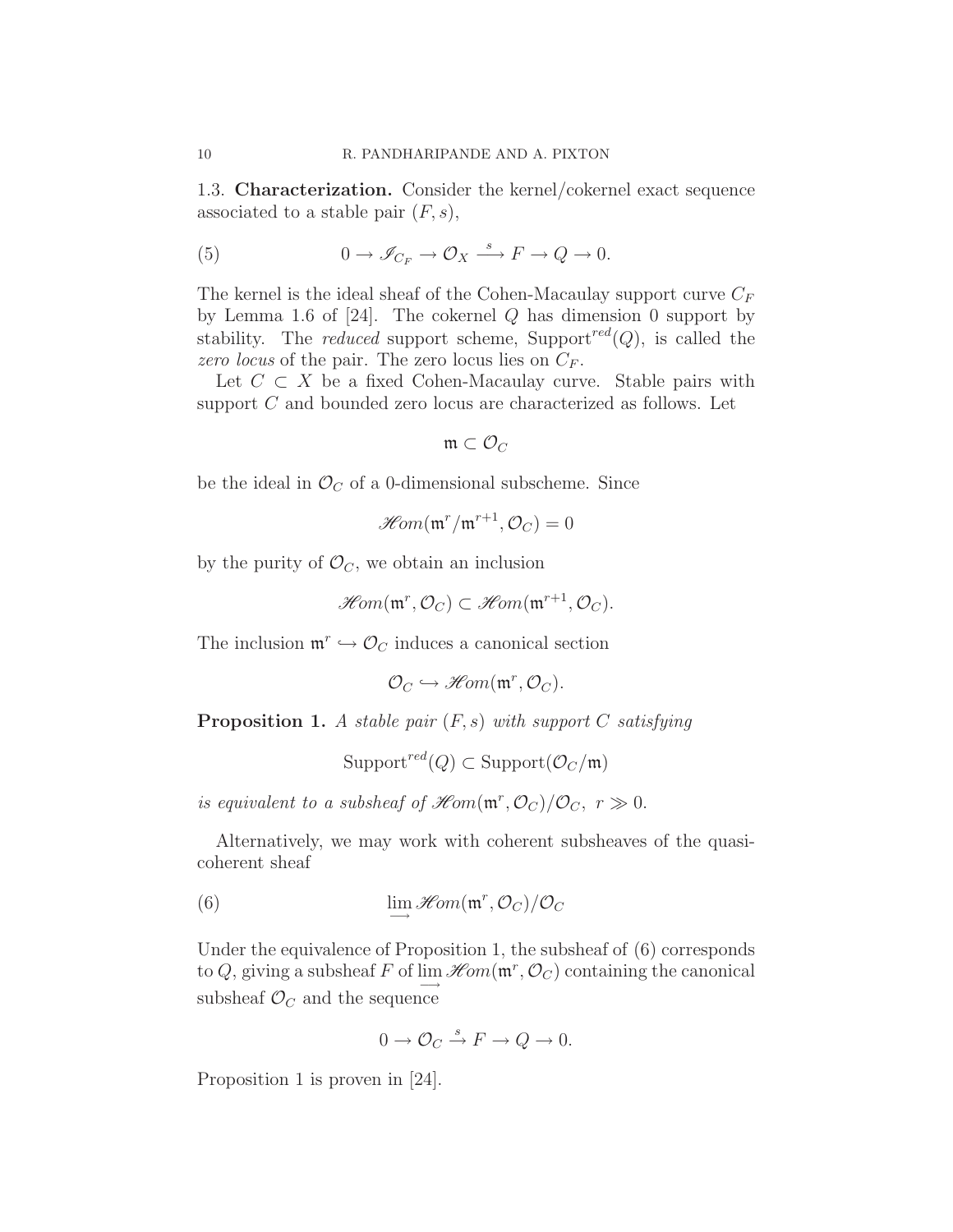#### 2. T-fixed points with one leg

### 2.1. **Affine chart.** Let  $N$  be the 3-fold total space of

$$
\mathcal{O}_{\mathbb{P}^1}\oplus \mathcal{O}_{\mathbb{P}^1}\to \mathbb{P}^1
$$

carrying the action of the 3-dimensional torus  $\mathbf T$  as in Section 0.4. Let

(7) 
$$
[\mathcal{O}_N \stackrel{s}{\to} F] \in P_n(N, d)^{\mathbf{T}}
$$

be a T-fixed stable pair. The curve class is  $d[\mathbb{P}^1]$ .

Let  $U \subset N$  be the T-invariant affine chart associated to the T-fixed point of N lying over  $0 \in \mathbb{P}^1$ . The restriction of the stable pair (7) to the chart  $U$ ,

(8) O<sup>U</sup> → s<sup>U</sup> F<sup>U</sup> ,

determines an invariant section  $s_U$  of an equivariant sheaf  $F_U$ .

Let  $x_1, x_2, x_3$  be coordinates on the affine chart U in which the **T**action takes the diagonal form,

$$
(t_1, t_2, t_3) \cdot x_i = t_i x_i.
$$

By convention,  $x_1$  and  $x_2$  are coordinates on the fibers of N and  $x_3$  is a coordinate on the base  $\mathbb{P}^1$ .

We will characterize the restricted data  $(F_U, s_U)$  in the coordinates  $x_i$  closely following the presentation of [25].

2.2. Monomial ideals and partitions. Let  $x_1, x_2$  be coordinates on the plane  $\mathbb{C}^2$ . A subscheme  $S \subset \mathbb{C}^2$  invariant under the action of the diagonal torus,

$$
(t_1, t_2) \cdot x_i = t_i x_i
$$

must be defined by a monomial ideal  $\mathscr{I}_S \subset \mathbb{C}[x_1,x_2]$ . If

$$
\dim_{\mathbb{C}} \mathbb{C}[x_1, x_2]/\mathscr{I}_S < \infty
$$

then  $\mathscr{I}_S$  determines a finite partition  $\mu_S$  by considering lattice points corresponding to monomials of  $\mathbb{C}[x_1,x_2]$  not contained in  $\mathscr{I}_S$ . Conversely, each partition  $\mu$  determines a monomial ideal

$$
\mu[x_1, x_2] \subset \mathbb{C}[x_1, x_2].
$$

Similarly, the subschemes  $S \subset \mathbb{C}^3$  invariant under the diagonal **T**action are in bijective correspondence with 3-dimensional partitions.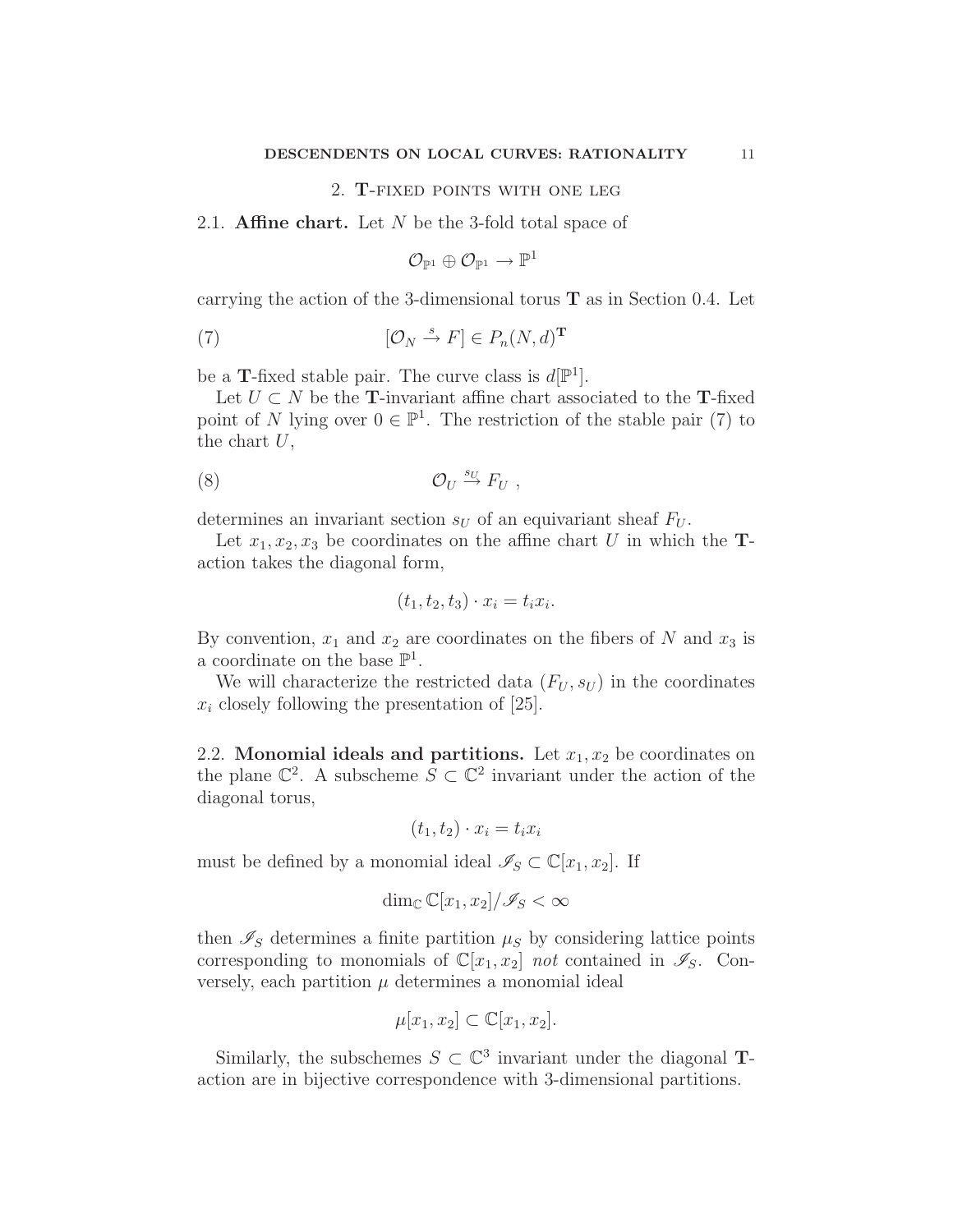2.3. Cohen-Macaulay support. The first step in the characterization of the restricted data (8) is to determine the scheme-theoretic support  $C_U$  of  $F_U$ . If nonempty,  $C_U$  is a **T**-invariant, Cohen-Macaulay subscheme of pure dimension 1.

The **T**-fixed subscheme  $C_U \subset \mathbb{C}^3$  is defined by a monomial ideal

$$
\mathscr{I}_C \subset \mathbb{C}[x_1, x_2, x_3].
$$

associated to the 3-dimensional partition  $\pi$ . The localisation

$$
(\mathscr{I}_C)_{x_3} \subset \mathbb{C}[x_1, x_2, x_3]_{x_3},
$$

is T-fixed and corresponds to a 2-dimensional partition  $\mu$ . Alternatively, the 2-dimensional partitions  $\mu$  can be defined as the infinite limit of the x<sub>3</sub>-constant cross-sections of  $\pi$ . In order for  $C_U$  to have dimension 1,  $\mu$  can not be empty.

There exists a unique *minimal* **T**-fixed subscheme

$$
C_{\mu} \subset \mathbb{C}^3
$$

with outgoing partition  $\mu$ . The 3-dimensional partition corresponding to  $C_{\mu}$  is the infinite cylinder on the  $x_3$ -axis determined by the 2-dimensional partitions  $\mu$ . Let

$$
\mathscr{I}_{\mu} = \mu[x_1, x_2] \cdot \mathbb{C}[x_1, x_2, x_3], \qquad C_{\mu} = \mathcal{O}_{\mathbb{C}^3}/\mathscr{I}_{\mu} .
$$

2.4. **Module**  $M_3$ . The kernel/cokernel sequence associated to the **T**fixed restricted data (8) takes the form

(9) 
$$
0 \to \mathscr{I}_{C_{\mu}} \to \mathcal{O}_{U} \stackrel{s}{\to} F_{U} \to Q_{U} \to 0
$$

for an outgoing partition  $\mu$ .

Since the support of the quotient  $Q_U$  in (9) is 0-dimensional by stability and  $\mathbf{T}\text{-fixed}$ ,  $Q_U$  must be supported at the origin. By Proposition 1, the pair  $(F_U, s_U)$  corresponds to a **T**-invariant subsheaf of

$$
\lim_{\longrightarrow} \mathscr{H}\!om(\mathfrak{m}^r,\mathcal{O}_{C_{\mu}})/\mathcal{O}_{C_{\mu}},
$$

where  $\mathfrak m$  is the ideal sheaf of the origin in  $C_\mu \subset \mathbb C^3$ . Let

$$
M_3 = (\mathcal{O}_{C_{\mu}})_{x_3}
$$

be the  $\mathbb{C}[x_1,x_2,x_3]$ -module obtained by localisation. Explicitly

$$
M_3 = \mathbb{C}[x_3, x_3^{-1}] \otimes \frac{\mathbb{C}[x_1, x_2]}{\mu[x_1, x_2]}.
$$

By elementary algebraic arguments,

$$
\lim_{\longrightarrow} \mathscr{H}\hspace{-1pt}\mathit{om}(\mathfrak{m}^r,\mathcal{O}_{C_\mu}) \cong M_3.
$$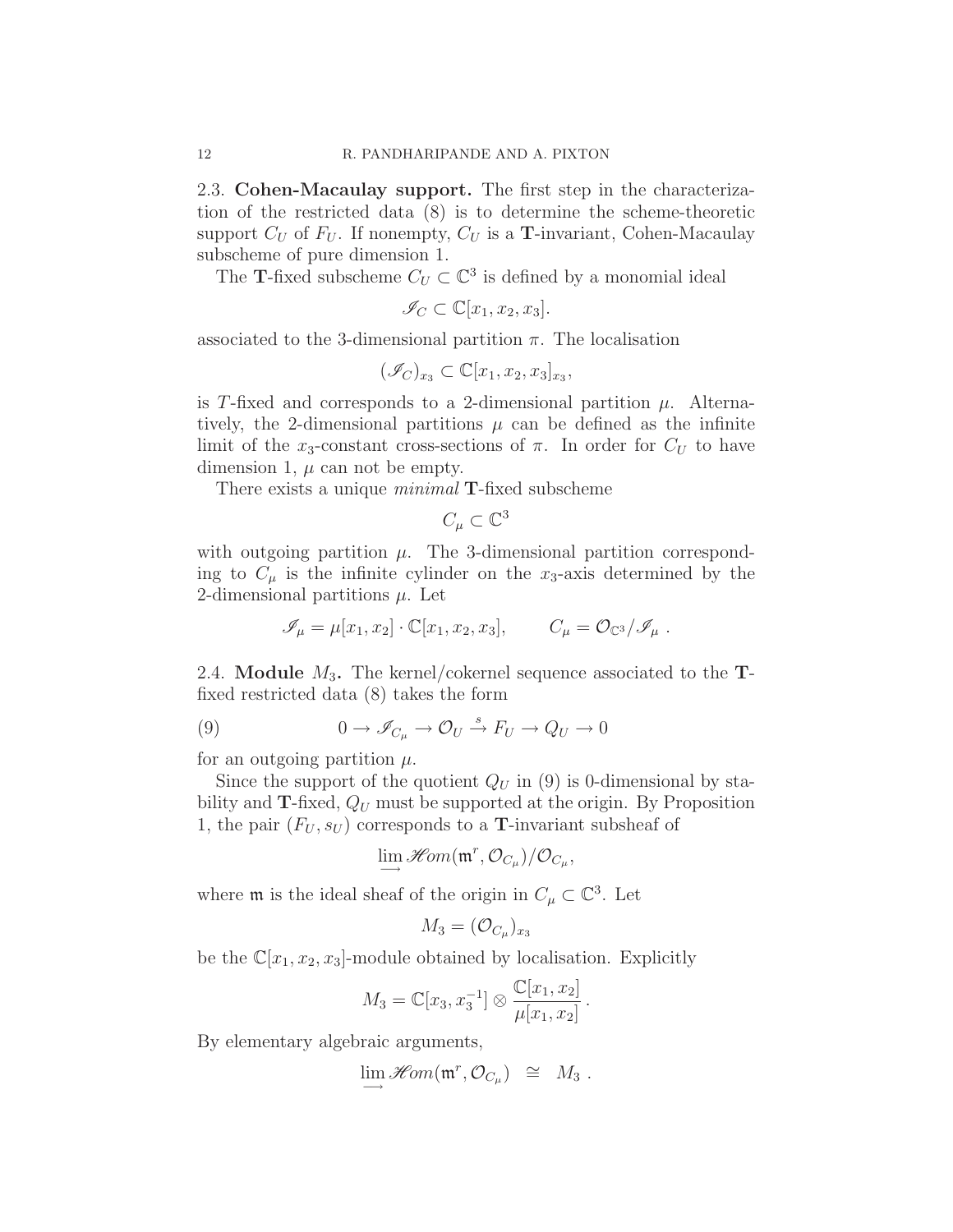The **T**-equivariant  $\mathbb{C}[x_1,x_2,x_3]$ -module  $M_3$  has a canonical **T**-invariant element 1. By Proposition 1, the T-fixed pair  $(F_U, s_U)$  corresponds to a finitely generated **T**-invariant  $\mathbb{C}[x_1,x_2,x_3]$ -submodule

$$
(10) \t\t Q_U \subset M_3/\langle 1 \rangle.
$$

Conversely, every finitely generated<sup>4</sup> T-invariant  $\mathbb{C}[x_1,x_2,x_3]$ -submodule

$$
Q \subset M_3/\langle 1 \rangle
$$

occurs as the restriction to U of a T-fixed stable pair on N.

2.5. The 1-leg stable pairs vertex. Let  $R$  be the coordinate ring,

$$
R = \mathbb{C}[x_1, x_2, x_3] \cong \Gamma(U).
$$

Following the conventions of Section 0.4, the **T**-action on  $R$  is

$$
(t_1, t_2, t_3) \cdot x_i = t_i x_i
$$

.

.

Since the tangent spaces are dual to the coordinate functions, the tangent weight of **T** along the third axis is  $-s_3$ .

Let  $Q_U \subset M/\langle 1 \rangle$  be a **T**-invariant submodule viewed as a stable pair on U. Let  $\mathbb{I}_U^{\bullet}$  denote the universal complex on  $[Q_U] \times U$ . Consider a **T**-equivariant free resolution<sup>5</sup> of  $\mathbb{I}_{U}^{\bullet}$ ,

(11) 
$$
\{\mathscr{F}_s \to \cdots \to \mathscr{F}_{-1}\} \cong \mathbb{I}_U^{\bullet} \in D^b([Q_U] \times U).
$$

Each term in (11) can be taken to have the form

$$
\mathscr{F}_i = \bigoplus_j R(d_{ij}), \quad d_{ij} \in \mathbb{Z}^3
$$

The Poincaré polynomial

$$
P_U = \sum_{i,j} (-1)^{i+1} t^{d_{ij}} \in \mathbb{Z}[t_1^{\pm}, t_2^{\pm}, t_3^{\pm}]
$$

does not depend on the choice of the resolution (11).

We denote the **T**-character of  $F_U$  by  $F_U$ . By the sequence

$$
0 \to \mathcal{O}_{C_U} \to F_U \to Q_U \to 0,
$$

we have a complete understanding of the representation  $F_U$ . The **T**eigenspaces of  $F_U$  correspond to the **T**-eigenspaces of  $\mathcal{O}_{C_U}$  and  $Q_U$ . The result determines

$$
\mathsf{F}_U \in \mathbb{Z}(t_1, t_2, t_3).
$$

The rational dependence on the  $t_i$  is elementary.

<sup>&</sup>lt;sup>4</sup>Here, finitely generated is equivalent to finite dimensional or Artinian.

<sup>&</sup>lt;sup>5</sup>Here,  $\mathbb{I}_U^{\bullet}$  is viewed to live in degrees 0 and -1.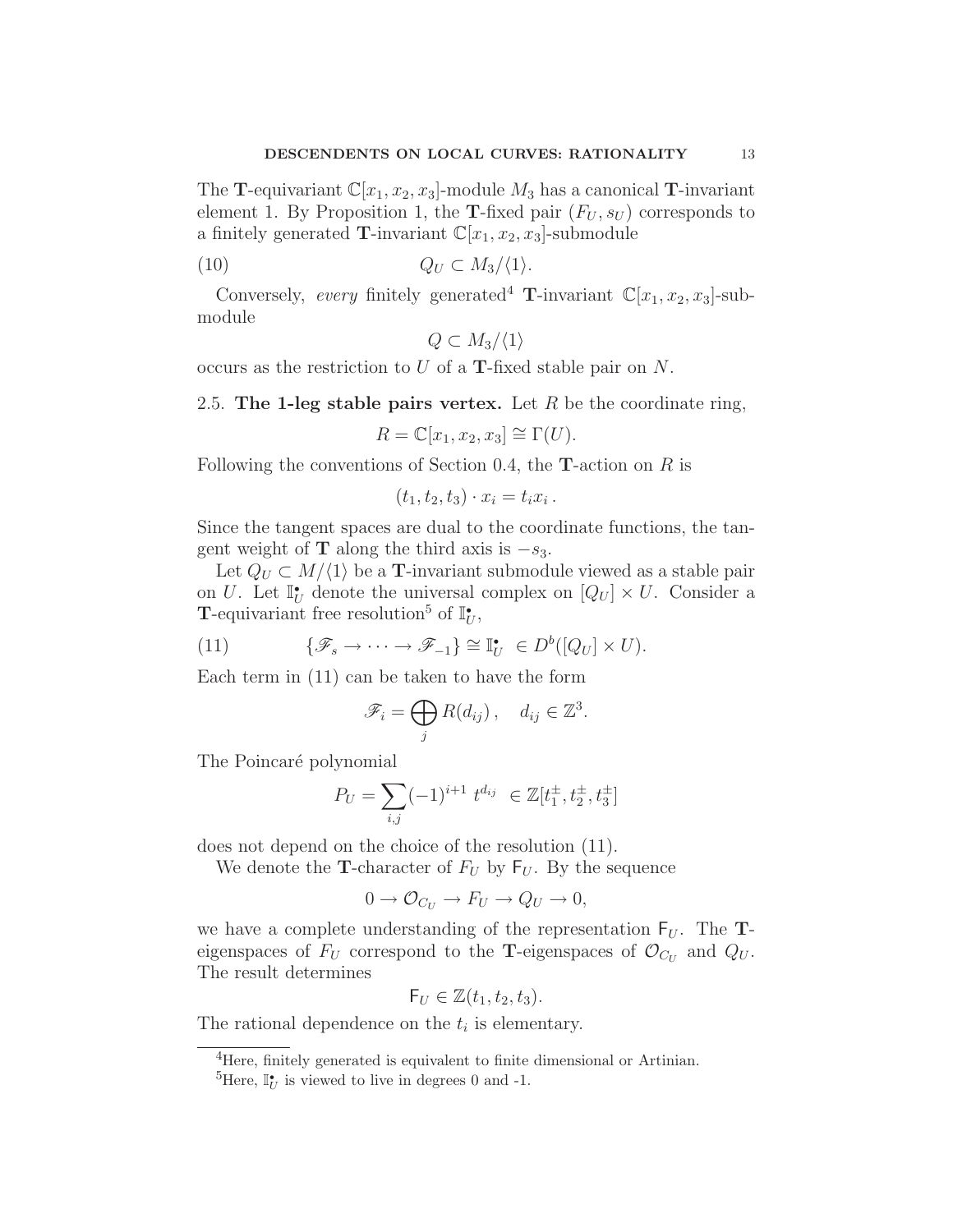From the resolution (11), we see that the Poincaré polynomial  $P_U$  is related to the **T**-character of  $F_U$  as follows:

.

.

(12) 
$$
F_U = \frac{1 + P_U}{(1 - t_1)(1 - t_2)(1 - t_3)}
$$

The virtual represention  $\chi(\mathbb{I}_U^{\bullet}, \mathbb{I}_U^{\bullet})$  is given by the following alternating sum

$$
\chi(\mathbb{I}_U^{\bullet}, \mathbb{I}_U^{\bullet}) = \sum_{i,j,k,l} (-1)^{i+k} \operatorname{Hom}_R(R(d_{ij}), R(d_{kl}))
$$
  
= 
$$
\sum_{i,j,k,l} (-1)^{i+k} R(d_{kl} - d_{ij}).
$$

Therefore, the T-character is

$$
\mathrm{tr}_{\chi(\mathbb{I}_U,\mathbb{I}_U)} = \frac{P_U \, \overline{P}_U}{(1-t_1)(1-t_2)(1-t_3)} \, .
$$

The bar operation

$$
\gamma \in \mathbb{Z}(\!(t_1,t_2,t_3)\!)\mapsto \mathbb{Z}(\!(t_1^{-1},t_2^{-1},t_3^{-1})\!)
$$

is  $t_i \mapsto t_i^{-1}$  $i^{\text{-}1}$  on the variables.

We find the  $T$ -character of the  $U$  summand of virtual tangent space  $\mathcal{T}_{[I^{\bullet}]}$  of the moduli space of stable pairs of the 1-leg cap is

$$
\text{tr}_{R-\chi(\mathbb{I}_U^\bullet,\mathbb{I}_U^\bullet)} = \frac{1-P_U \overline{P}_U}{(1-t_1)(1-t_2)(1-t_3)},
$$

see [25]. Using (12), we may express the answer in terms of  $F_U$ ,

(13) 
$$
\text{tr}_{R-\chi(\mathbb{I}_U^{\bullet}, \mathbb{I}_U^{\bullet})} = \mathsf{F}_U - \frac{\mathsf{F}_U}{t_1 t_2 t_3} + \mathsf{F}_U \overline{\mathsf{F}}_U \frac{(1-t_1)(1-t_2)(1-t_3)}{t_1 t_2 t_3}
$$

On the right side of (13), the rational functions should be expanded in ascending powers in the  $t_i$ .

The stable pairs vertex is obtained from (13) after a redistribution of edge terms following [25]. Let

$$
\mathsf{F}_{\mu} = \sum_{(k_1,k_2)\in\mu} t_1^{k_1} t_2^{k_2}
$$

correspond to the outgoing partition  $\mu$ . Define

$$
G_{\mu} = -F_{\mu} - \frac{\overline{F}_{\mu}}{t_1 t_2} + F_{\mu} \overline{F}_{\mu} \frac{(1 - t_1)(1 - t_2)}{t_1 t_2}.
$$

Define the vertex character  $V_U$  by the following modification,

(14) 
$$
\mathsf{V}_U = \mathrm{tr}_{R-\chi(\mathbb{I}_U^\bullet, \mathbb{I}_U^\bullet)} + \frac{\mathsf{G}_\mu(t_1, t_2)}{1 - t_3}.
$$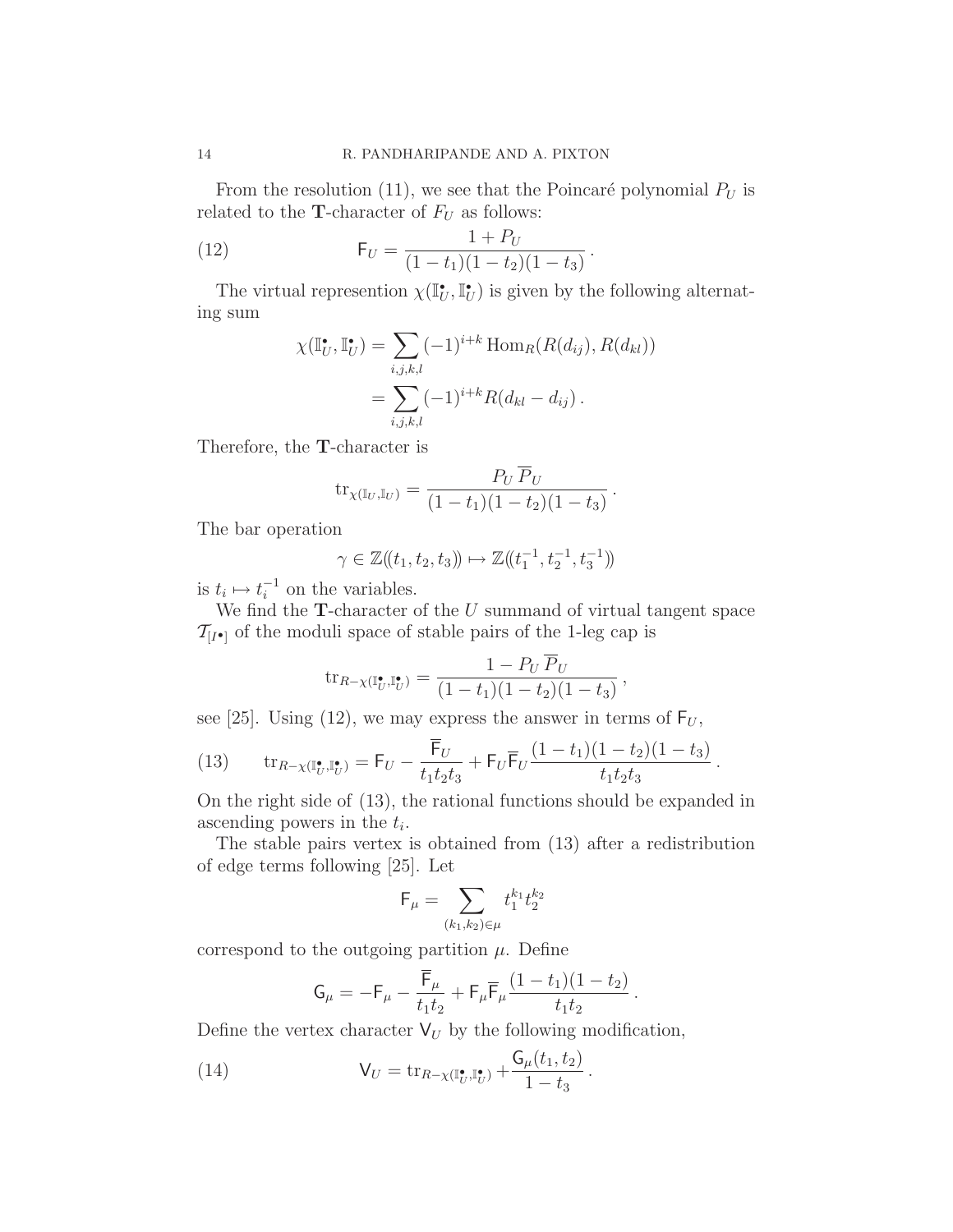The character  $V_U$  depends only on the local data  $Q_U$ . By the results of [25],  $V_U$  is a Laurent polynomial in  $t_1$ ,  $t_2$ , and  $t_3$ .

2.6. Descendents. Let  $[0] \in H^*_T(\mathbb{P}^1, \mathbb{Z})$  be the class of the T-fixed point  $0 \in \mathbb{P}^1$ . Consider the **T**-equivariant descendent (with value in the T-equivariant cohomology of a point),

(15) 
$$
\langle \tau_{i_1}([0]) \cdots \tau_{i_k}([0]) \rangle_{n,d}^N =
$$
  

$$
\int_{P_n(N,d)} \prod_{j=1}^k \tau_{i_j}([0]) \Big( [P_n(N,d)]^{vir} \Big) \in \mathbb{Q}(s_1, s_2, s_3) ,
$$

following the notation of Section 0.1.

In order to calculate (15) by T-localization, we must determine the action of the operators  $\tau_i([0])$  on the **T**-equivariant cohomology of the T-fixed loci. The calculation of [25] yields a formula for the descendent weight,

(16) 
$$
\mathbf{w}_{i_1,\dots,i_m}(Q_U) =
$$
  
\n
$$
e(-\mathsf{V}_U) \cdot \prod_{j=1}^m \mathrm{ch}_{2+i_j} \left( \mathsf{F}_U \cdot (1-t_1)(1-t_2)(1-t_3) \right) .
$$

The *descendent vertex*  $W_{\mu}^{\text{Vert}}(\tau_{i_1}([0]) \cdots \tau_{i_m}([0]))$  is obtained from the descendent weight,

(17) 
$$
W_{\mu}^{\text{Vert}}(\tau_{i_1}([0]) \cdots \tau_{i_k}([0])) =
$$

$$
\left(\frac{1}{s_1 s_2}\right)^k \sum_{Q_U} w_{i_1, \dots, i_k}(Q_U) q^{\ell(Q_U) + |\mu|} \in \mathbb{Q}(s_1, s_2, s_3)((q)) .
$$

Here,  $\ell(Q_U)$  is the length of  $Q_U$ .

2.7. Edge weights. The edge weight in the cap geometry is

$$
\mathsf{W}^{(0,0)}_{\mu} = e(\mathsf{G}_{\mu}) \in \mathbb{Q}(s_1, s_2).
$$

In fact,  $W_{\mu}^{(0,0)}$  is simply the inverse product of the tangent weights of the Hilbert scheme of points of  $\mathbb{C}^2$  at the T-fixed point corresponding to the partition  $\mu$ .

### 3. Capped 1-leg descendents: stationary

3.1. Overview. Consider the capped geometry of Section 0.4. As before, let  $0 \in \mathbb{P}^1$  be the **T**-fixed point away from the relative divisor over  $\infty \in \mathbb{P}^1$ , and let

$$
[0] \in H^*_{\mathbf{T}}(\mathbb{P}^1, \mathbb{Z})
$$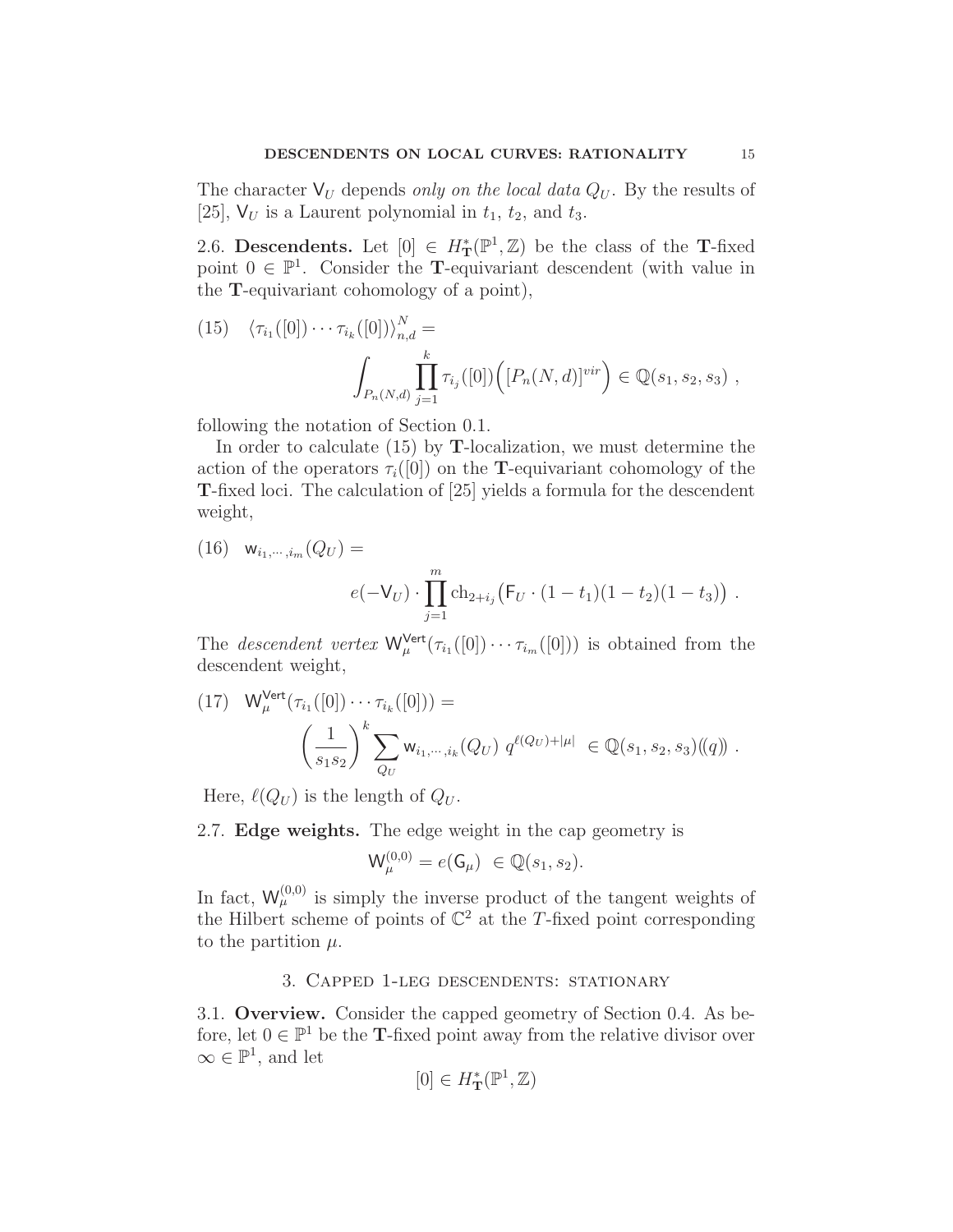be the associated class. The **T**-weight on the tangent space to  $\mathbb{P}^1$  at 0 is  $-s_3$ . We study here the stationary<sup>6</sup> series

(18) 
$$
Z_{d,\eta}^{\text{cap}} \left( \prod_{j=1}^{k} \tau_{i_j}([0]) \right)^{\text{T}}.
$$

Our main result is a special case of Theorem 3.

**Proposition 2.**  $Z_{d,\eta}^{\text{cap}}\left(\prod_{j=1}^{k} \tau_{i_j}([0])\right)^{\text{T}}$  is the Laurent expansion in q of a rational function in  $\mathbb{Q}(q,s_1,s_2,s_3)$ .

3.2. Dependence on  $s_3$ . The function (18) is the generating series of the integrals

(19) 
$$
\left\langle \prod_{j=1}^{k} \tau_{i_j}([0]) \right\rangle_{n,\eta}^{\text{cap,T}} = \int_{[P_n(N/N_\infty,d)]^{vir}} \prod_{j=1}^{k} \tau_{i_j}([0]) \cup \epsilon^*_{\infty}(C_{\eta}),
$$

following the notation of Section 0.4.

Let  $\ell(\eta)$  denote the length of the partition  $\eta$  of d, and let

(20) 
$$
\delta = \sum_{j=1}^{k} i_j + d - \ell(\eta) .
$$

The dimension of  $[P_n(N/N_\infty, d)]^{vir}$  after applying the integrand of (19) is  $2d - \delta$ .

**Lemma 1.** The integral  $\left\langle \prod_{j=1}^k \tau_{i_j}([0]) \right\rangle_{n,\eta}^{\text{cap,T}}$  is a polynomial in s<sub>3</sub> of degree  $\delta$  with coefficients in the subring

$$
\mathbb{Q}[s_1, s_2]_{(s_1 s_2)} \subset \mathbb{Q}(s_1, s_2).
$$

*Proof.* Let  $N = \mathcal{O}_{\mathbb{P}^1} \oplus \mathcal{O}_{\mathbb{P}^1}$ . Let  $\mathbb{F} \to \mathcal{N}$  denote the universal sheaf over the universal total space

$$
\mathcal{N} \to P_n(N/N_\infty, d).
$$

Since  $N = \mathbb{P}^1 \times \mathbb{C}^2$ , there is a proper morphism

$$
\mathcal{N} \to P_n(N/N_\infty, d) \times \mathbb{C}^2.
$$

The locations and multiplicities of the supports of the universal sheaf determine a morphism of Hilbert-Chow type,

$$
\iota: P_n(N/N_{\infty}, d) \to \text{Sym}^d(\mathbb{C}^2).
$$

A T-equivariant, proper morphism,

$$
\widehat{\iota} : \mathrm{Sym}^d(\mathbb{C}^2) \to \oplus_1^d(\mathbb{C}^2),
$$

<sup>6</sup>Stationary refers to descendents of point classes.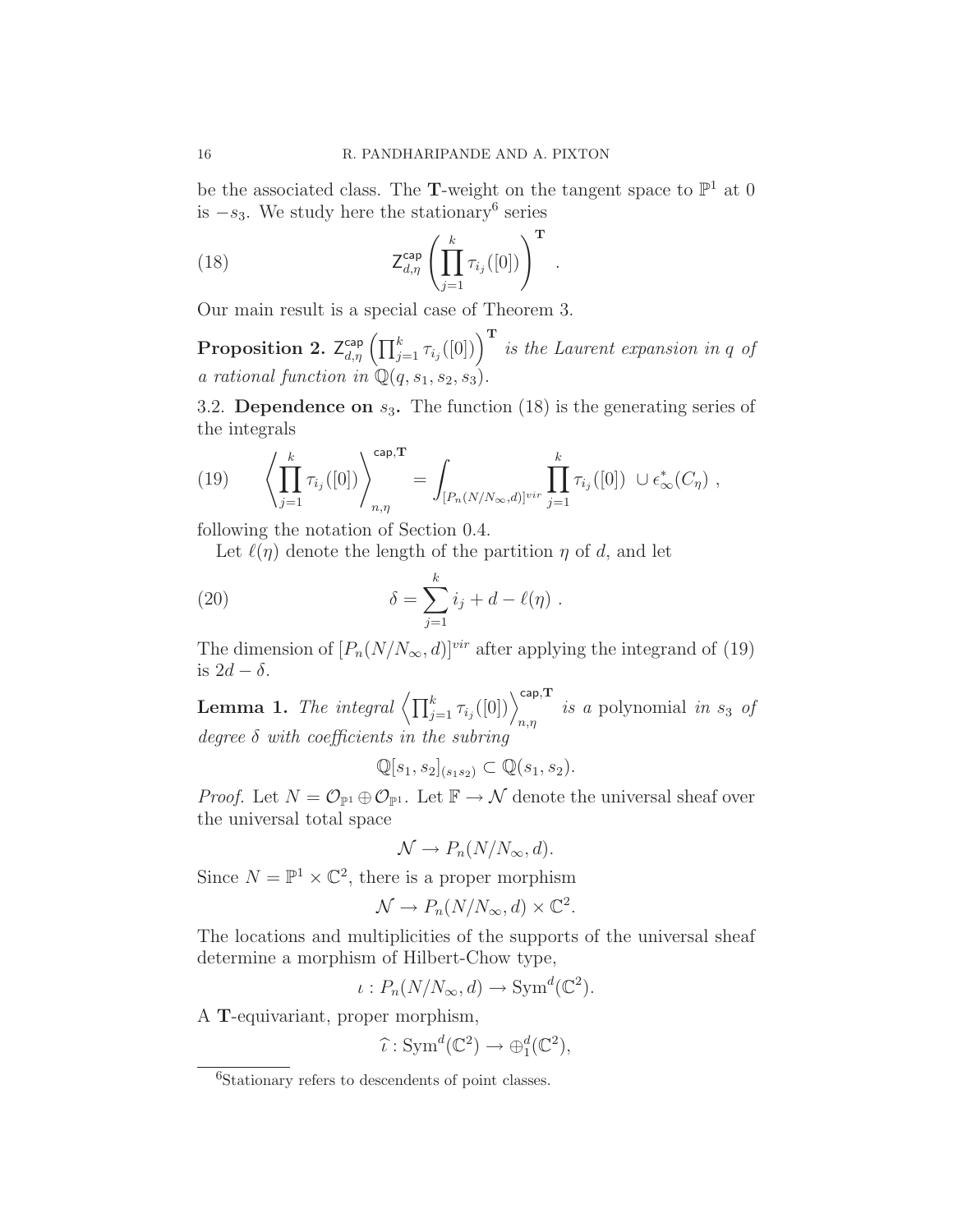is obtained via the higher moments,

$$
\widehat{\iota}\bigg(\left\{(x_i, y_i)\right\}\bigg) = \qquad \qquad \left(\sum_i x_i, \sum_i y_i\right) \oplus \left(\sum_i x_i^2, \sum_i y_i^2\right) \oplus \cdots \oplus \left(\sum_i x_i^d, \sum_i y_i^d\right).
$$

Let  $\rho = \hat{\iota} \circ \iota$ .

Since  $\rho$  is a **T**-equivariant, proper morphism, there is a **T**-equivariant push-forward

$$
\rho_*: A_*^{\mathbf{T}}(P_n(N/N_\infty, d), \mathbb{Q}) \to A_*^{\mathbf{T}}(\bigoplus_1^d(\mathbb{C}^2), \mathbb{Q}).
$$

Descendent invariants are defined via the T-equivariant residue of

$$
\left(\prod_{j=1}^k \tau_{i_j}([0]) \cup \epsilon^*_{\infty}(C_{\eta})\right) \cap [P_n(N/S, d)]^{vir} \in A_*^{\mathbf{T}}(P_n(N/N_{\infty}, d), \mathbb{Q}).
$$

We may instead calculate the T-equivariant residue of

(21) 
$$
\rho_*\left(\left(\prod_{j=1}^k \tau_{i_j}([0]) \cup \epsilon^*_{\infty}(C_{\eta})\right) \cap [P_n(N/N_{\infty}, d)]^{vir}\right)
$$

in  $A_*^{\mathbf{T}}(\bigoplus_1^d (\mathbb{C}^2), \mathbb{Q})$ .

The codimension of the class (21) in  $\bigoplus_{1}^{d}(\mathbb{C}^{2})$  is  $\delta$ . Since the third factor of **T** acts trivially on  $\bigoplus_{1}^{d}(\mathbb{C}^{2})$ , the class (21) may be written as

(22) 
$$
\gamma_0 s_3^0 + \gamma_1 s_3^1 + \ldots + \gamma_\delta s_3^\delta
$$

where  $\gamma_i \in A_{2d-\delta+i}^T(\oplus_1^d(\mathbb{C}^2), \mathbb{Q})$ . Since the space  $\oplus_1^d(\mathbb{C}^2)$  has a unique T-fixed point with tangent weights,

$$
-s_1, -s_2, -2s_1, -2s_2, \ldots, -ds_1, -ds_2,
$$

we conclude the localization of  $\gamma_i$  has only monomial poles in the variables  $t_1$  and  $t_2$ .

As a consequence of Lemma 1, we may write

(23) 
$$
\mathsf{Z}_{d,\eta}^{\mathsf{cap}} \left( \prod_{j=1}^{k} \tau_{i_j}([0]) \right)^{\mathbf{T}} = \sum_{r=0}^{\delta} s_3^r \cdot \Gamma_r(q, s_1, s_2)
$$

where  $\Gamma_r \in \mathbb{Q}(s_1, s_2)((q))$ .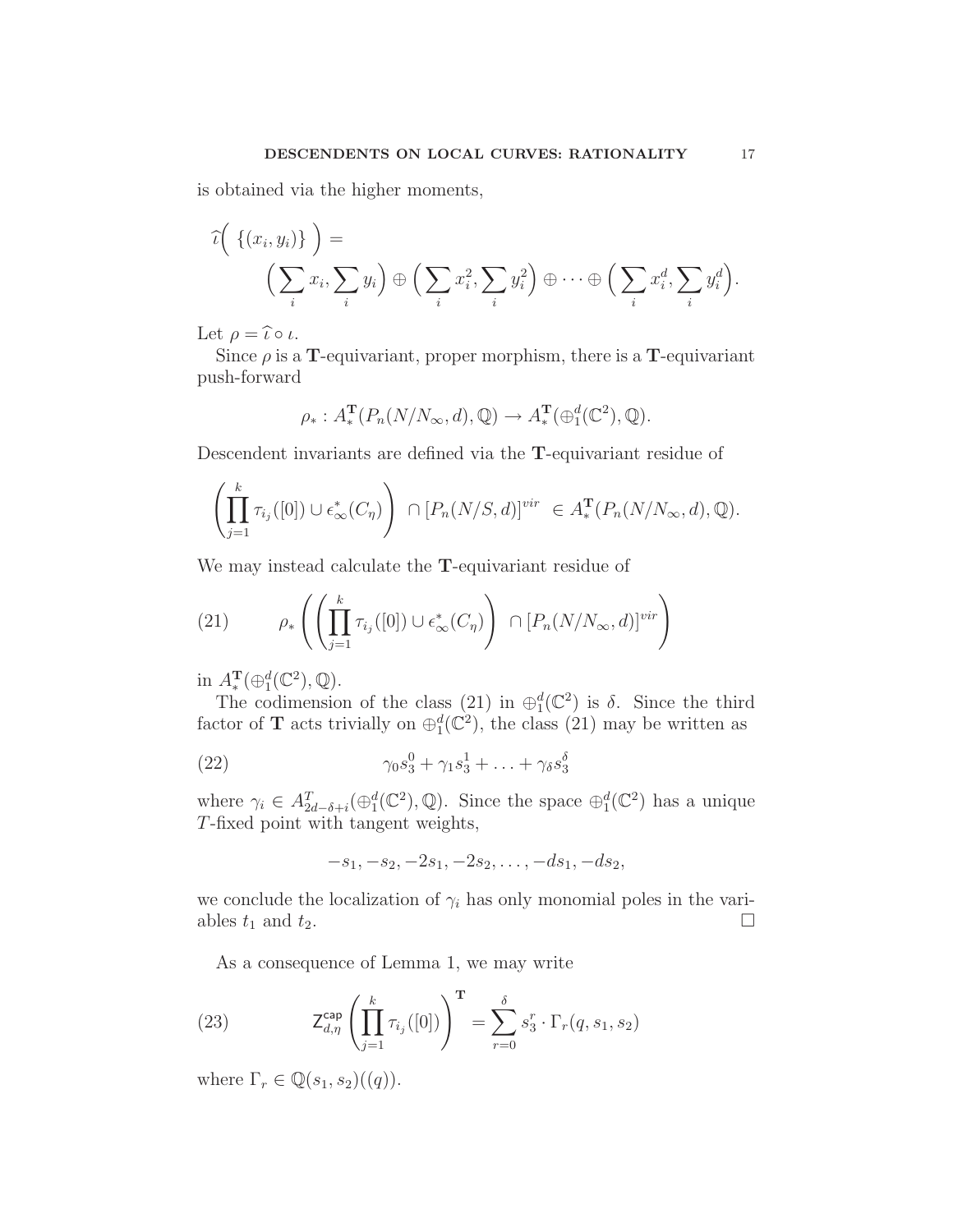3.3. Localization: rubber contribution. The T-equivariant localization formula for the series  $Z_{d,\eta}^{\text{cap}}\left(\prod_{j=1}^{k} \tau_{i_j}([0])\right)^{\text{T}}$  has three parts:

- (i) vertex terms over  $0 \in \mathbb{P}^1$ ,
- (ii) edge terms,
- (iii) rubber integrals over  $\infty \in \mathbb{P}^1$ .

The vertex and edge terms have been explained already in Section 2. We discuss the rubber integrals here.

The stable pairs theory of  $rubber^7$  naturally arises at the boundary of  $P_n(N/N_\infty, d)$ . Let R be a rank 2 bundle of level  $(0, 0)$  over  $\mathbb{P}^1$ . Let

$$
R_0, R_\infty \subset R
$$

denote the fibers over  $0, \infty \in \mathbb{P}^1$ . The 1-dimensional torus  $\mathbb{C}^*$  acts on R via the symmetries of  $\mathbb{P}^1$ . Let  $P_n(R/R_0 \cup R_\infty, d)$  be the relative moduli space of stable pairs, and let

$$
P_n(R/R_0 \cup R_\infty, d)^\circ \subset P_n(R/R_0 \cup R_\infty, d)
$$

denote the open set with finite stabilizers for the  $\mathbb{C}^*$ -action and no destabilization over  $\infty \in \mathbb{P}^1$ . The rubber moduli space,

$$
P_n(R/R_0 \cup R_\infty, d)^\sim = P_n(R/R_0 \cup R_\infty, d)^\circ / \mathbb{C}^*,
$$

denoted by a superscripted tilde, is determined by the (stack) quotient. The moduli space is empty unless  $n > d$ . The rubber theory of R is defined by integration against the rubber virtual class,

$$
[P_n(R/R_0 \cup R_\infty, d)^\sim]^{vir}
$$

.

All of the above rubber constructions are T-equivariant for the scaling action on the fibers of R with weights  $s_1$  and  $s_2$ .

The rubber moduli space  $P_n(R/R_0 \cup R_\infty, d)$ <sup>~</sup> carries a cotangent line at the dynamical point  $0 \in \mathbb{P}^1$ . Let

$$
\psi_0 \in A^1_T(P_n(R/R_0 \cup R_\infty, d)^\sim, \mathbb{Q})
$$

denote the associated cotangent line class. Let

$$
\mathsf{P}_\mu \in A_T^{2d}(\mathrm{Hilb}(\mathbb{C}^2,d),\mathbb{Z})
$$

be the class corresponding to the T-fixed point determined by the monomial ideal  $\mu[x_1,x_2] \subset \mathbb{C}[x_1,x_2]$ .

In the localization formula for the cap, special rubber integrals with relative conditions  $P_\mu$  over 0 and  $C_\eta$  (in the Nakajima basis) over  $\infty$ 

<sup>&</sup>lt;sup>7</sup>We follow the terminology and conventions of the parallel rubber discussion for the local Donaldson-Thomas theory of curves treated in [20].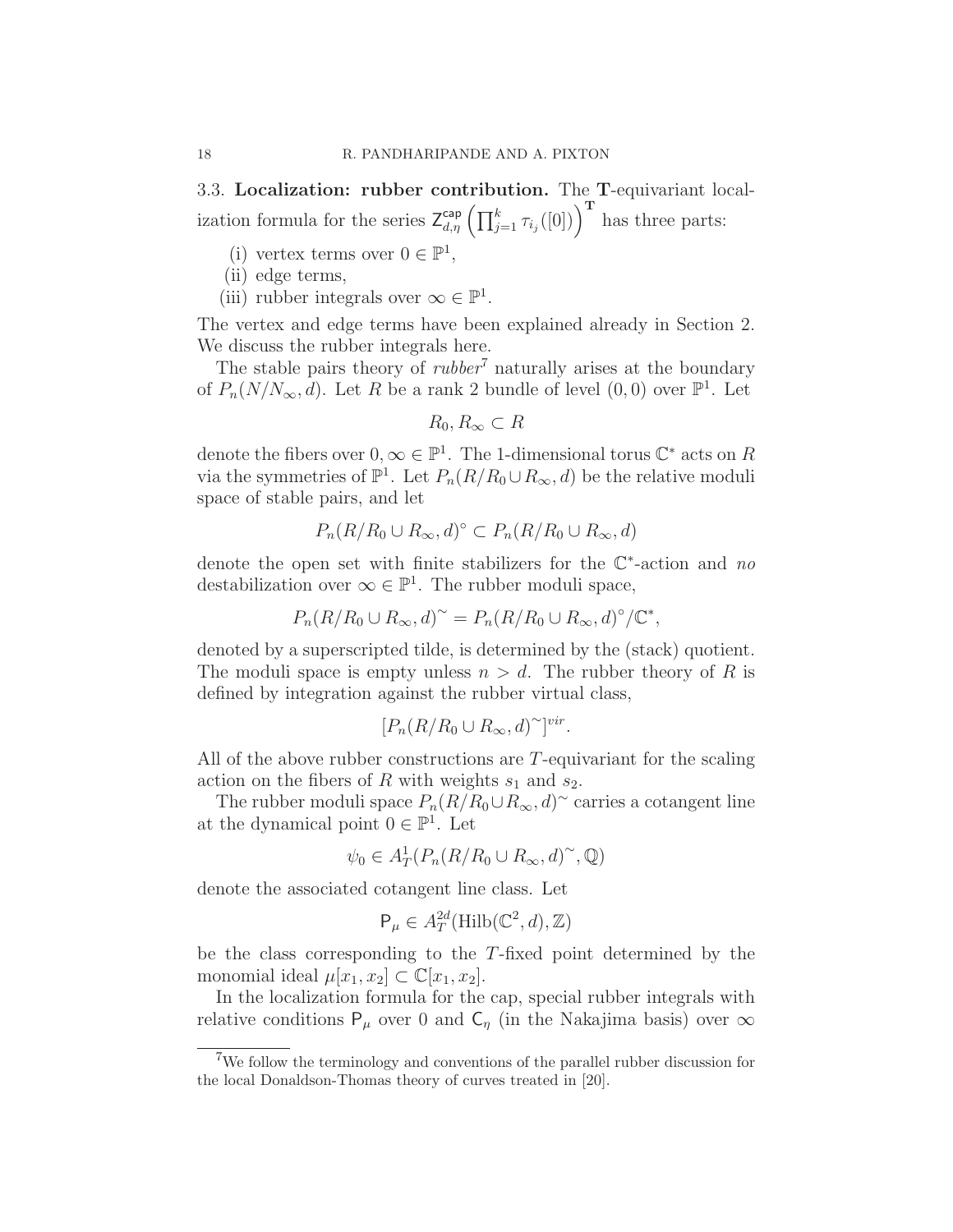arise. Let

$$
\mathsf{S}^{\mu}_{\eta} = \sum_{n \geq d} q^n \left\langle \mathsf{P}_{\mu} \mid \frac{1}{s_3 - \psi_0} \mid \mathsf{C}_{\eta} \right\rangle_{n,d}^{\sim} \in \mathbb{Q}(s_1, s_2, s_3)((q)) .
$$

The bracket on the right is the rubber integral defined by T-equivariant residues. If  $n = d$ , the rubber moduli space in undefined — the bracket is then taken to be the T-equivariant intersection pairing between the classes  $P_{\mu}$  and  $C_{\eta}$  in Hilb( $\mathbb{C}^2$ , d).

The  $s_3$  dependence of the rubber integral

$$
\left\langle \mathsf{P}_{\mu} \; \left| \; \frac{1}{s_3 - \psi_0} \; \right| \; \mathsf{C}_{\eta} \right\rangle_{n,d}^{\sim} \in \mathbb{Q}(s_1, s_2, s_3)
$$

enter *only* through the term  $s_3 - \psi_0$ . On the T-fixed loci of the moduli space  $P_n(R/R_0 \cup R_\infty, d)$ <sup>~</sup>, the cotangent line class  $\psi_0$  is either equal to a weight of  $Tan_{\mu}$  (if 0 lies on a twistor component) or is nilpotent (if 0 lies on a non-twistor component). We conclude the following result.

**Lemma 2.** The evaluation of  $S^{\mu}_{\eta}$  at

$$
s_3 = n_1 s_1 + n_2 s_2, \qquad n_1, n_2 \in \mathbb{Q}
$$

is well-defined if  $(n_1,n_2) \neq (0,0)$  and  $n_1s_1 + n_2s_2$  is not a weight of  $Tan_{\mu}$ .

The weights of  $Tan_{\mu}$  are either proportional to  $s_1$  or  $s_2$  or of the form

$$
n_1s_1 + n_2s_2, \quad n_1, n_2 \neq 0
$$

where  $n_1$  is the *opposite* sign of  $n_2$ .

3.4. Localization: full formula. The localization formula [7] for the capped 1-leg descendent vertex is the following:

$$
(24) \qquad \mathsf{Z}_{d,\eta}^{\mathsf{cap}}\left(\prod_{j=1}^k\tau_{i_j}([0])\right)^{\mathbf{T}}=\sum_{|\mu|=d}\mathsf{W}_{\mu}^{\mathsf{Vert}}\left(\prod_{j=1}^k\tau_{i_j}([0])\right)\cdot\mathsf{W}_{\mu}^{(0,0)}\cdot\mathsf{S}_{\eta}^{\mu}\;.
$$

The form is the same as the Donaldson-Thomas localization formulas used in [13, 20].

3.5. Proof of Proposition 2. We will consider the evaluations of  $\mathsf{Z}_{d,\eta}^{\mathsf{cap}}(\prod_{j=1}^{k} \tau_{i_j}([0]))^{\mathbf{T}}$  at the values

(25) 
$$
s_3 = \frac{1}{a}(s_1 + s_2)
$$

for all integers  $a > 0$ . By Theorem 4, the main cancellation of poles result of Section 4, the evaluation (25) of  $\mathsf{W}_{\mu}^{\mathsf{Vert}}\left(\prod_{j=1}^{k} \tau_{i_j}([0])\right)$  is welldefined and yields a Laurent *polynomial* in q with coefficients in  $\mathbb{Q}(s_1,s_2)$ .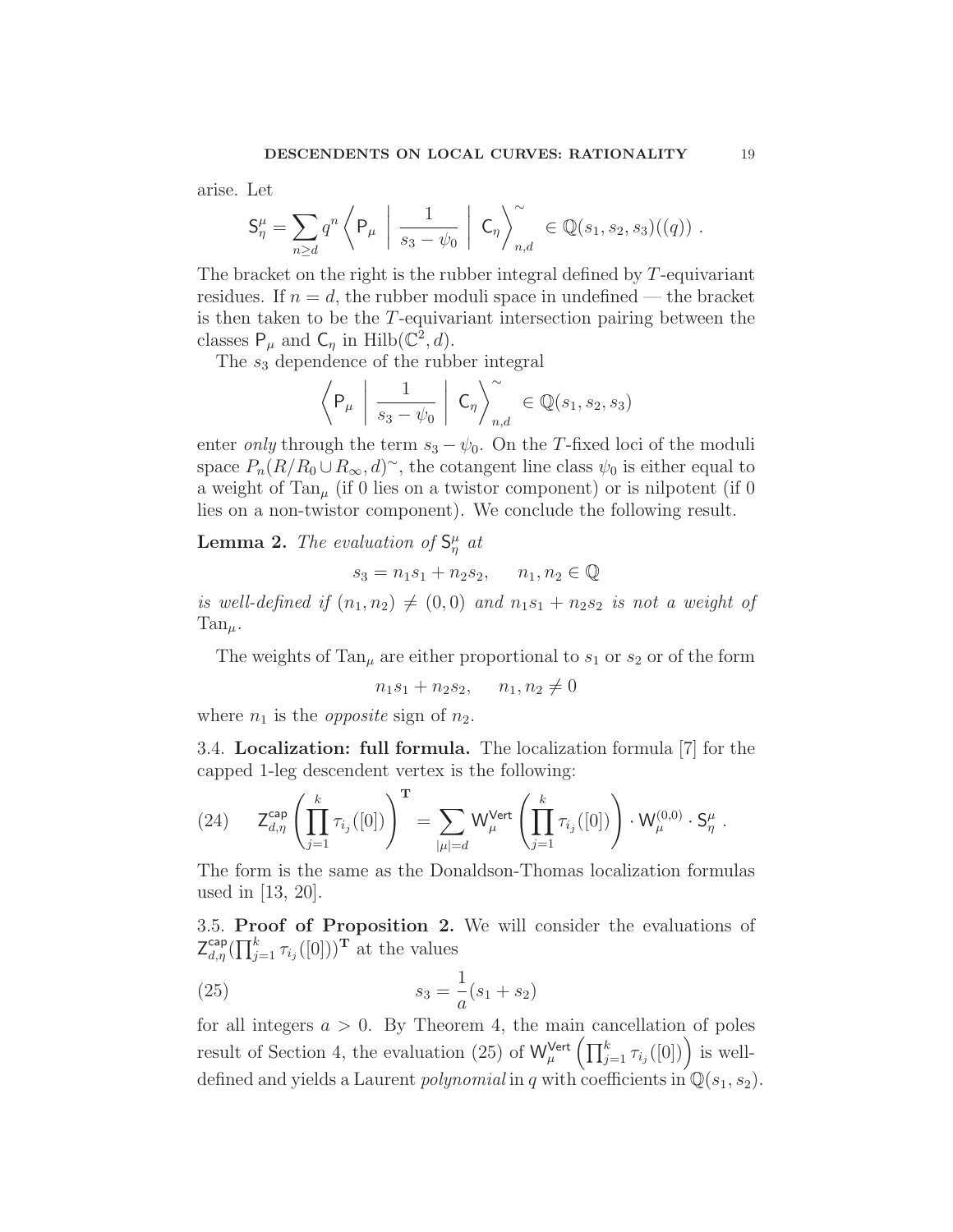The edge term  $W_{\mu}^{(0,0)}$  has no  $s_3$  dependence (and q dependence given by  $q^{-d}$ ). The evaluation (25) of  $S_{\eta}^{\mu}$  is well-defined by Lemma 2 and is the Laurent series associated to a rational function in  $\mathbb{Q}(q,s_1,s_2)$  by Lemma 3 below.

We have proven the evalution of  $Z_{d,\eta}^{\text{cap}}\left(\prod_{j=1}^{k} \tau_{i_j}([0])\right)^{\text{T}}$  at (25) for all integers  $a > 0$  is well-defined and yields a rational function in  $\mathbb{Q}(q,s_1,s_2)$ . By (23) and the invertibility of the Vandermonde matrix, we see

$$
\Gamma_r(q, s_1, s_2) \in \mathbb{Q}(q, s_1, s_2)
$$
  
for all  $0 \le r \le \delta$ .

3.6. Evaluation of  $S_{\eta}^{\mu}$ . The following result is well-known from the study of the quantum differential equation of the Hilbert scheme of points [19, 21]. We include the proof for the reader's convenience.

**Lemma 3.** For all integers  $a \neq 0$ , the evaluation

$$
S^\mu_\eta|_{s_3=\frac{1}{a}(s_1+s_2)}
$$

yields the Laurent series associated to a rational function in  $\mathbb{Q}(q,s_1,s_2)$ .

*Proof.* Let  $\mathbb{C}^*$  act on  $\mathbb{P}^1$  with tangent weights  $-s_3$  and  $s_3$  at  $0, \infty \in \mathbb{P}^1$ respectively. Lift the  $\mathbb{C}^*$ -action to  $\mathcal{O}_{\mathbb{P}^1}(-a)$  with fiber weights<sup>8</sup> as<sub>3</sub> and 0 over  $0, \infty \in \mathbb{P}^1$ . Lift  $\mathbb{C}^*$  to  $\mathcal{O}_{\mathbb{P}^1}$  with fiber weights 0 and 0 over  $0, \infty \in \mathbb{P}^1$ . The  $(-a, 0)$ -tube is the geometry of total space of

(26) 
$$
\mathcal{O}_{\mathbb{P}^1}(-a) \oplus \mathcal{O}_{\mathbb{P}^1} \to \mathbb{P}^1
$$

relative to the fibers over both  $0, \infty \in \mathbb{P}^1$ .

The 2-dimensional torus T acts on the  $(-a, 0)$ -tube as before by scaling the line summands. For

$$
\mathbf{T} = T \times \mathbb{C}^*,
$$

we obtain a T-action on the  $(-a, 0)$ -tube. Define the generating series of T-equivariant integrals

$$
(27) \qquad \mathsf{Z}_{d,\eta^{0},\eta^{\infty}}^{(-a,0),\mathbf{T}} = \sum_{n} q^{n} \left\langle \mathsf{C}_{\eta^{0}} \; \middle| \; 1 \; \middle| \; \mathsf{C}_{\eta^{\infty}} \right\rangle_{n,d}^{(-a,0)} \in \mathbb{Q}(s_{1}, s_{2}, s_{3})((q))
$$

where the superscript  $(-a, 0)$  refers to the geometry (26).

<sup>&</sup>lt;sup>8</sup>Remember, weights on the coordinate functions are the opposite of the weights on the fibers.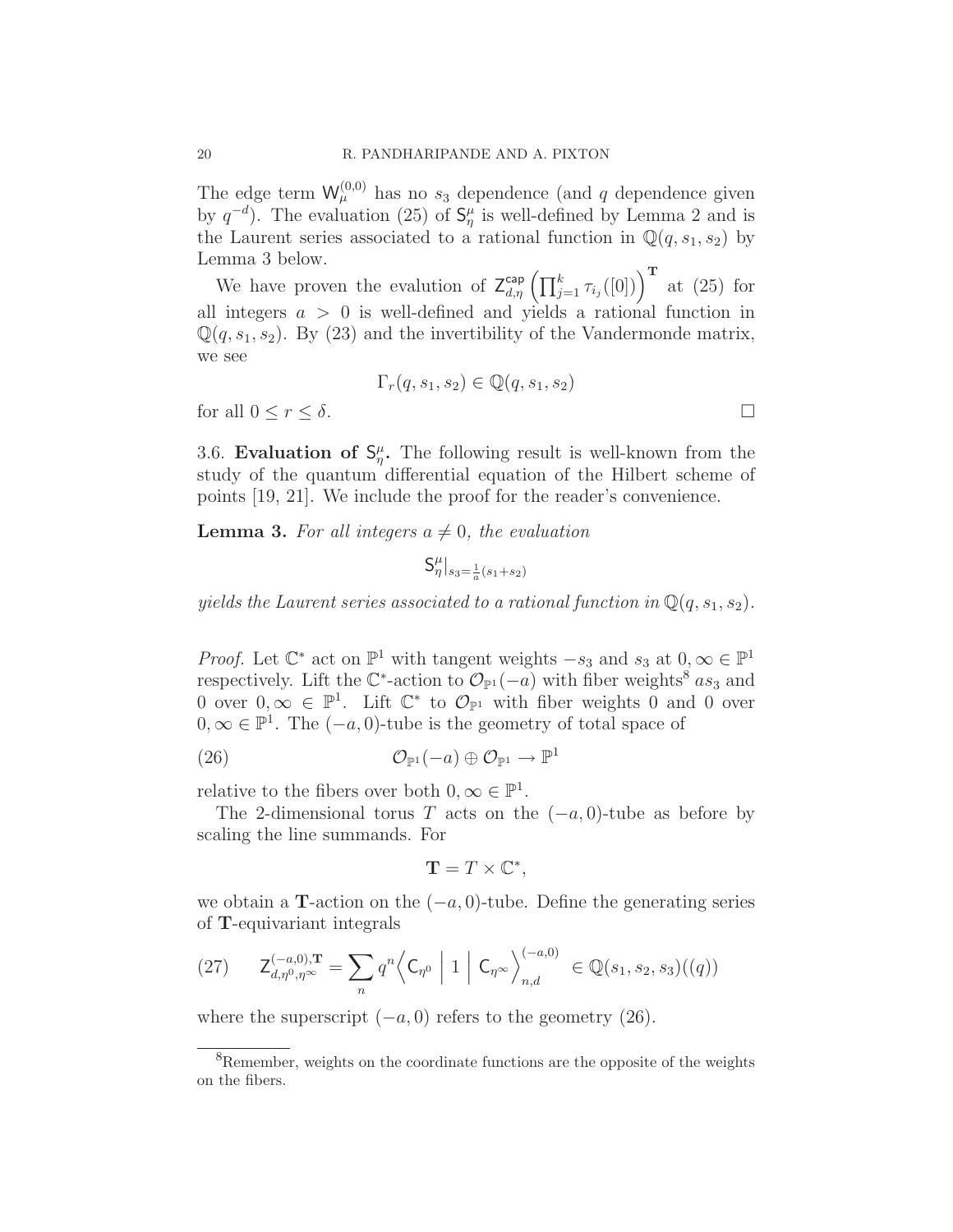The series  $\mathsf{Z}_{d,\eta^0,\eta^\infty}^{(-a,0),\mathbf{T}}$  has no insertions. Hence, the results of [13, 17] show  $\mathsf{Z}_{d,\eta^0,\eta^{\infty}}^{(-a,0),\mathbf{T}}$  is actually the Laurent series associated to a rational function in  $\mathbb{Q}(q,s_1,s_2,s_3)$ . The **T**-equivariant localization formula yields

$$
\mathsf{Z}^{(-a,0),{\bf T}}_{d,\eta^0,\eta^{\infty}}=\sum_{|\mu|=d}\mathsf{S}^{\mu}_{\eta^0}\Big|_{s_1=s_1-as_3,s_2,s_3=-s_3}\cdot\mathsf{W}^{(-a,0)}_{\mu}\cdot\mathsf{S}^{\mu}_{\eta^{\infty}}\ .
$$

The formula for the edge term  $W_{\mu}^{(-a,0)}$  can be found in Section 4.6 of [25].

Next, we consider the evaluation of the three terms of the localization formula at

(28) 
$$
s_3 = \frac{1}{a}(s_1 + s_2).
$$

After evaluation, the first term becomes

(29) 
$$
\left. S^{\mu}_{\eta^0} \right|_{s_1 = -s_2, s_2, s_3 = -s_3}
$$

which only has  $q^d$  terms by holomorphic symplectic vanishing [17, 20]. The evaluation of  $W^{(-a,0)}_{\mu}$  at (28) is easily seen to be well-defined and nonzero by inspection of the formulas in Section 4.6 of [25]. The  $q$ dependence of  $W_{\mu}^{(-a,0)}$  is monomial. The evaluation of the third term  $S_{\eta^{\infty}}^{\mu}$  at (28) is well-defined by Lemma 2. We conclude the evaluation of  $Z_{d,p^0,p^\infty}^{(-a,0),\mathbf{T}}$  at (28) is a well-defined rational function in  $\mathbb{Q}(q,s_1,s_2)$ .

By the invertibility of (29) and the edge terms,  $S_{\eta^{\infty}}^{\mu}$  must also be a rational function in  $\mathbb{Q}(q,s_1,s_2)$  after the evaluation (28).

3.7. Twisted cap. The twisted  $(a_1, a_2)$ -cap is the geometry of the total space of

(30) 
$$
\mathcal{O}_{\mathbb{P}^1}(a_1) \oplus \mathcal{O}_{\mathbb{P}^1}(a_2) \to \mathbb{P}^1
$$

relative to the fiber over  $\infty \in \mathbb{P}^1$ .

We lift the  $\mathbb{C}^*$ -action on  $\mathbb{P}^1$  to  $\mathcal{O}_{\mathbb{P}^1}(a_i)$  with fiber weights 0 and  $-a_is_3$ over  $0, \infty \in \mathbb{P}^1$ . The 2-dimensional torus T acts on the  $(a_1, a_2)$ -cap by scaling the line summands, so we obtain a **T**-action on the  $(a_1, a_2)$ -cap.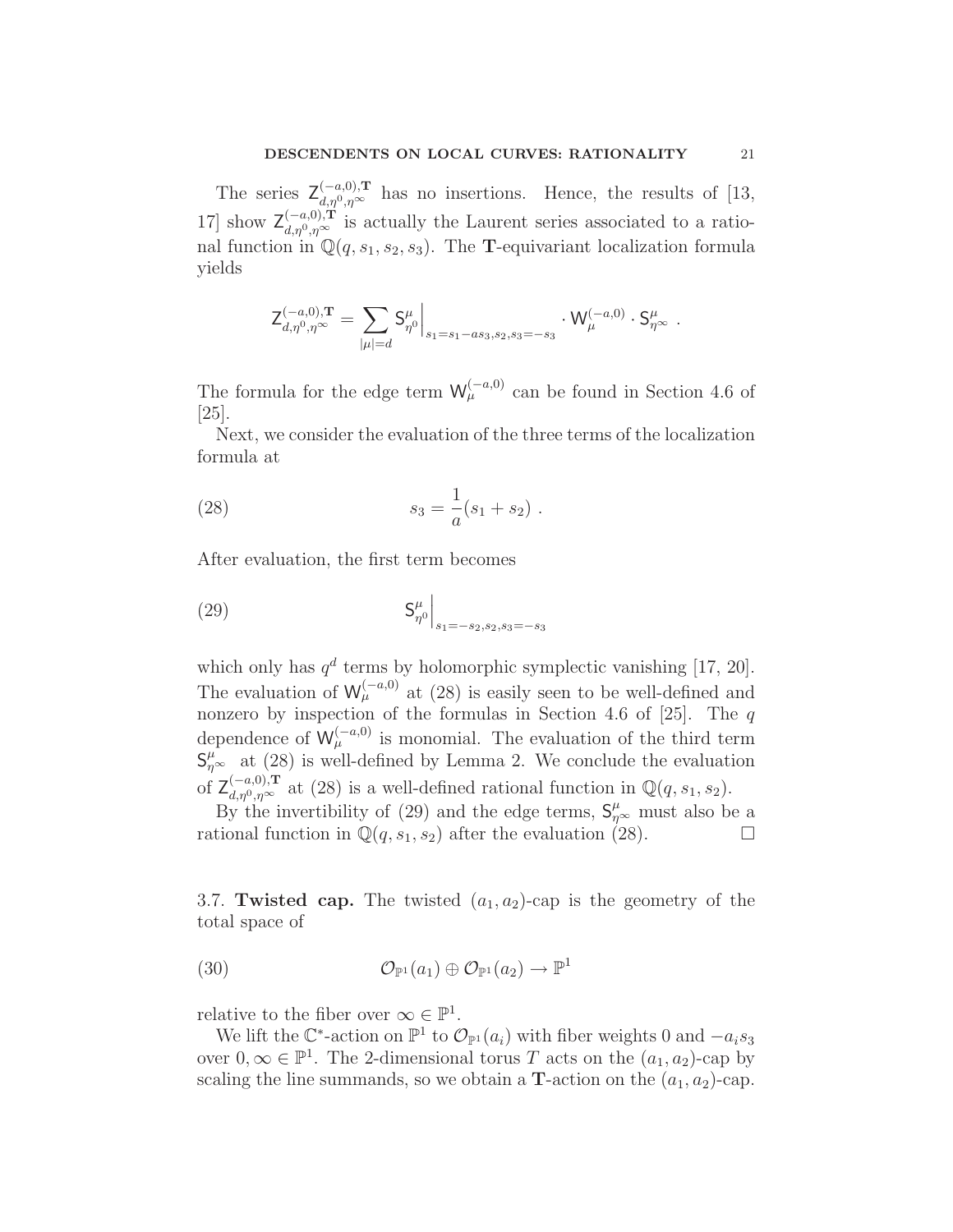Define the generating series of T-equivariant integrals

$$
Z_{d,\eta}^{(a_1,a_2)} \left( \prod_{j=1}^k \tau_{i_j}([0]) \right)^{\mathbf{T}} =
$$
  

$$
\sum_n q^n \left\langle \prod_{j=1}^k \tau_{i_j}([0]) \mid C_\eta \right\rangle_{n,d}^{(a_1,a_2)} \in \mathbb{Q}(s_1, s_2, s_3)((q))
$$

where the superscript  $(a_1, a_2)$  refers to the geometry (30).

**Proposition 3.**  $Z_{d,\eta}^{(a_1,a_2)} (\prod_{j=1}^k \tau_{i_j}([0]))^{\mathrm{T}}$  is the Laurent expansion in q of a rational function in  $\mathbb{Q}(q,s_1,s_2,s_3)$ .

*Proof.* The twisted  $(a_1, a_2)$ -cap admits a **T**-equivariant degeneration to a standard  $(0,0)$ -cap and an  $(a_1, a_2)$ -tube by bubbling off  $0 \in \mathbb{P}^1$ . The insertions  $\tau_{i_j}([0])$  are sent **T**-equivariantly to the non-relative point of the  $(0,0)$ -cap. The rationality of  $\mathsf{Z}_{d,\eta}^{(a_1,a_2)}\left(\prod_{j=1}^k \tau_{i_j}([0])\right)^{\mathbf{T}}$  then follows from Proposition 2, the T-equivariant rationality results for the  $(a_1, a_2)$ -tube without insertions [17, 20], and the degeneration formula. ¤

# 4. Cancellation of poles

4.1. Overview. Our goal here is to prove the following result.

**Theorem 4.** For all integers  $a > 0$ , the evaluation

$$
\mathsf{W}_{\mu}^{\mathsf{Vert}}\left(\prod_{j=1}^{k} \tau_{i_j}([0])\right)\bigg|_{s_3=\frac{1}{a}(s_1+s_2)}
$$

is well-defined and yields a Laurent polynomial in q with coefficients in  $\mathbb{Q}(s_1,s_2)$ .

We regard the partition  $\mu$ , the descendent factor  $\prod_{j=1}^{k} \tau_{i_j}([0])$ , and the integer a as fixed throughout Section 4.

Recall  $\mathsf{W}^{\text{Vert}}_{\mu} \left( \prod_{j=1}^{k} \tau_{i_j}([0]) \right)$  is defined as an infinite sum over the fixed loci  $Q_U$ ,

(31) 
$$
W_{\mu}^{\text{Vert}} \left( \prod_{j=1}^{k} \tau_{i_j}([0]) \right) = \left( \frac{1}{s_1 s_2} \right)^k \sum_{Q_U} w_{\tau_{i_1}, \dots, \tau_{i_k}}(Q_U) q^{l(Q_U) + |\mu|}.
$$

The  $Q_U$  are determined by  $F_U$ , the weight of the corresponding box configuration. Although  $F_U$  is just a Laurent series in  $t_1, t_2, t_3$ , the product  $(1-t_3)F_U$  is a Laurent polynomial.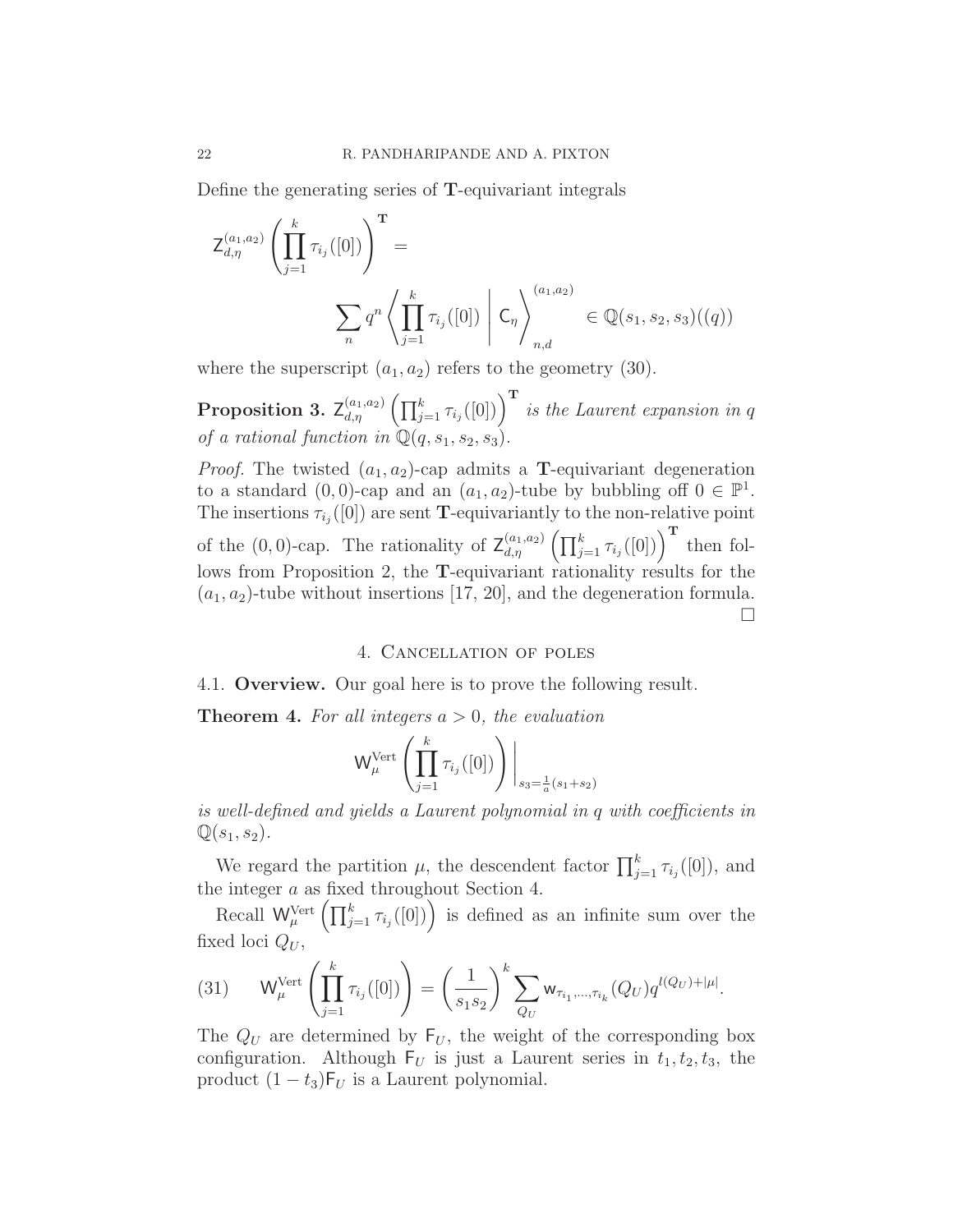Our approach to proving Theorem 4 is to break (31) into finite sums based on the Laurent polynomial

$$
(1-t_3)F_U|_{t_3=(t_1t_2)^{\frac{1}{a}}}.
$$

For any Laurent polynomial  $f \in \mathbb{Z}[t_1, t_2, (t_1t_2)^{-\frac{1}{a}}]$ , define

$$
S_f = \left\{ Q_U \mid (1 - t_3) F_U \big|_{t_3 = (t_1 t_2)^{\frac{1}{a}}} = f \right\} .
$$

Theorem 4 follows from the following result regarding the subsums of (31) corresponding to the sets  $S_f$ .

**Proposition 4.** Let  $f \in \mathbb{Z}[t_1, t_2, (t_1t_2)^{-\frac{1}{a}}]$  be a Laurent polynomial. The evaluation

$$
\left(\sum_{Q_U\in\mathcal{S}_f}\mathsf{w}_{i_1,\ldots,i_k}(Q_U)\right)\bigg|_{s_3=\frac{1}{a}(s_1+s_2)}
$$

is well-defined. Moreover, the evaluation vanishes for all but finitely many choices of f.

4.2. Notation and Preliminaries. We introduce here the notation and conventions required to analyze the sums appearing in Proposition 4.

First, we view the partition  $\mu$  as a subset of  $\mathbb{Z}_{\geq 0}^2$ . The lattice points, for which we use the coordinates  $(i, j) \in \mu$ , correspond to the lower left corners of the boxes of  $\mu$ . We also write

$$
(\delta;j) = (i,j)
$$

for  $\delta = i - j$ .

The points  $(\delta; j) \in \mu$  for fixed  $\delta$  lie on a single diagonal. The diagonals will play an important role. Let  $\mu_{\delta} = \{j \mid (\delta; j) \in \mu\}$ , and define

$$
\mathrm{Sym}_{\mu} = \prod_{\delta \in \mathbb{Z}} \mathrm{Sym}(\mu_{\delta}),
$$

where Sym(S) is the group of permutations of a set S. Thus,  $Sym_{\mu}$ may be viewed as the group of permutations of  $\mu$  which move points only inside their diagonals. Let

$$
sgn:Sym_{\mu} \to {\{\pm 1\}}
$$

be the sign of the permutation of  $\mu$ .

Recall the Laurent polynomials  $(1-t_3)F_U$  are of the form

$$
(1-t_3)\mathsf{F}_U = \sum_{(i,j)\in\mu} t_1^i t_2^j t_3^{-h_U(i,j)},
$$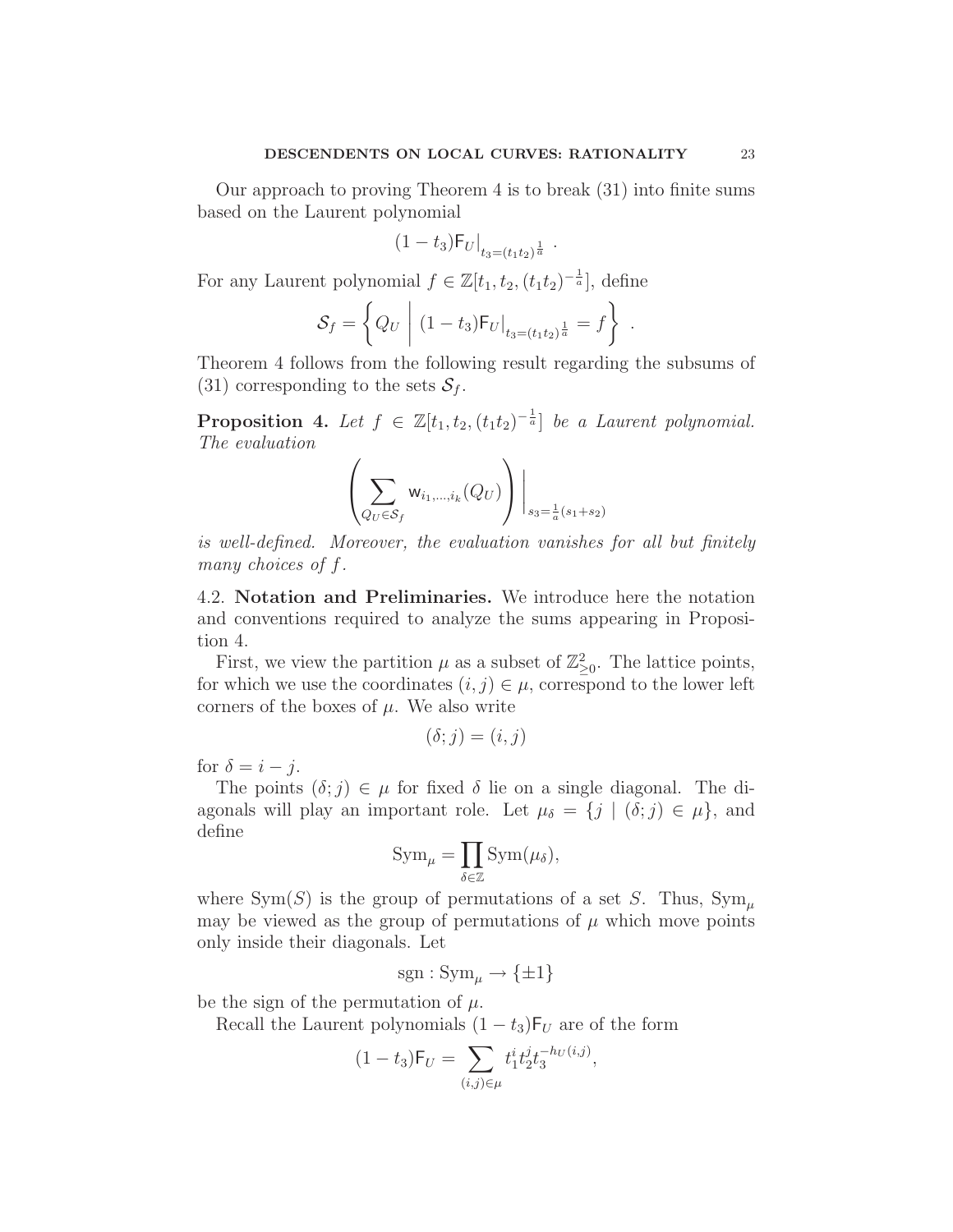where  $h_U(i,j)$  is the depth of the box arrangement below  $(i,j)$ .

Because of our reparametrization of the partition  $\mu$  and the evaluation  $t_3 = (t_1 t_2)^{\frac{1}{a}}$ , the following change of variables will be convenient:

$$
v_1 = t_1
$$
,  $v_2 = t_1 t_2$ ,  $v_3 = t_1 t_2 t_3^{-a}$ 

and  $u_i = e(v_i)$ , so

$$
u_1 = s_1
$$
,  $u_2 = s_1 + s_2$ ,  $u_3 = s_1 + s_2 - as_3$ .

The evaluations under consideration are then simply  $v_3 = 1$  and  $u_3 = 0$ .

From now on we will assume  $S_f$  to be nonempty, so

$$
f = (1 - t_3) \mathsf{F}_U \big|_{t_3 = (t_1 t_2)^{\frac{1}{a}}}
$$

for some  $Q_U$  and thus f can be written in the form

$$
f = \sum_{(\delta;j)\in\mu} v_1^{\delta}v_2^{e_{\delta}(j)}
$$

for some exponents  $e_{\delta}(j)$ . These exponents are made unique by requiring that  $e_{\delta}(j)$  is a weakly decreasing function of j, for each  $\delta$ . We generally regard  $f$  as fixed and thus do not indicate the  $f$ -dependence in  $e_{\delta}(j)$ .

We now classify all  $Q_U \in \mathcal{S}_f$ . Given any  $\sigma = (\sigma_\delta) \in \text{Sym}_{\mu}$ , we define a function  $h_{\sigma} : \mu \to \mathbb{Z}$  by

$$
h_{\sigma}(\delta; j) = a \cdot (j - e_{\delta}(\sigma_{\delta}^{-1}(j))).
$$

When  $h_{\sigma}$  defines a valid box arrangement, we say  $\sigma$  is *admissible*. Admissibility is equivalent to the following conditions on  $\sigma$ :

$$
\sigma_0(j) \neq 0 \text{ if } e_0(j) > 0
$$
  
\n
$$
\sigma_{\delta+1}(j) \neq \sigma_{\delta}(k) \text{ if } e_{\delta+1}(j) > e_{\delta}(k)
$$
  
\n
$$
\sigma_{\delta}(j) \neq \sigma_{\delta+1}(k) + 1 \text{ if } e_{\delta}(j) > e_{\delta+1}(k) + 1.
$$

For admissible  $\sigma$ , let  $Q_{\sigma}$  denote the corresponding **T**-fixed locus.

Unraveling the definitions, we compute

$$
(1-t_3)\mathsf{F}_{\sigma} = \sum_{(i,j)\in\mu} t_1^i t_2^j t_3^{-h_{\sigma}(i-j,j)}
$$
  
\n
$$
= \sum_{(\delta;j)\in\mu} v_1^{\delta} v_2^j v_2^{-\frac{1}{a}h_{\sigma}(\delta;j)} v_3^{\frac{1}{a}h_{\sigma}(\delta;j)}
$$
  
\n
$$
= \sum_{(\delta;j)\in\mu} v_1^{\delta} v_2^{e_{\delta}(\sigma_{\delta}^{-1}(j))} v_3^{j-e_{\delta}(\sigma_{\delta}^{-1}(j))}
$$
  
\n
$$
= \sum_{(\delta;j)\in\mu} v_1^{\delta} v_2^{e_{\delta}(j)} v_3^{\sigma_{\delta}(j)-e_{\delta}(j)}.
$$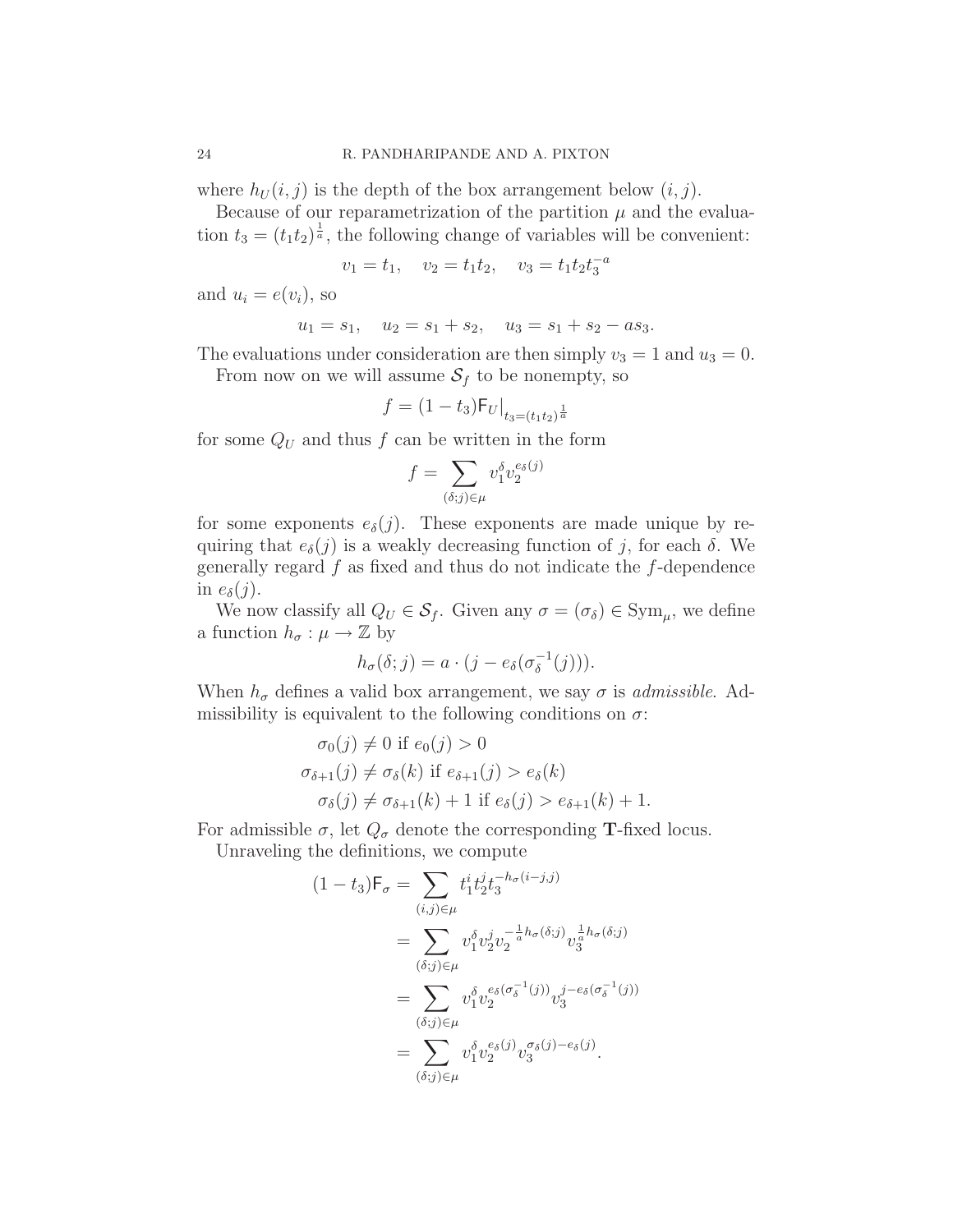We conclude  $(1-t_3)\mathsf{F}_{\sigma}|_{v_3=1} = f$  and  $Q_{\sigma} \in \mathcal{S}_f$ . In fact, a direct examination shows every  $Q_{U'} \in \mathcal{S}_f$  can be obtained as  $Q_{\sigma}$  for some admissible  $\sigma \in \mathrm{Sym}_{\mu}$ . If we let  $\mathrm{Sym}_{\mu}^0$  be the subgroup of  $\mathrm{Sym}_{\mu}$  consisting of elements  $\tau$  such that  $e_{\delta}(\tau_{\delta}(j)) = e_{\delta}(j)$ , then  $Q_{\sigma} = Q_{\sigma'}$  if and only if  $\sigma^{-1}\sigma' \in \mathrm{Sym}_{\mu}^0.$ 

We thus can replace the sum over  $Q_U \in \mathcal{S}_f$  with a sum over admissible  $\sigma \in \mathrm{Sym}_{\mu}:$ 

(32) 
$$
\left(\sum_{Q_U \in S_f} \mathsf{w}_{i_1,\dots,i_k}(Q_U)\right)\Big|_{s_3=\frac{1}{a}(s_1+s_2)} = \frac{1}{|\operatorname{Sym}_{\mu}^0|} \left(\sum_{\sigma \in \operatorname{Sym}_{\mu} \text{ admissible}} \mathsf{w}_{i_1,\dots,i_k}(Q_{\sigma})\right)\Big|_{s_3=\frac{1}{a}(s_1+s_2)}.
$$

We will show the evaluation is well-defined by choosing  $\kappa_0$  such that each term  $w_{i_1,\dots,i_k}(Q_{\sigma})$  in the above sum has order of vanishing along  $u_3 = 0$  at least  $-\kappa_0$ , and then showing

(33) 
$$
\sum_{\sigma \in \text{Sym}_{\mu} \text{ admissible}} \left( \frac{\partial}{\partial u_3} \right)^{\kappa} \left( u_3^{\kappa_0} \mathbf{w}_{i_1, \dots, i_k}(Q_{\sigma}) \right) \Big|_{u_3 = 0} = 0
$$

for  $0 \leq \kappa < \kappa_0$ .

The second part of Proposition 4, the vanishing of the evaluation  $(32)$  for all but finitely many f, is then equivalent to proving that  $(33)$ holds for  $\kappa = \kappa_0$  (for all but finitely many f).

In order to prove these vanishing results, we will need to analyze the dependence of the terms  $\left(\frac{\partial}{\partial u}\right)^2$  $\partial u_3$  $\int^{\kappa} \left( u_3^{\kappa_0} \mathsf{w}_{i_1,\dots,i_k}(Q_{\sigma}) \right)$  $\bigg|_{u_3=0}$ on the permutation  $\sigma \in \text{Sym}_{\mu}$ . For each  $\kappa$ , we will find the corresponding term is equal to a polynomial in the values  $\sigma_{\delta}(j)$  of relatively low degree which

vanishes at all inadmissible permutations  $\sigma$ . Let  $\mathbb{Q}[\sigma]$  and  $\mathbb{Q}(\sigma)$  denote the ring of polynomials and the field of rational functions respectively in the variables  $\sigma_{\delta}(j)$ . For a polynomial  $P \in \mathbb{Q}[\sigma]$ , let  $\deg(P)$  be the (total) degree of P. For rational functions P  $\frac{P}{Q} \in \mathbb{Q}(\sigma)$ , we set

$$
\deg\left(\frac{P}{Q}\right) = \deg(P) - \deg(Q).
$$

We observe that if  $P \in \mathbb{Q}[\sigma]$  has degree  $\deg(P) < \sum_{\delta}$ 1  $\frac{1}{2}|\mu_{\delta}|(|\mu_{\delta}|-1),$ then

$$
\sum_{\sigma \in \text{Sym}_{\mu}} \text{sgn}(\sigma) P(\sigma) = 0,
$$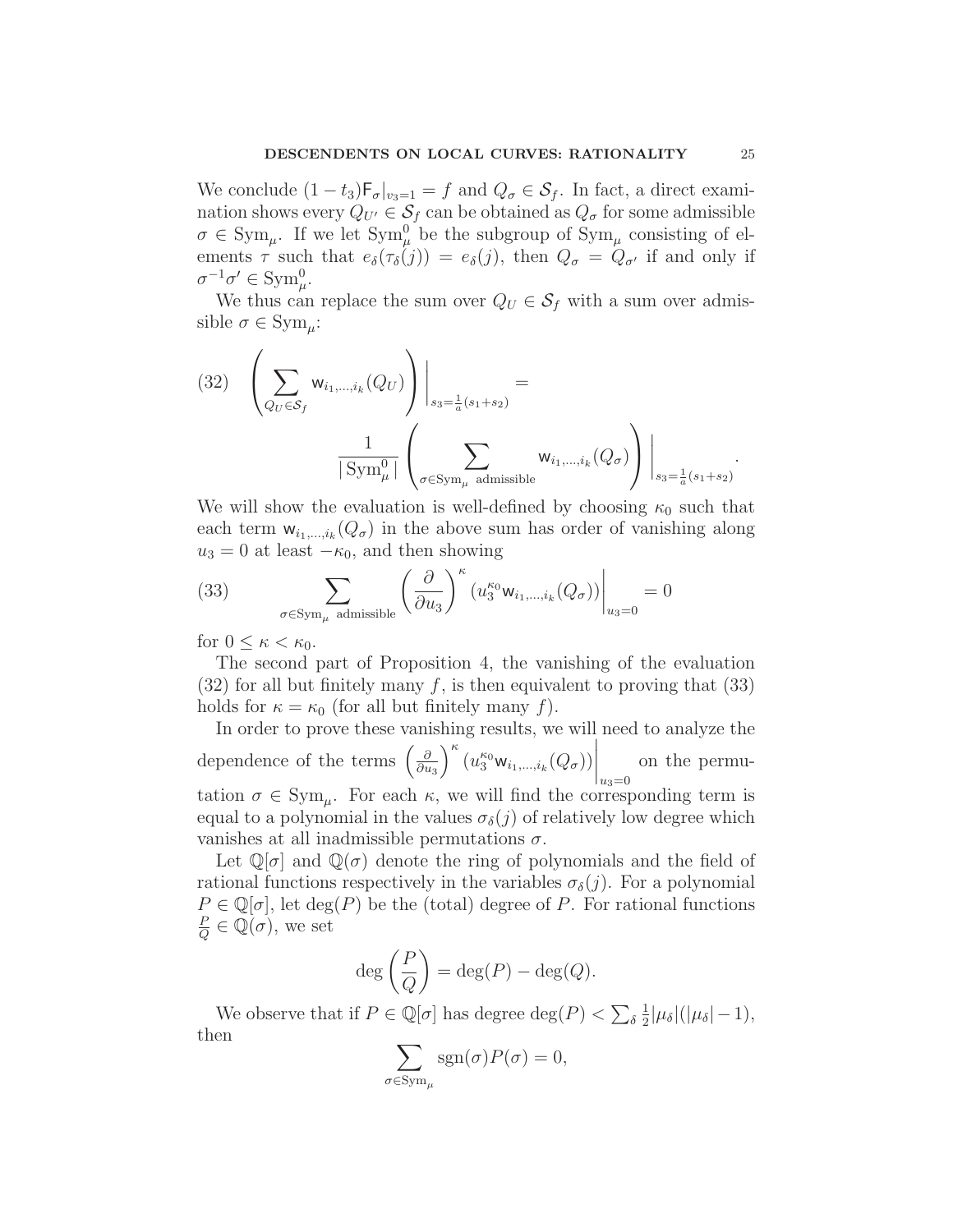4.3. Proof of Proposition 4. We need to study the  $\sigma$ -dependence of

$$
\mathsf{w}_{i_1,\ldots,i_k}(Q_{\sigma})=e(-\mathsf{V}_{\sigma})\prod_{j=1}^k \mathrm{ch}_{2+i_j}(\mathsf{F}_{\sigma}\cdot(1-t_1)(1-t_2)(1-t_3)).
$$

We begin by explicitly writing  $V_{\sigma}$  in terms of  $\sigma$  and the numbers  $e_{\delta}(j)$ . Recall

$$
\mathsf{V}_{\sigma}=\frac{\mathsf{F}_{\sigma}'-\mathsf{F}_{0}'}{1-t_{3}}+\frac{\overline{\mathsf{F}_{\sigma}'}-\overline{\mathsf{F}_{0}'}}{t_{1}t_{2}(1-t_{3})}-\frac{\mathsf{F}_{\sigma}'\overline{\mathsf{F}_{\sigma}'}-\mathsf{F}_{0}'\overline{\mathsf{F}_{0}'}}{1-t_{3}}(1-t_{1}^{-1})(1-t_{2}^{-1}),
$$

where  $\mathsf{F}'_{\sigma} = (1 - t_3)\mathsf{F}_{\sigma}$  and

$$
\mathsf{F}_0'=\sum_{(i,j)\in\mu}t_1^it_2^j.
$$

In particular,  $V_{\sigma}|_{v_3=1}$  does not depend on  $\sigma$ . Hence, the order of vanishing of  $e(-V_{\sigma})$  along  $u_3 = 0$  is an integer  $-\kappa_0$  independent of  $\sigma$ . Since the descendent factor is a polynomial in  $u_1, u_2, u_3$ , the order of vanishing of  $w_{i_1,...,i_k}(Q_{\sigma})$  along  $u_3 = 0$  is at least  $-\kappa_0$ . If  $\kappa_0 \leq 0$ , then the evaluation is well-defined on each  $w_{i_1,\dots,i_k}(Q_{\sigma})$  and thus on their sum. If  $\kappa_0 < 0$ , then the evaluation in fact yields zero. So we may assume  $\kappa_0 \geq 0$ .

We now rewrite  $\mathsf{V}_{\sigma}$  in terms of  $v_1, v_2, v_3$ . We find  $\mathsf{V}_{\sigma}$  equals

$$
\sum_{(\delta;j)\in\mu} \frac{v_1^{\delta}v_2^{e_{\delta}(j)}v_3^{\sigma_{\delta}(j)-e_{\delta}(j)}-v_1^{\delta}v_2^j}{1-\left(\frac{v_2}{v_3}\right)^{\frac{1}{a}}} \newline + \sum_{(\delta;j)\in\mu} \frac{v_1^{-\delta}v_2^{-e_{\delta}(j)-1}v_3^{-\sigma_{\delta}(j)+e_{\delta}(j)}-v_1^{-\delta}v_2^{-j-1}}{1-\left(\frac{v_2}{v_3}\right)^{\frac{1}{a}}} \newline - \sum_{(\delta_1;j_1), (\delta_2;j_2)\in\mu} \frac{v_1^{\delta_1-\delta_2}v_2^{e_{\delta_1}(j_1)-e_{\delta_2}(j_2)}v_3^{\sigma_{\delta_1}(j_1)-\sigma_{\delta_2}(j_2)-e_{\delta_1}(j_1)+e_{\delta_2}(j_2)}-v_1^{\delta_1-\delta_2}v_2^{j_1-j_2}}{\left(1-\left(\frac{v_2}{v_3}\right)^{\frac{1}{a}}\right)\cdot\left(1-v_1^{-1}\right)^{-1}\left(1-v_1v_2^{-1}\right)^{-1}}
$$

.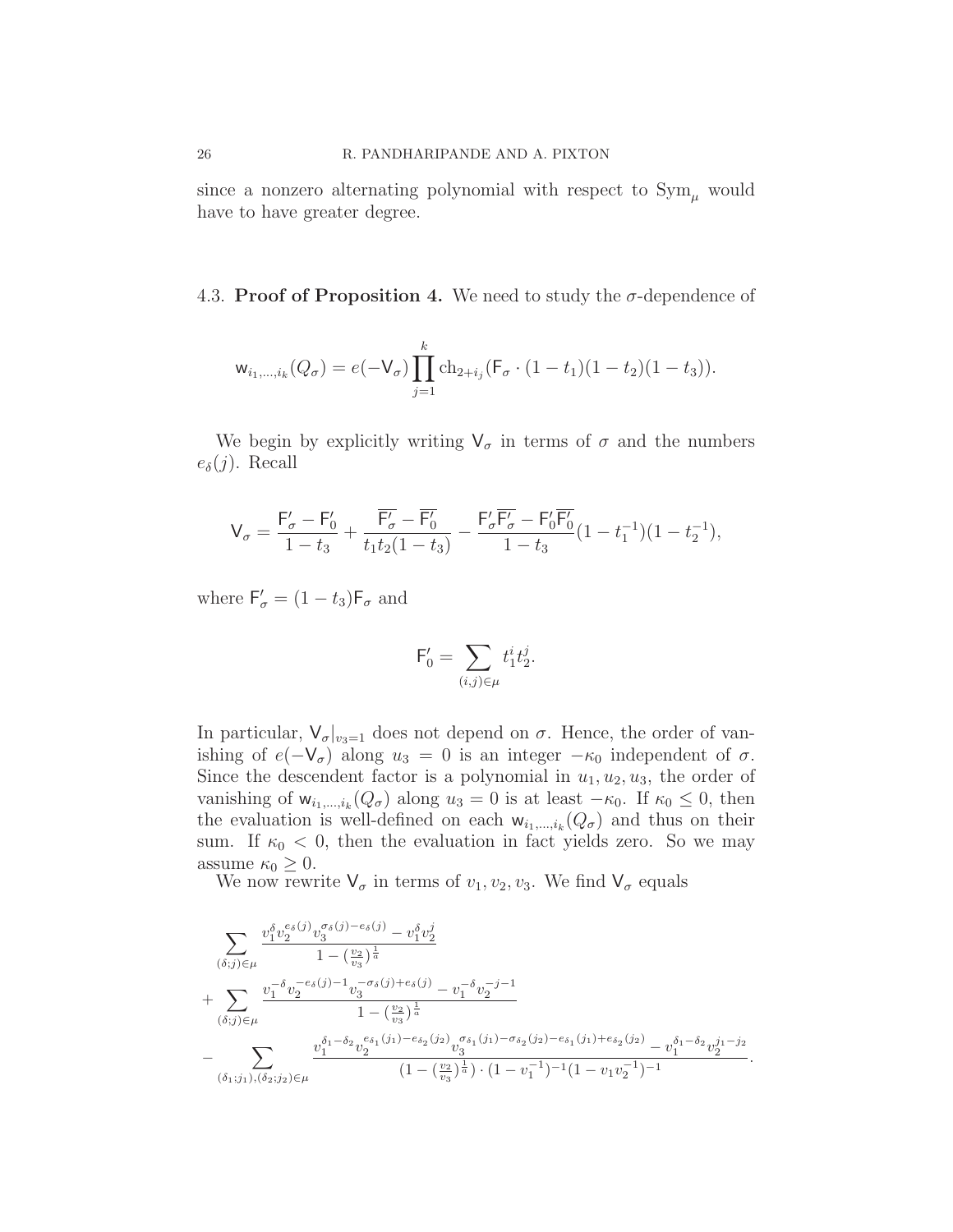Let  $C > 2 \max(e_{\delta}(j))$  be a large positive integer. We break up each of the three above sums above using C. Then,  $V_{\sigma}$  equals

$$
\sum_{(\delta;j)\in\mu} \frac{v_1^{\delta}v_2^{e_{\delta}(j)}v_3^{\sigma_{\delta}(j)-e_{\delta}(j)} - v_1^{\delta}v_2^{-C}v_3^{\sigma_{\delta}(j)+C}}{1 - (\frac{v_2}{v_3})^{\frac{1}{a}}} \\ + \sum_{(\delta;j)\in\mu} \frac{v_1^{\delta}v_2^{-C}v_3^{j+C} - v_1^{\delta}v_2^j}{1 - (\frac{v_2}{v_3})^{\frac{1}{a}}} \\ + \sum_{(\delta;j)\in\mu} \frac{v_1^{-\delta}v_2^{-e_{\delta}(j)-1}v_3^{-\sigma_{\delta}(j)+e_{\delta}(j)} - v_1^{-\delta}v_2^{-C-1}v_3^{-\sigma_{\delta}(j)+C}}{1 - (\frac{v_2}{v_3})^{\frac{1}{a}}} \\ + \sum_{(\delta;j)\in\mu} \frac{v_1^{-\delta}v_2^{-C-1}v_3^{-j+C} - v_1^{-\delta}v_2^{-j-1}}{1 - (\frac{v_2}{v_3})^{\frac{1}{a}}} \\ - \sum_{(\delta_1;j_1), (\delta_2;j_2)\in\mu} \left( \frac{v_1^{\delta_1-\delta_2}v_2^{e_{\delta_1}(j_1)-e_{\delta_2}(j_2)}v_3^{\sigma_{\delta_1}(j_1)-\sigma_{\delta_2}(j_2)-e_{\delta_1}(j_1)+e_{\delta_2}(j_2)}{1 - (\frac{v_2}{v_3})^{\frac{1}{a}}} \\ - \frac{v_1^{\delta_1-\delta_2}v_2^{-C}v_3^{\sigma_{\delta_1}(j_1)-\sigma_{\delta_2}(j_2)+C}}{1 - (\frac{v_2}{v_3})^{\frac{1}{a}}} \right) \cdot (1-v_1^{-1})(1-v_1v_2^{-1}) \\ - \sum_{(\delta_1;j_1), (\delta_2;j_2)\in\mu} \frac{v_1^{\delta_1-\delta_2}v_2^{-C}v_3^{j_1-j_2+C} - v_1^{\delta_1-\delta_2}v_2^{j_1-j_2}}{1 - (\frac{v_2}{v_3})^{\frac{1}{a}}} \cdot (1-v_1^{-1})(1-v_1v_2^{-1}).
$$

We now expand out the above sums into monomials: all of the resulting terms will be of the form

$$
\pm v_1^x v_2^y v_3^{z(\sigma)},
$$

where x and y have no dependence on the permutation  $\sigma = (\sigma_{\delta})$  and  $z \in \mathbb{Q}[\sigma]$  is a linear function of the values  $\sigma_{\delta}(j)$ . After separating out the monomials with  $x = y = 0$ , we write

$$
\mathsf{V}_{\sigma} = \sum_{(c,0,0,z) \in S} cv_3^{z(\sigma)} + \sum_{\substack{(c,x,y,z) \in S \\ (x,y) \neq (0,0)}} cv_1^{x}v_2^{y}v_3^{z(\sigma)},
$$

where  $S$  is a finite set containing the data of the monomials which appear (with coefficients  $c \in \mathbb{Z}$ ). Then

$$
e\left(-\sum_{(c,0,0,z)\in S} cv_3^{z(\sigma)}\right) = \phi(\sigma)u_3^{-\kappa_0},
$$

for a rational function  $\phi = \phi_f \in \mathbb{Q}(\sigma)$  which will be explicitly described below.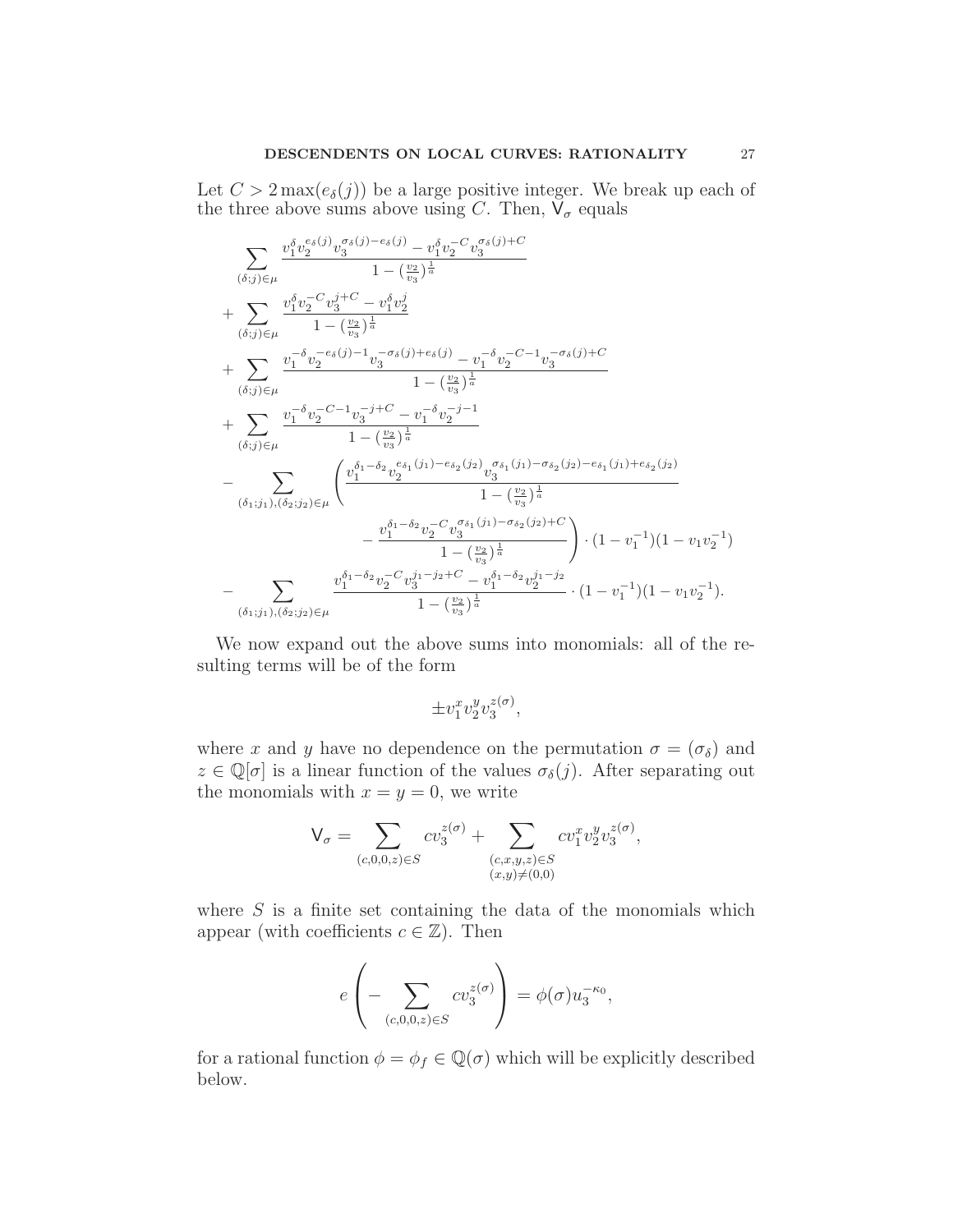We analyze first the descendent factors in  $w_{i_1,\dots,i_k}(Q_{\sigma})$ . The descendent terms can be expressed in the form

$$
\prod_{j=1}^{k} \text{ch}_{2+i_j} \left( F_{\sigma} \cdot (1-t_1)(1-t_2)(1-t_3) \right) =
$$
\n
$$
\prod_{j=1}^{k} \sum_{(c',x,y,z) \in S'_j} c'(xu_1 + yu_2 + z(\sigma)u_3)^{2+i_j},
$$

where the  $S'_{j}$  are more fixed finite sets containing the data of the terms which appear. As before,  $z \in \mathbb{Q}[\sigma]$  is linear. We then find

$$
u_3^{\kappa_0} \mathsf{w}_{i_1,\dots,i_k}(Q_{\sigma}) = \phi(\sigma) \prod_{\substack{(c,x,y,z) \in S \\ (x,y) \neq (0,0)}} (xu_1 + yu_2 + z(\sigma)u_3)^{-c}
$$

$$
\cdot \prod_{j=1}^k \sum_{(c',x,y,z) \in S'_j} c'(xu_1 + yu_2 + z(\sigma)u_3)^{2+i_j}.
$$

Differentiating the above product  $\kappa$  times with respect to  $u_3$  and then setting  $u_3$  equal to 0 is easily done. We obtain

$$
\left(\frac{\partial}{\partial u_3}\right)^{\kappa} (u_3^{\kappa_0} \mathsf{w}_{i_1,\ldots,i_k}(Q_{\sigma}))|_{u_3=0} = \sum_{i\in\mathcal{I}} \phi(\sigma) Z_i(\sigma) R_i(u_1,u_2),
$$

where I is an indexing set,  $Z_i \in \mathbb{Q}[\sigma]$  has degree at most  $\kappa$ , and  $R_i(u_1, u_2) \in \mathbb{Q}(u_1, u_2)$  does not depend on  $\sigma$ .

Proposition 4 will follow from the claim that

(34) 
$$
\sum_{\sigma \in \text{Sym}_{\mu} \text{ admissible}} \phi(\sigma) Z(\sigma) = 0
$$

for any polynomial Z of degree  $\kappa < \kappa_0$  (or degree  $\kappa = \kappa_0$  for all but finitely many  $f$ ). The vanishing property  $(34)$  is purely a property of the rational function  $\phi \in \mathbb{Q}(\sigma)$ .

We will now study  $\phi$  in more detail. The goal is to find a polynomial  $\psi \in \mathbb{Q}[\sigma]$  of sufficiently low degree satisfying

$$
\phi(\sigma) = \text{sgn}(\sigma)\psi(\sigma)
$$

for every admissible  $\sigma \in \text{Sym}_{\mu}$  and satisfying  $\psi(\sigma) = 0$  for every inadmissible  $\sigma \in \text{Sym}_{\mu}$ . From the formula for  $\mathsf{V}_{\sigma}$ , we can describe  $\phi \in \mathbb{Q}(\sigma)$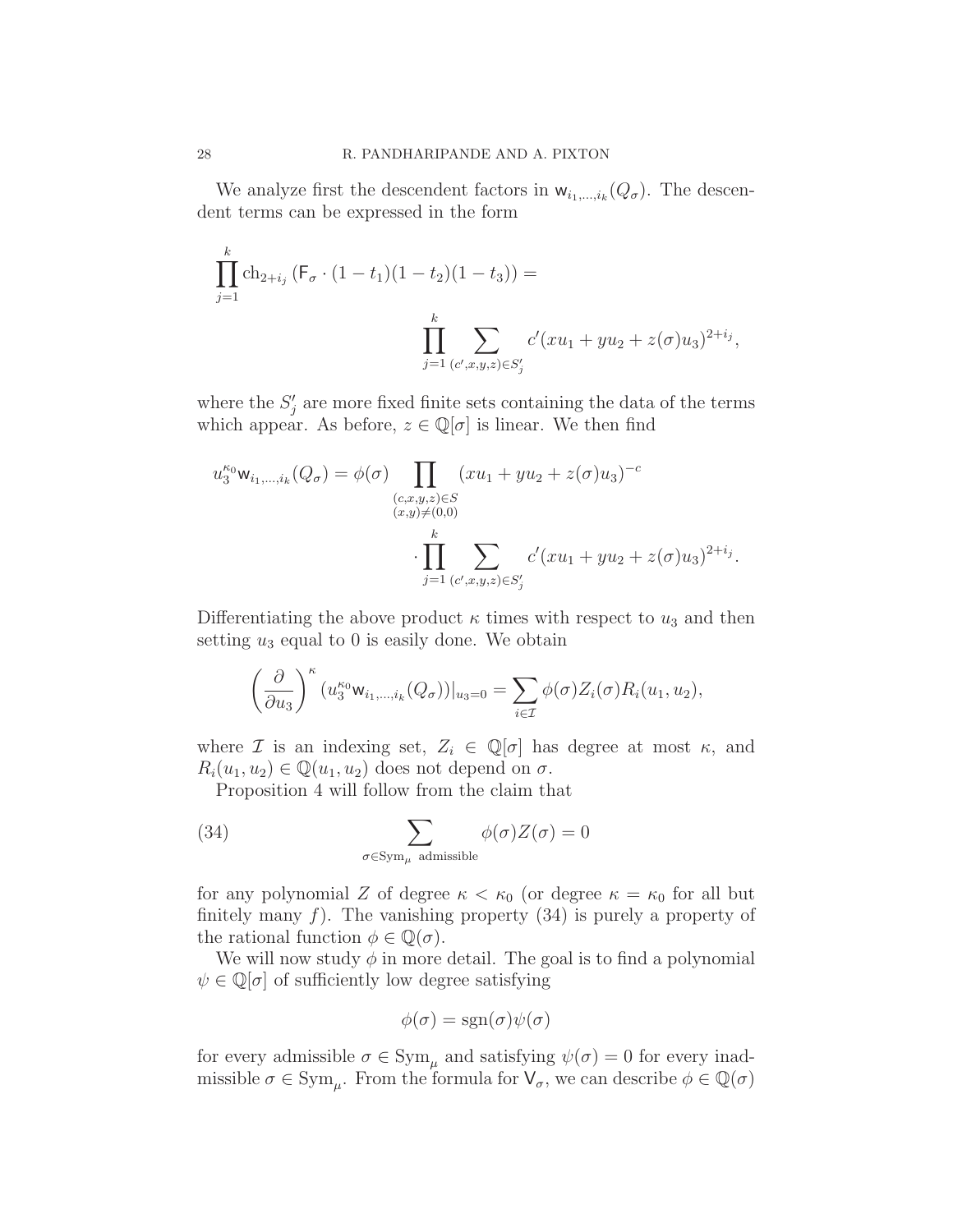explicitly as a product of linear factors:

$$
\phi(\sigma) = \left(\prod_{\substack{(0;j) \in \mu \ (0;j) > 0}} \sigma_0(j)\right) \left(\prod_{\substack{(0;j) \in \mu \ (0;j) > 0}} j\right)^{-1} \left(\prod_{\substack{(0;j) \in \mu \ (0;j) < -1}} (-\sigma_0(j) - 1)\right)
$$
\n
$$
\left(\prod_{\substack{(b;j_1),(b;j_2) \in \mu \ (b*(j_1) > 0;\delta(j_2) > 0}} (\sigma_\delta(j_1) - \sigma_\delta(j_2))\right)^{-1} \left(\prod_{\substack{(b;j_1),(b;j_2) \in \mu \ (0;j_1) > 0;\delta(j_2) \in \mu \ (0;j_1) > 0;\delta(j_2) \in \mu}} (j_1 - j_2)\right)
$$
\n
$$
\left(\prod_{\substack{(b;j_1),(b;j_2) \in \mu \ (0;\delta(j_1) > 0;\delta(j_2) + 1}} (\sigma_\delta(j_1) - \sigma_\delta(j_2) - 1)\right)^{-1} \left(\prod_{\substack{(b;j_1),(b;j_2) \in \mu \ (0;j_1) > 0;\delta(j_2) \in \mu \ (0;j_1) > 0;\delta(j_2) \in \mu}} (j_1 - j_2 - 1)\right)
$$
\n
$$
\left(\prod_{\substack{(b+1;j_1),(b;j_2) \in \mu \ (0;\delta(j_1) > 0;\delta(j_2) \in \mu \ (0;\delta(j_1) > 0;\delta(j_2) \in \mu \ (0;\delta(j_1) > 0;\delta(j_2) \in \mu)}} (\sigma_\delta(j_1) - \sigma_{\delta+1}(j_2) - 1)\right) \left(\prod_{\substack{(b;j_1),(b+1;j_2) \in \mu \ (0;\delta(j_1) > 0;\delta(j_1) \in \mu \ (0;\delta(j_1) > 0;\delta(j_1) \in \mu)}} (j_1 - j_2 - 1)\right)^{-1}
$$

The degree of  $\phi$  is easily computed to be  $-\kappa_0$ , since there are the same number of constant factors appearing on the numerator and denominator in the above expression.

**Lemma 4.** We have\n
$$
\Pi_{(\delta;j_1),(\delta;j_2)\in\mu}(j_1-j_2)
$$
\n
$$
\frac{j_1>j_2}{\prod_{\substack{\delta;j_1,\delta;j_2\rbrace\in\mu(\sigma_\delta(j_1)-\sigma_\delta(j_2))}{\sigma_\delta(j_2)}}=\pm \operatorname{sgn}(\sigma) \prod_{\substack{\delta;j_1,\delta;j_2\rbrace\in\mu(\sigma_\delta(j_1)-\sigma_\delta(j_2))}{\sigma_\delta(j_1)=\sigma_\delta(j_2)\sigma_\delta(j_2)}}\left(\sigma_\delta(j_1)-\sigma_\delta(j_2)\right)
$$

for every  $\sigma \in \mathrm{Sym}_{\mu}$ .

Proof. The formula is obtained by cancelling equal terms on the left  $side.$ 

Suppose that  $\{\delta \mid \mu_{\delta} \neq \emptyset\} = \{\delta \mid a \leq \delta \leq b\}$ . By using the identity of Lemma 4 and grouping terms appropriately, we find

$$
\phi(\sigma) = \text{sgn}(\sigma)\phi_0(\sigma)
$$

for  $\phi_0 \in \mathbb{Q}(\sigma)$  given by

(35) 
$$
\phi_0 = XPQ \frac{\prod_{a \le \delta \le b-1} R_{\delta}}{\prod_{a+1 \le \delta \le b-1} S_{\delta}},
$$

.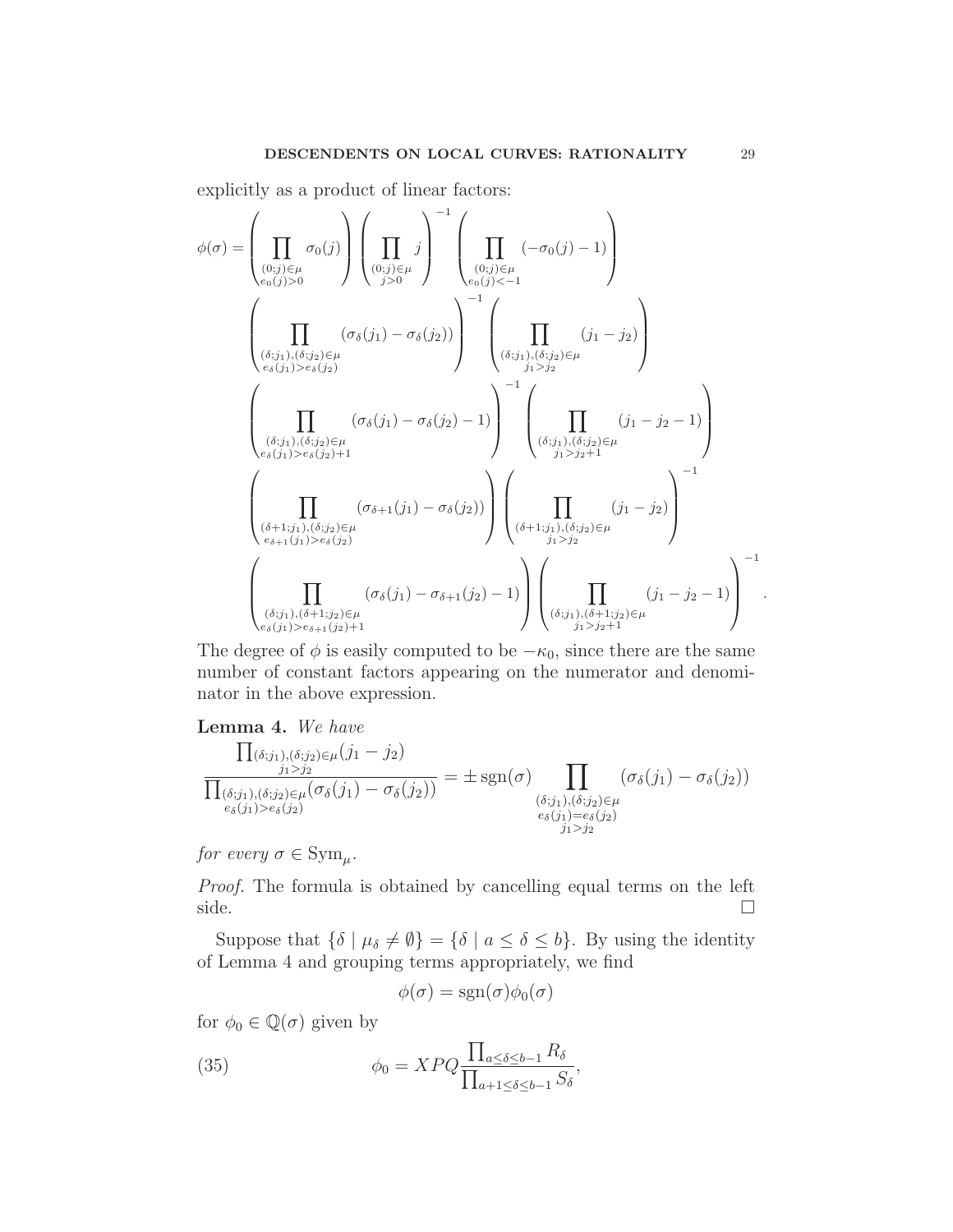where

$$
P = \prod_{\substack{j \in \mu_0 \\ e_0(j) < -1}} (-\sigma_0(j) - 1), \quad Q = \prod_{\substack{j \in \mu_0 \\ e_0(j) > 0}} \sigma_0(j),
$$
\n
$$
R_{\delta} = \left( \prod_{\substack{j_1 \in \mu_{\delta+1}, j_2 \in \mu_{\delta} \\ e_{\delta+1}(j_1) > e_{\delta}(j_2)}} (\sigma_{\delta+1}(j_1) - \sigma_{\delta}(j_2)) \right) \left( \prod_{\substack{j_1 \in \mu_{\delta}, j_2 \in \mu_{\delta+1} \\ e_{\delta}(j_1) > e_{\delta+1}(j_2) + 1}} (\sigma_{\delta}(j_1) - \sigma_{\delta+1}(j_2) - 1) \right),
$$
\n
$$
S_{\delta} = \prod_{\substack{j_1, j_2 \in \mu_{\delta} \\ e_{\delta}(j_1) > e_{\delta}(j_2) + 1}} (\sigma_{\delta}(j_1) - \sigma_{\delta}(j_2) - 1),
$$

and  $X \in \mathbb{Q}[\sigma]$  is a polynomial. The total degree of the rational function  $\phi_0$  is

$$
\deg(\phi) + \deg\left(\prod_{\substack{(\delta;j_1),(\delta;j_2)\in\mu\\j_1>j_2}}(\sigma_\delta(j_1)-\sigma_\delta(j_2))\right) = -\kappa_0 + \sum_{\delta}\frac{1}{2}|\mu_\delta|(|\mu_\delta|-1).
$$

We now require an algebraic result in order to convert  $\phi_0$  into a polynomial. Let  $m, n \geq 0$  be integers, and let

$$
A=\mathbb{Q}[x_1,\ldots,x_n,y_1,\ldots,y_m].
$$

Let  $P$  be the collection of  $n!m!$  points

 $(x_1, \ldots, x_n, y_1, \ldots, y_m) \in \mathbb{Q}^{n+m}$ 

satisfying  $\{x_1, \ldots, x_n\} = \{1, \ldots, n\}$  and  $\{y_1, \ldots, y_m\} = \{1, \ldots, m\}.$ Let  $a_1 \leq a_2 \leq \cdots \leq a_n$  be integers with  $0 \leq a_i \leq i$ , and set

$$
F = \prod_{1 \le j \le a_i} (x_j - x_i + 1) \in A.
$$

The following Proposition will be proven in Section 5.

**Proposition 5.** If  $G \in A$  vanishes when evaluated at every point of P at which F vanishes, then there exists  $H \in A$  with

$$
\deg(H) \le \deg(G) - \deg(F)
$$

satisying  $G = FH$  for every point of P.

If  $S_{\delta+1}(\sigma) = 0$  for a given  $\sigma \in \text{Sym}_{\mu}$  (which is then necessarily inadmissible), then

(36) 
$$
R_{\delta}(\sigma) = R_{\delta+1}(\sigma) = 0.
$$

By reindexing the permutation sets  $\mu_{\delta}$  and  $\mu_{\delta+1}$  as necessary, we can apply Proposition 5 with  $G = R_{\delta}$  and  $F = S_{\delta}$ , since  $S_{\delta}$  is of the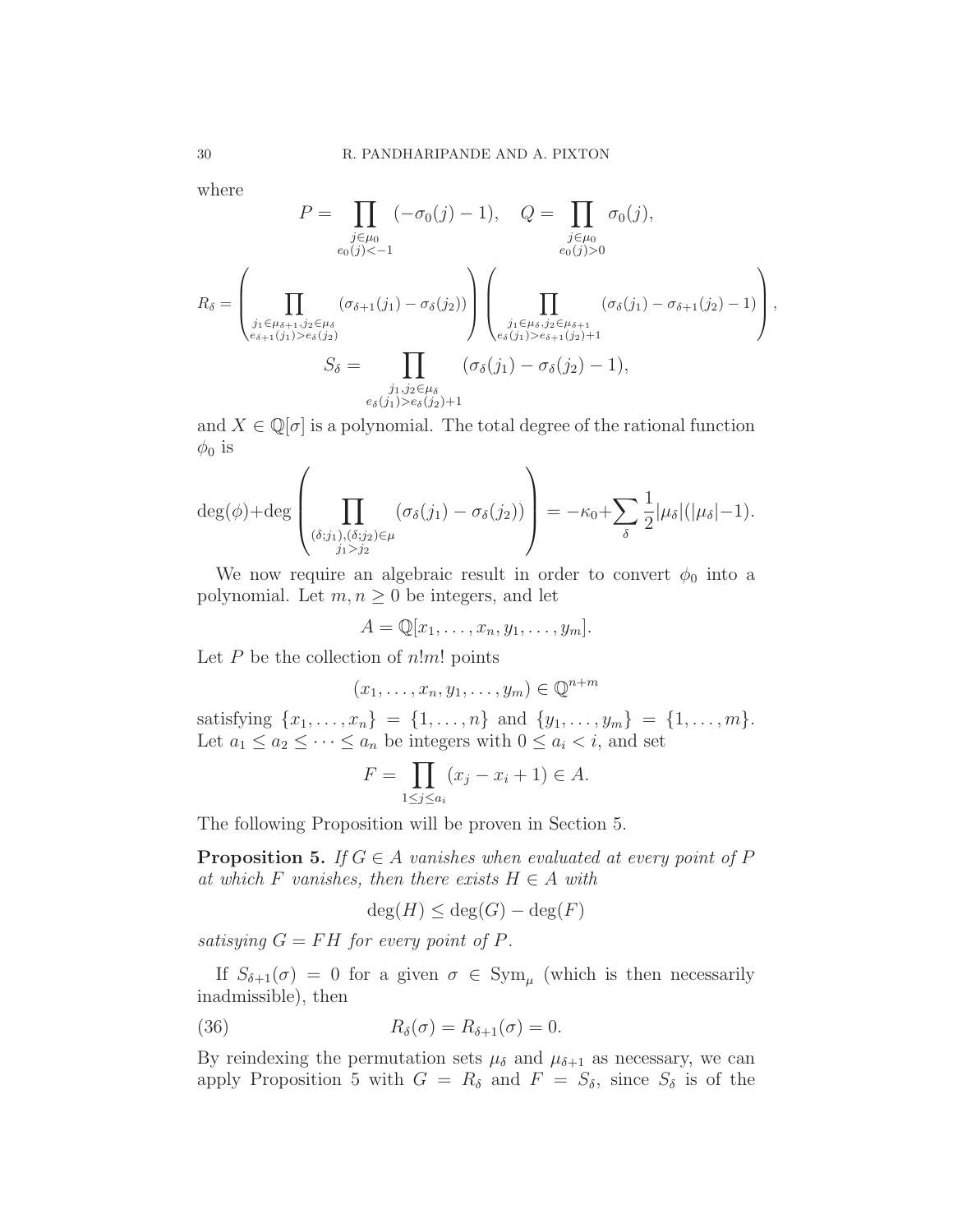appropriate form.<sup>9</sup> Thus for  $a + 1 \le \delta \le b - 1$ , there exist polynomials  $T_{\delta} \in \mathbb{Q}[\sigma]$  with  $\deg(T_{\delta}) \leq \deg(R_{\delta}) - \deg(S_{\delta})$  satisfying

$$
T_{\delta}(\sigma) = \frac{R_{\delta}(\sigma)}{S_{\delta}(\sigma)}
$$

for all  $\sigma$  for which which  $S_{\delta}(\sigma) \neq 0$ . Then

$$
\psi = XPQR_a \prod_{a+1 \le \delta \le b-1} T_{\delta} \in \mathbb{Q}[\sigma]
$$

has degree at most equal to that of  $\phi_0$  and satisfies

$$
sgn(\sigma)\psi(\sigma) = sgn(\sigma)\phi_0(\sigma) = \phi(\sigma)
$$

for any admissible  $\sigma$ .

For a polynomial  $\theta \in \mathbb{Q}[\sigma]$ , let  $V(\theta)$  denote the set of  $\sigma \in \mathrm{Sym}_{\mu}$  such that  $\theta(\sigma) = 0$ . We see

$$
V(\psi) \supseteq V(Q) \cup V(R_a) \cup \left(\bigcup_{a+1 \leq \delta \leq b-1} V(T_{\delta})\right)
$$
  
\n
$$
\supseteq V(Q) \cup V(R_a) \cup \left(\bigcup_{a+1 \leq \delta \leq b-1} (V(R_{\delta}) - V(S_{\delta}))\right)
$$
  
\n
$$
\supseteq V(Q) \cup \left(\bigcup_{a \leq \delta \leq b-1} V(R_{\delta})\right)
$$
  
\n
$$
= \{\sigma \in \text{Sym}_{\mu} \mid \sigma \text{ is not admissible}\}.
$$

The third inclusion is by repeated application of (36). We conclude  $\psi$ vanishes when evaluated at any inadmissible  $\sigma$ .

We are finally able to evaluate the sum (34). We have

$$
\sum_{\substack{\sigma \in \text{Sym}_{\mu} \text{ admissible} \\ \text{If } \deg(Z) < \kappa_0, \text{ then } \deg(\psi Z) < \sum_{\delta} \frac{1}{2} |\mu_{\delta}| (|\mu_{\delta}| - 1), \text{ and thus} \\ \sum_{\substack{\sigma \in \text{Sym}_{\mu} \\ \sigma \in \text{Sym}_{\mu} }} \text{sgn}(\sigma) \psi(\sigma) Z(\sigma) = 0.
$$

We have proven the evaluation of Proposition 4 is well-defined.

$$
\mu_{\delta} = \{A, A+1, \ldots, B\},\
$$

then we take  $x_i = \sigma_{\delta}(B - i + 1) - A + 1$ .

<sup>&</sup>lt;sup>9</sup>By definition,  $e_{\delta}(j)$  is a weakly decreasing function of j. We use the *opposite* ordering on the variables  $\sigma_{\delta}(j)$  to write  $S_{\delta}$  in the desired form. Explicitly, if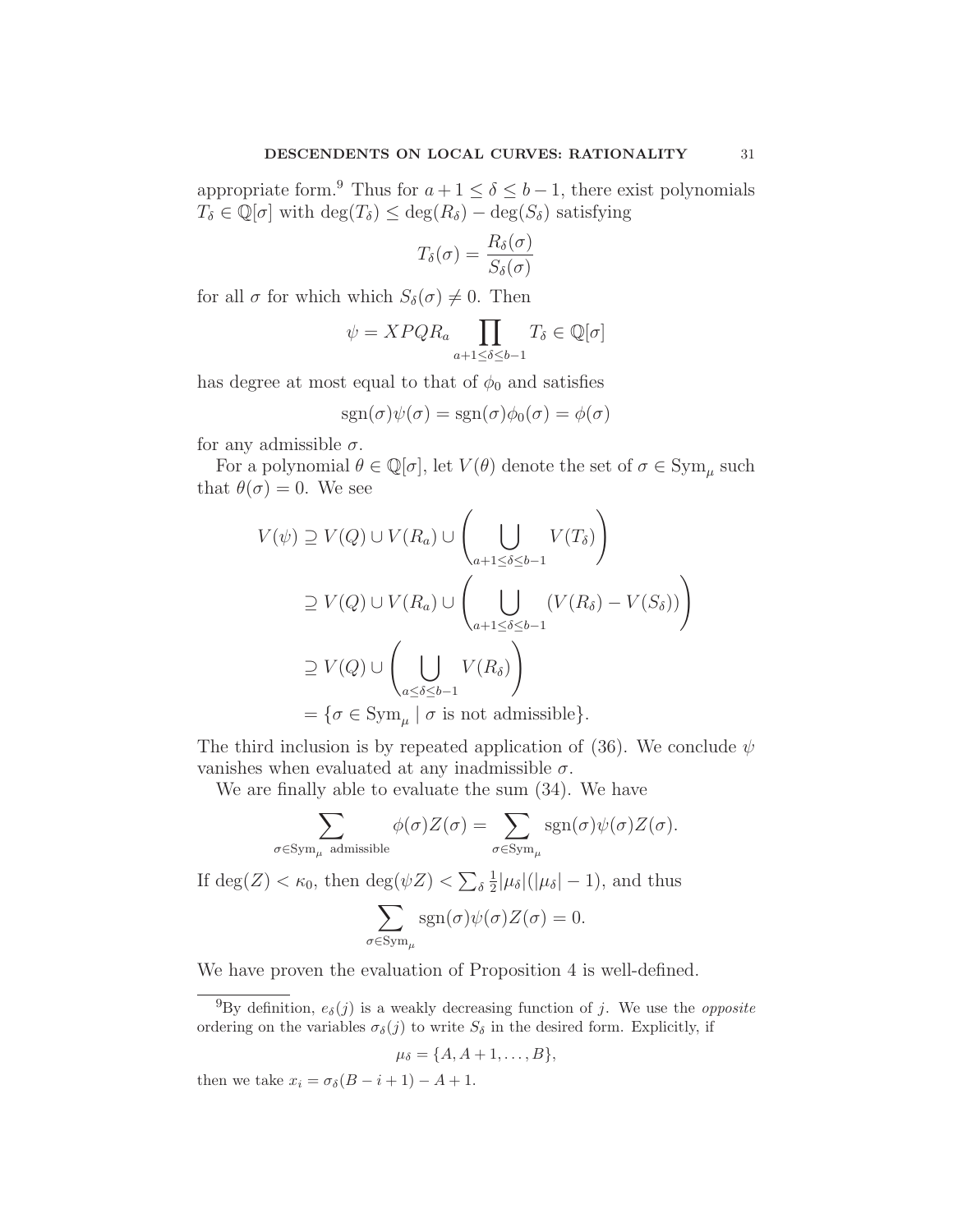The second part of Proposition 4 asserts the vanishing of the evaluation for all but finitely many  $f$ . We will use a combination of two ideas to prove the assertion. First, if  $\mathcal{S}(f) = \emptyset$ , then the evaluation is trivially zero. Second, we replace the polynomial  $\psi$  above with another polynomial  $\psi'$  which assumes the same values but has lower degree. Then

$$
\deg(\psi') < \deg(\phi_0) = -\kappa_0 + \sum_{\delta} \frac{1}{2} |\mu_{\delta}| (|\mu_{\delta}| - 1).
$$

So for deg( $Z$ ) <  $\kappa_0$ ,

$$
\sum_{\sigma \in \text{Sym}_{\mu}} \text{sgn}(\sigma) \psi'(\sigma) Z(\sigma) = 0.
$$

As we have seen, a choice of f such that  $\mathcal{S}(f) \neq \emptyset$  uniquely determines constants  $e_{\delta}(j)$  weakly decreasing in j. We use linear inequalities in the constants  $e_{\delta}(j)$  to describe four cases in which either  $\mathcal{S}(f) = \emptyset$ or  $\psi$  can be replaced by  $\psi'$  as above. In the end, we will check that only finitely many possibilities avoid all four cases. The finiteness will come from giving upper and lower bounds for the  $e_{\delta}(j)$ . For the lower bound, since  $e_{\delta}(j)$  is weakly decreasing in j, we introduce the notation

$$
m_{\delta} = \max(\mu_{\delta})
$$

and focus on the values  $e_{\delta}(m_{\delta}).$ 

**Case I.** Let  $J = \max\{j \mid (\delta; j) \in \mu \text{ for some } \delta\}$  and suppose  $e_{\delta}(j) > J$ for some  $(\delta; j) \in \mu$ . Then for any  $\sigma \in \mathrm{Sym}_{\mu}$ ,

$$
h_{\sigma}(\delta; \sigma_{\delta}(j)) = a \cdot (\sigma_{\delta}(j) - e_{\delta}(j)) < 0,
$$

so  $\sigma$  is not admissible. Thus  $\mathcal{S}(f) = \emptyset$ .

Case II. Consider the sequence

$$
e_0(0) \ge e_0(1) \ge \cdots \ge e_0(m_0).
$$

Suppose there exists  $i \in \{0, \ldots, m_0\}$  for which the conditions

- $e_0(i) < -1$
- $i = 0$  or  $e_0(i) < e_0(i-1) 1$

hold. Then, for admissible  $\sigma \in \text{Sym}_{\mu}$ , the factor  $\sigma_0$  must map  $\{i, \ldots, m_0\}$ to itself, as the box configuration function

$$
h_{\sigma}(\delta; j) = a(j - e_{\delta}(\sigma_{\delta}^{-1}(j)))
$$

must be weakly increasing in j. The factor P of  $\psi$  is a multiple of

$$
\prod_{j=i}^{m_0} (-\sigma_0(j)-1).
$$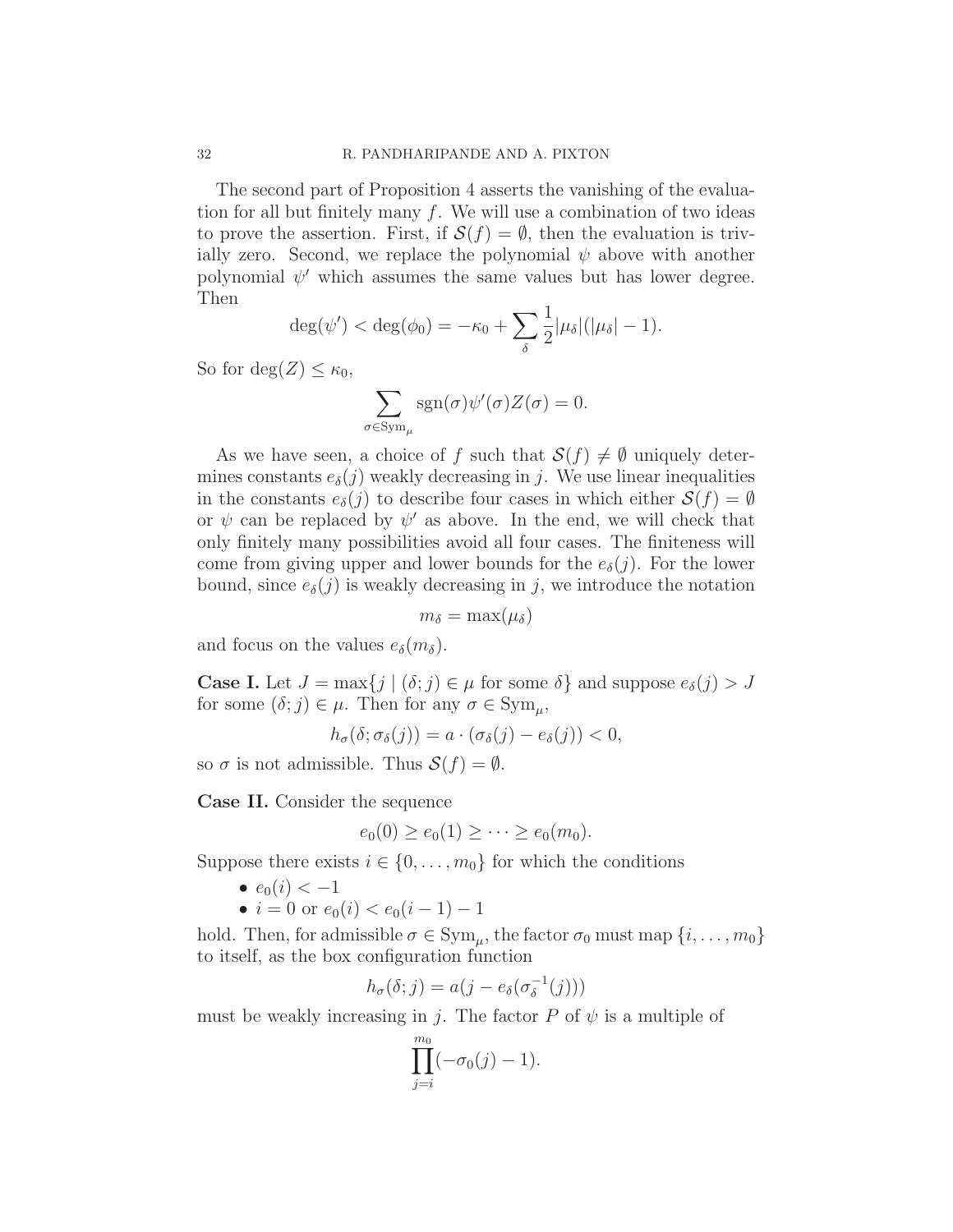Since  $\frac{\psi}{P}$  vanishes at all inadmissible  $\sigma$ , we can take

$$
\psi' = \frac{\prod_{j=i}^{m_0} (-j-1)}{\prod_{j=i}^{m_0} (-\sigma_0(j)-1)} \psi,
$$

and then  $\psi'(\sigma) = \psi(\sigma)$  at all  $\sigma \in \text{Sym}_{\mu}$ . We have  $\deg(\psi') < \deg(\psi)$ , as desired.

**Case III.** Suppose  $\delta \geq 0$  and  $e_{\delta+1}(m_{\delta+1}) + 1 < e_{\delta}(m_{\delta})$ .

Then, either  $m_{\delta+1} = m_{\delta} - 1$  or  $m_{\delta+1} = m_{\delta}$ . We consider the two options separately.

(i) If  $m_{\delta+1} = m_{\delta} - 1$ , then for any  $\sigma \in \mathrm{Sym}_{\mu}$ , we can take

$$
i = \sigma_\delta^{-1}(\sigma_{\delta+1}(m_{\delta+1}) + 1) \ .
$$

Then,  $\sigma_{\delta}(i) = \sigma_{\delta+1}(m_{\delta+1}) + 1$  and  $e_{\delta}(i) \geq e_{\delta}(m_{\delta}) > e_{\delta+1}(m_{\delta+1}) + 1$ , so  $\sigma$  is not admissible. Thus  $\mathcal{S}(f) = \emptyset$ .

(ii) If  $m_{\delta+1} = m_{\delta}$ , then we have  $e_{\delta+1}(m_{\delta}) + 1 < e_{\delta}(m_{\delta}) \le e_{\delta}(j)$  for  $0 \leq j \leq m_{\delta}$ , so  $R_{\delta}$  is a multiple of

(37) 
$$
\prod_{j=0}^{m_{\delta}} (\sigma_{\delta}(j) - \sigma_{\delta+1}(m_{\delta}) - 1).
$$

The product (37) vanishes unless  $\sigma_{\delta+1}(m_{\delta}) = m_{\delta}$ . Hence

$$
(-m_{\delta}-1)\prod_{j=1}^{m_{\delta}}(j-\sigma_{\delta+1}(m_{\delta})-1)
$$

equals (37) for all  $\sigma \in \mathrm{Sym}_{\mu}$  and is of lower degree, so we may replace  $\psi$  with  $\psi'$  of lower degree.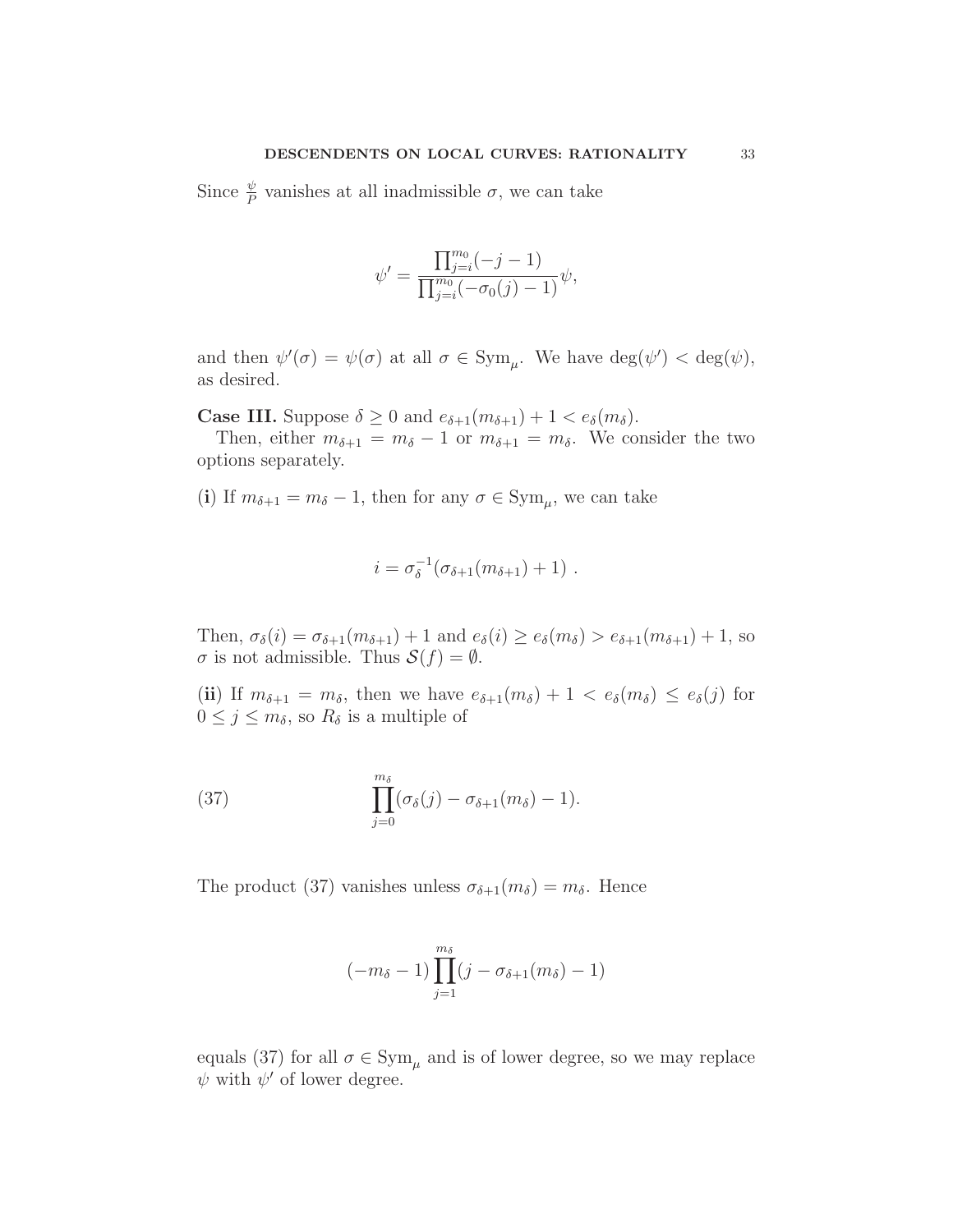**Case IV.** Suppose  $\delta < 0$  and  $e_{\delta}(m_{\delta}) < e_{\delta+1}(m_{\delta+1})$ .

The situation is parallel to Case III. As before, either  $\mathcal{S}(f) = \emptyset$  or we can replace a divisor of  $R_{\delta}$  with a polynomial of lower degree.

To complete the proof of Proposition 4, we must check there are only finitely many  $f$  which avoid Cases I-IV. If  $f$  does not fall into Case I, then  $e_{\delta}(j) \leq J$  for all  $(\delta; j) \in \mu$ . If f does not fall into Case II, then  $e_0(j) \geq -j-1$  for each j, and in particular  $e_0(m_0) \geq -m_0-1$ . If f also does not fall into either of the other two cases, we can extend the inequality to obtain

$$
e_{\delta}(m_{\delta}) \geq -m_0 - 1 - \max\{\delta \mid \mu_{\delta} \neq \emptyset\}
$$

for all  $\delta$ . Since  $e_{\delta}(j)$  is a weakly decreasing function of j, the bounds imply bounds for all of the  $e_{\delta}(j)$ . Since the  $e_{\delta}(j)$  belong to  $\frac{1}{a}\mathbb{Z}$ , we conclude there are only a finite number of possibilities for each if  $f$ does not fall into any of the Cases I-IV.

# 4.4. **Proof of Proposition 5.** Let  $R = \mathbb{Q}[x_1, \ldots, x_n]$ , and let

$$
e_1, e_2, \ldots, e_n \in R
$$

be the elementary symmetric polynomials with  $c_1, c_2, \ldots, c_n \in \mathbb{Z}$  their evaluations at  $x_i = i$ . Let

$$
I = (e_1 - c_1, \dots, e_n - c_n) \subset R
$$

denote the ideal of polynomials vanishing on every permutation of  $(1,\ldots,n)$ . For a polynomial  $f \in R$ , let  $f_0$  denote the homogeneous part of f of highest degree. For an ideal  $J \subset R$ , let  $J_0$  denote the homogeneous ideal generated by the top-degree parts,

$$
J_0 = \langle f_0 | f \in J \rangle .
$$

Using the regularity of  $e_1, \ldots, e_n$ , we easily see  $I_0 = (e_1, \ldots, e_n)$ .

We define  $R' = \mathbb{Q}[y_1, \ldots, y_m]$  and ideals  $I', I'_0 \subset R'$  as above with respect to the permutations of  $(1,\ldots,m)$ . We have

$$
A = R \otimes_{\mathbb{Q}} R' = \mathbb{Q}[x_1, \ldots, x_n, y_1, \ldots, y_m].
$$

For notational convenience, we let

$$
I,I_0,I',I_0'\subset A
$$

denote the extensions of the respective ideals of  $R$  and  $R'$  in  $A$ . The ideal of A vanishing on the set  $P \subset \mathbb{Q}^{n+m}$  of Proposition 5 is precisely  $I + I'$ . The basic equality

$$
(I+I')_0=I_0+I'_0
$$

holds.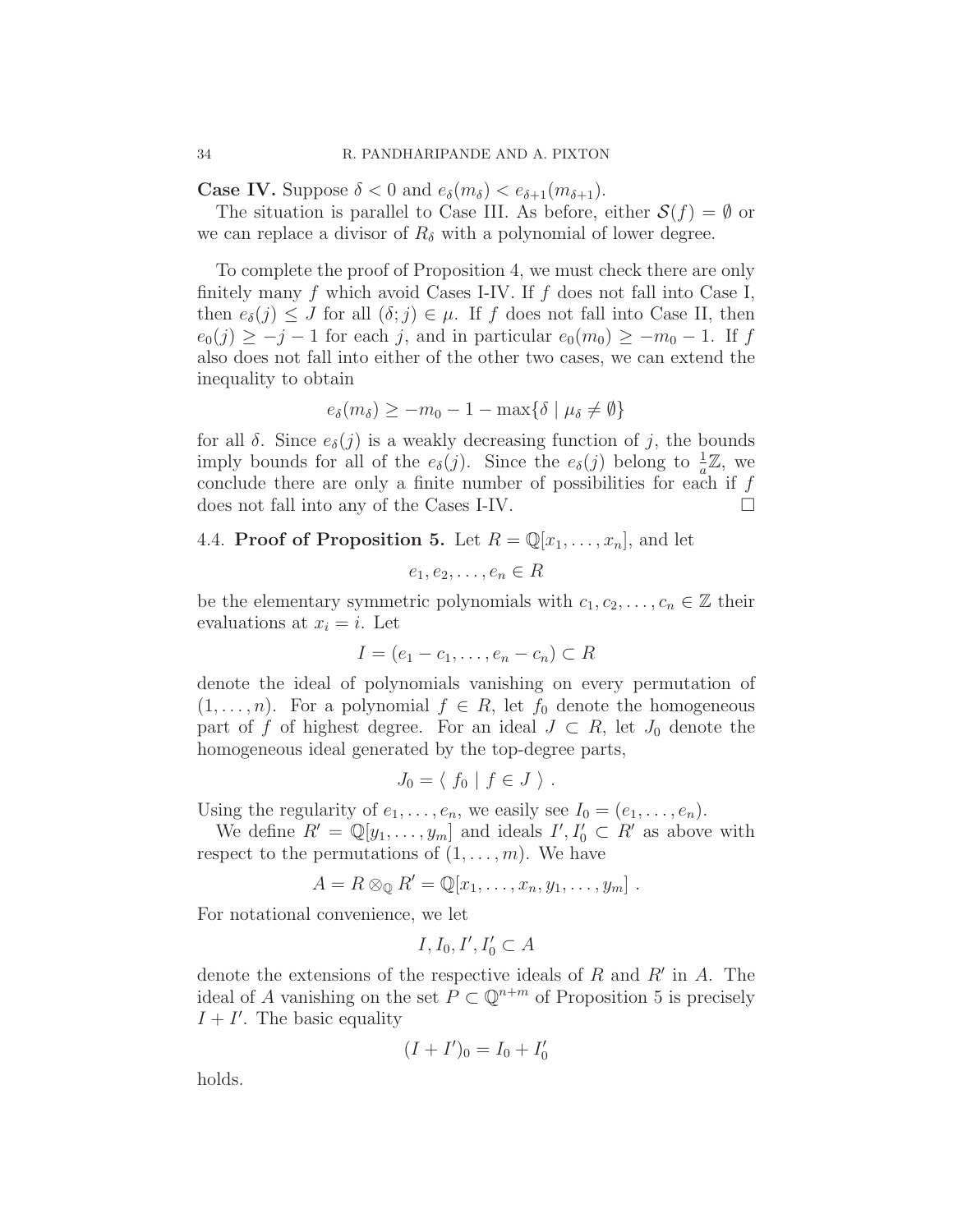Let  $\widehat{P} = \{p \in P \mid F(p) \neq 0\}$ . Let  $H \in A$  be a polynomial with the prescribed values

$$
H(p) = \frac{G(p)}{F(p)}
$$

for  $p \in \hat{P}$ , of minimum possible degree  $d = \deg(H)$ . We must show  $d \leq \deg(G) - \deg(F)$ . For contradiction, assume  $d > \deg(G) - \deg(F)$ . Then, the polynomial  $G - FH$  vanishes at every  $p \in P$  and has top degree part  $F_0H_0$ .

Since  $F_0 \in R$ , we verify the following equality

$$
H_0 \in \{ f \in A \mid F_0 f \in (I + I')_0 \} = \{ r \in R \mid F_0 r \in I_0 \} + I'_0 \quad \subset A.
$$

We claim the above ideal is equal to

$$
\{f \in A \mid Ff \in I + I'\}_0 = \{r \in R \mid Fr \in I\}_0 + I'_0 \subset A,
$$

Assuming the equality, there exists  $H' \in A$  with top degree part  $H_0$ and  $FH' \in I + I'$  vanishing at every  $p \in P$ . But then  $H_0 - H'$  has degree less than that of  $H_0$  and still interpolates the desired values, so we have a contradiction.

To complete the proof of Proposition 5, we must show

$$
\{r \in R \mid F_0r \in I_0\} + I'_0 = \{r \in R \mid Fr \in I\}_0 + I'_0,
$$

or equivalently

(38) 
$$
\{r \in R \mid F_0r \in I_0\} = \{r \in R \mid Fr \in I\}_0.
$$

The left hand side contains the right hand side. The equality (38) is thus a consequence of the following Lemma which implies the two sides have equal (and finite) codimension in R.

**Lemma 5.** Let  $n \geq 0$  be an integer, and let  $a_1 \leq a_2 \leq \cdots \leq a_n$  be integers satisfying  $0 \leq a_i < i$ . Let

$$
F = \prod_{1 \le j \le a_i} (x_j - x_i + 1) \quad \text{and} \quad F_0 = \prod_{1 \le j \le a_i} (x_j - x_i).
$$

Then, we have

$$
\operatorname{rank}_{\mathbb{Q}}(m_F : R/I \to R/I) = \operatorname{rank}_{\mathbb{Q}}(m_{F_0} : R/I_0 \to R/I_0)
$$

$$
= \prod_{i=1}^n (i - a_i),
$$

where  $m_F$  and  $m_{F_0}$  denote multiplication operators by F and  $F_0$  respectively.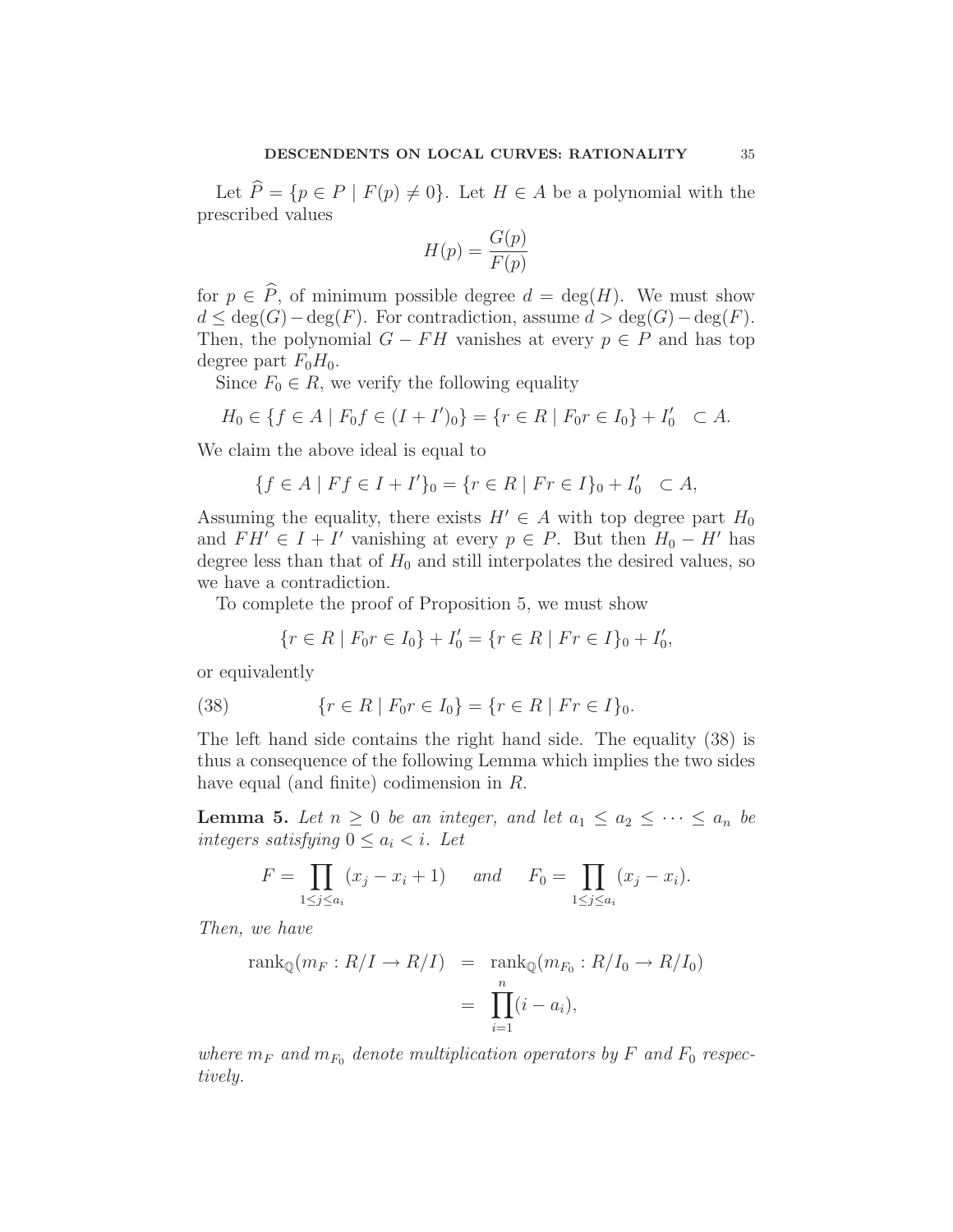*Proof.* We first show  $\text{rank}_{\mathbb{Q}}(m_F) = \prod_{i=1}^n (i - a_i)$ . Since  $R/I$  is the coordinate ring of the set of n! permutations of  $(1,\ldots,n)$ , the rank is simply the number of permutations at which  $F$  does not vanish. We must count the number of permutations  $\sigma \in \text{Sym}_n$  satisfying

$$
\sigma(i) - 1 \neq \sigma(j)
$$

for  $1 \leq j \leq a_i$ .

We view the permutation  $\sigma$  (extended by  $\sigma(0) = 0$ ) as a directed path on vertices labeled  $0, 1, \ldots, n$  with an edge from i to j if  $\sigma(i)-1 = \sigma(j)$ . We are then counting permutations which do not have an edge from  $i$ to *j* if  $1 \leq j \leq a_i$ .

We count the number of ways of building such a path by first choosing an edge leading out of n, then an edge leading out of  $n-1$ , and so on. The edge leading out of n can go to 0 or to any j with  $a_n < j <$ n; there are  $n - a_n$  choices. After placing the edges leading out of  $n, n-1, \ldots, k+1$ , the digraph will be a disjoint union of  $k+1$  paths. One of these paths will end at k and  $a_k$  of the other paths will end at  $1, \ldots, a_k$ , so the choices for the edge leading out of k are to go to the start of one of the  $k - a_k$  other paths. Thus, the number of such permutations is indeed the product  $(n - a_n) \cdots (1 - a_1)$ .

Proving  $\text{rank}_{\mathbb{Q}}(m_{F_0}) = \prod_{i=1}^n (i - a_i)$  will require more work. Let

$$
J = \{ f \in R \mid F_0 f \in I_0 \},
$$

so multiplication by  $F_0$  induces an isomorphism between  $R/J$  and Image $(m_{F_0}) \subset R/I_0$ . We will show

(39) 
$$
\text{rank}_{\mathbb{Q}}(R/J) = \prod_{i=1}^{n} (i - a_i) .
$$

In fact, we claim  $R/J$  is a 0-dimensional complete intersection of multidegree  $(1 - a_1, \ldots, n - a_n)$ . The dimension (39) will then follow from Bezout's Theorem. For  $1 \leq k \leq n$ , let

$$
f_k = \sum_{i=k}^{n} x_i \prod_{j=a_k+1}^{k-1} (x_j - x_i).
$$

We claim  $J = (f_1, \ldots, f_n)$ . Note  $f_k$  has degree  $k - a_k$  as desired.

We will prove this claim by induction on the sequence  $(a_i)_{i=1}^n$ . The base case is  $a_i = 0$  for all i where

$$
F = 1
$$
,  $J = I_0$ , and  $f_k = \sum_{i=k}^n x_i \prod_{j=1}^{k-1} (x_j - x_i)$ .

We must show  $(f_1, ..., f_n) = (e_1, ..., e_n)$ .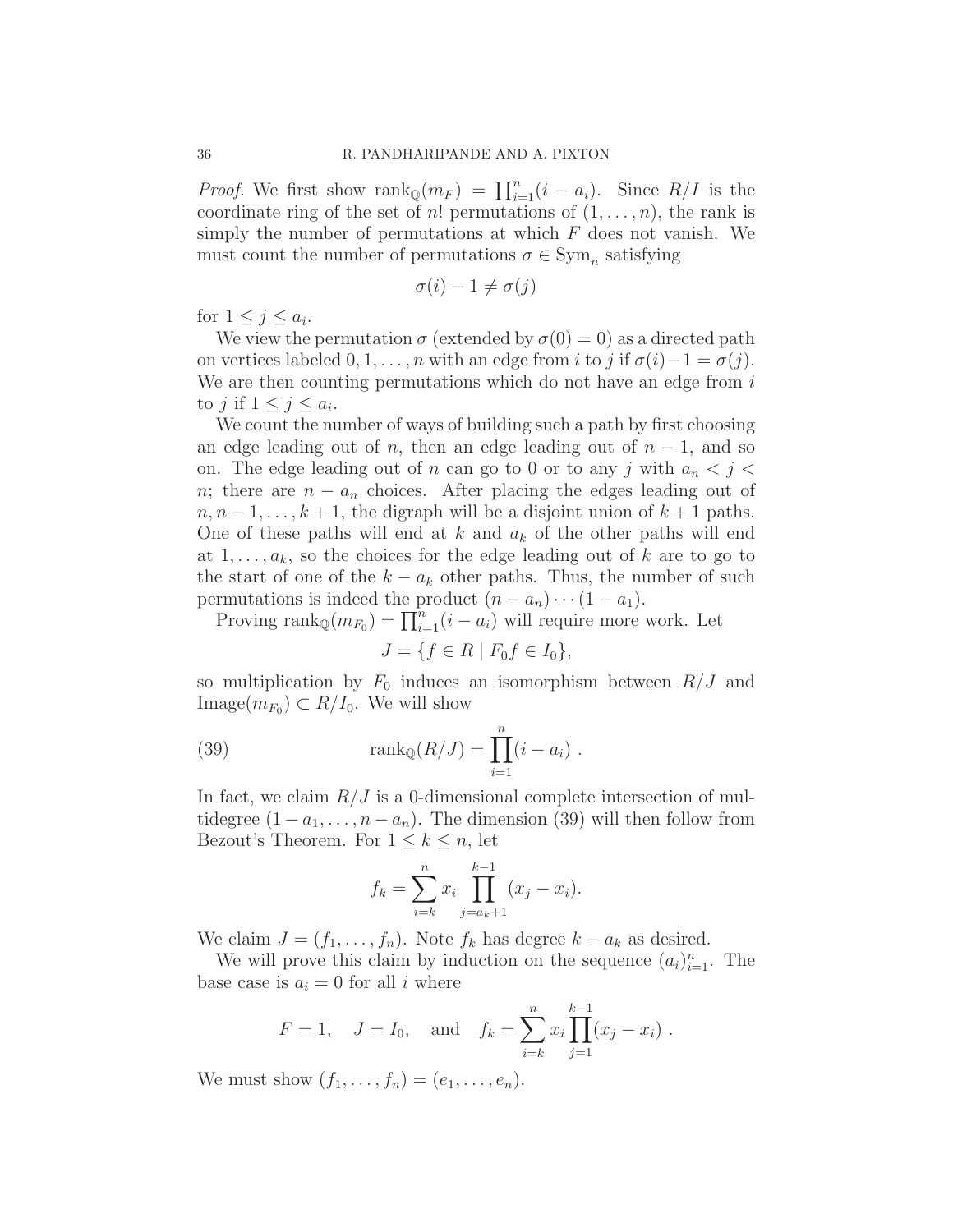First, suppose  $f_1 = f_2 = \cdots = f_n = 0$  at some point

$$
(t_1,\ldots,t_n)\in\overline{\mathbb{Q}}^n.
$$

From  $f_n = 0$ , we find either  $t_n = 0$  or  $t_n = t_i$  for some  $i < n$ . Since  $f_{n-1} = 0$ , either  $t_{n-1} = 0$  or  $t_{n-1} = t_i$  for some  $i < n-1$ . Continuing, we conclude for every k, either  $t_k = 0$  or  $t_k = t_i$  for some  $i < k$ . Thus,  $t_k = 0$  for all k. Therefore  $R/(f_1, \ldots, f_n)$  is a complete intersection and has Q-rank

$$
(\deg f_1)\cdots(\deg f_n)=n!=\operatorname{rank}_{\mathbb{Q}}(R/(e_1,\ldots,e_n))\ .
$$

By the rank computation, we need only show

$$
(40) \qquad (f_1, \ldots, f_n) \subseteq (e_1, \ldots, e_n)
$$

to complete the base case of the induction. But the inclusion (40) is easily seen. For every  $k$ , we have

$$
f_k = \sum_{i=1}^n x_i \prod_{j=1}^{k-1} (x_j - x_i)
$$
  
= 
$$
\sum_{i=1}^n \sum_{e=1}^n c_e x_i^e
$$
  
= 
$$
\sum_{e=1}^n c_e \left( \sum_{i=1}^n x_i^e \right),
$$

where  $c_e \in R$ . The power sum  $\sum_{i=1}^n x_i^e$  is symmetric and can be written as a polynomial in the elementary symmetric functions  $e_1, \ldots, e_n$ . The base case is now established.

We now consider two sets of indices  $a_1, \ldots, a_n$  and  $a'_1, \ldots, a'_n$  for which such that  $a'_i = a_i$  except when  $i = l$  and

$$
(41) \t a'_l = a_l + 1.
$$

We moreover require either  $l = n$  or  $a_{l+1} = a_l + 1$ . We assume inductively our claim holds for  $a_1, \ldots, a_n$  and show the claim for  $a'_1, \ldots, a'_n$ . Every  $(a'_i)_{1 \leq i \leq n}$  which is not identically zero can be reached by taking  $l = \min\{l \mid a'_l = a'_n\}$ , so the inductive step will imply the Lemma. Let  $J, J'$  be the corresponding ideals and let  $f_1, \ldots, f_n$  and  $f'_1, \ldots, f'_n$  be the claimed generators. We are assuming  $J = (f_1, \ldots, f_n)$  and want to prove  $J' = (f'_1, \ldots, f'_n)$ .

From the definition of  $J$  and  $J'$ , we easily see

$$
J' = \{ g \in R \mid (x_{a_l+1} - x_l)g \in J \}.
$$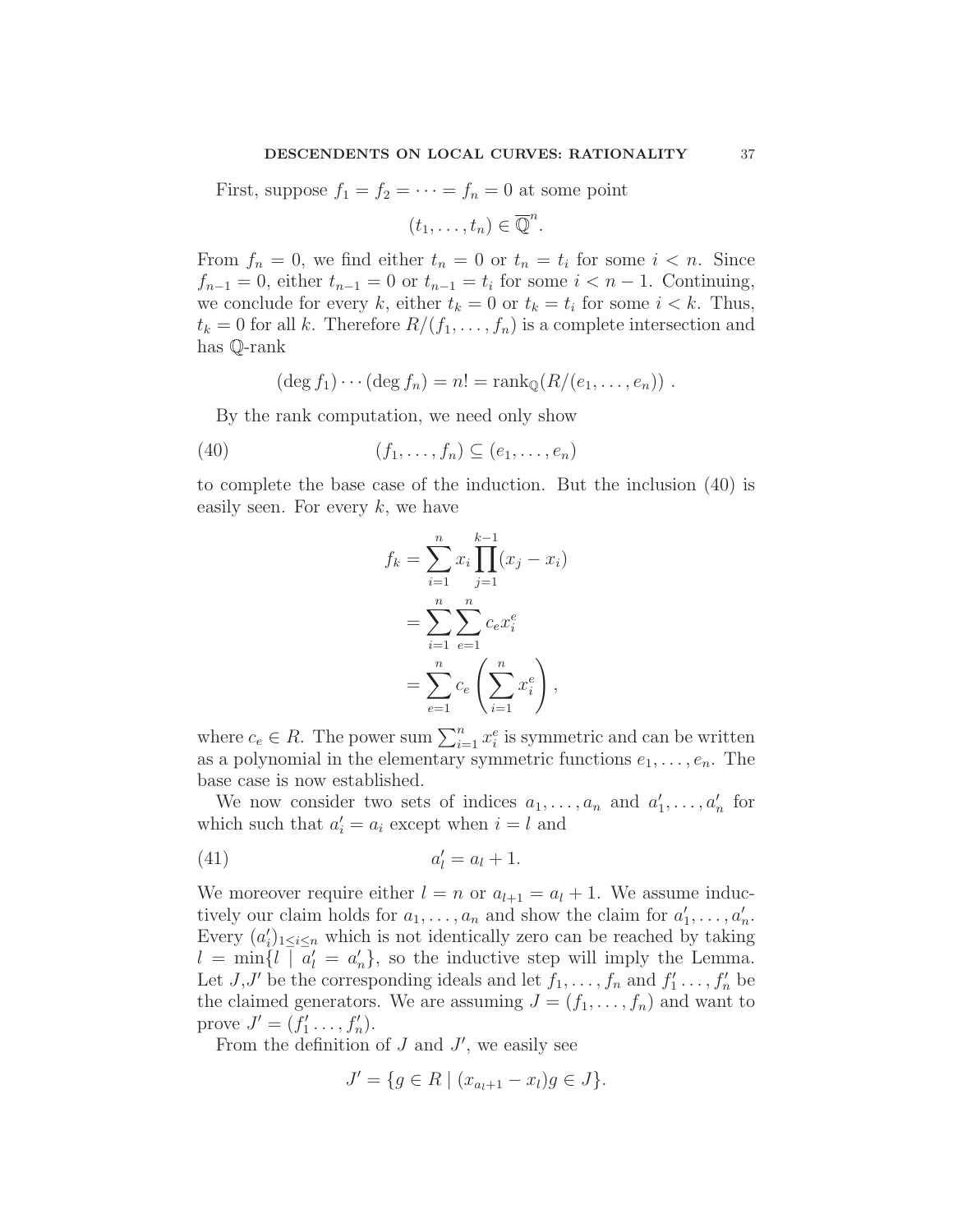Also note  $f'_k = f_k$  for  $k \neq l$ . If  $l = n$ , then

$$
f'_l = \frac{f_l}{x_{a_l+1} - x_l}
$$

and otherwise

$$
f'_{l} = \frac{f_{l} - f_{l+1}}{x_{a_{l}+1} - x_{l}}
$$

by condition (41).

Let  $\overline{R} = R/(x_{a_1+1} - x_l)$ . For an element  $r \in R$ , let  $\overline{r}$  denote the projection in R. Consider the R-module homomorphism

$$
\psi:\overline{R}^n\to \overline{R}
$$

defined by  $\psi(\overline{r}_1,\ldots,\overline{r}_n)=\overline{f}_1\overline{r}_1+\cdots+\overline{f}_n\overline{r}_n$ . Let  $s_i^{(j)}$  $i^{(j)}$  for  $1 \leq i \leq n$  and  $1 \leq j \leq m$  be such that the m elements  $(\overline{s}_1^{(j)})$  $\overline{s}_1^{(j)}, \ldots, \overline{s}_n^{(j)}$   $\in \overline{R}^n$  generate the kernel of  $\psi$ . Clearly,  $J'$  is the ideal generated by  $J$  and the  $m$ elements

$$
\frac{1}{x_{a_l+1} - x_l} \sum_{i=1}^n f_i s_i^{(j)}.
$$

In other words, we must find all the relations between the elements

$$
\overline{f}_1,\ldots,\overline{f}_n.
$$

Now  $\overline{f}_l = \overline{f}_{l+1}$  if  $l \neq n$ , or  $\overline{f}_l = 0$  if  $l = n$ , so we need only consider relations between the  $n-1$  elements with  $f_l$  removed. These  $n-1$  elements in  $\overline{R}$  form a complete intersection, so the relations are generated by the trivial ones  $\overline{f}_i \overline{f}_j - \overline{f}_j \overline{f}_i = 0$ .

We have proven that J' is the ideal generated by  $J = (f_1, \ldots, f_n)$ , either  $\frac{f_l}{x_{a_l+1}-x_l}$  if  $l=n$  or  $\frac{f_l-f_{l+1}}{x_{a_l+1}-x_l}$  $\frac{J_l - J_{l+1}}{x_{a_l+1}-x_l}$  otherwise, and the elements

$$
\frac{f_i f_j - f_j f_i}{x_{a_l+1} - x_l} = 0.
$$

Thus  $J' = (f'_1 \ldots, f'_n)$ , as desired.

## 5. Descendent depth

5.1. T-Depth. Let N be a split rank 2 bundle on a nonsingular projective curve C of genus q. Let  $S \subset N$  be the relative divisor associated to the points  $p_1, \ldots, p_r \in C$ . We consider the T-equivariant stable pairs theory of  $N/S$  with respect to the scaling action.

The T-depth m theory of  $N/S$  consists of all T-equivariant series

(42) 
$$
\mathsf{Z}_{d,\eta^{1},\dots,\eta^{r}}^{N/S} \left( \prod_{j'=1}^{k'} \tau_{i'_{j'}}(1) \prod_{j=1}^{k} \tau_{i_{j}}(\mathsf{p}) \right)^{T}
$$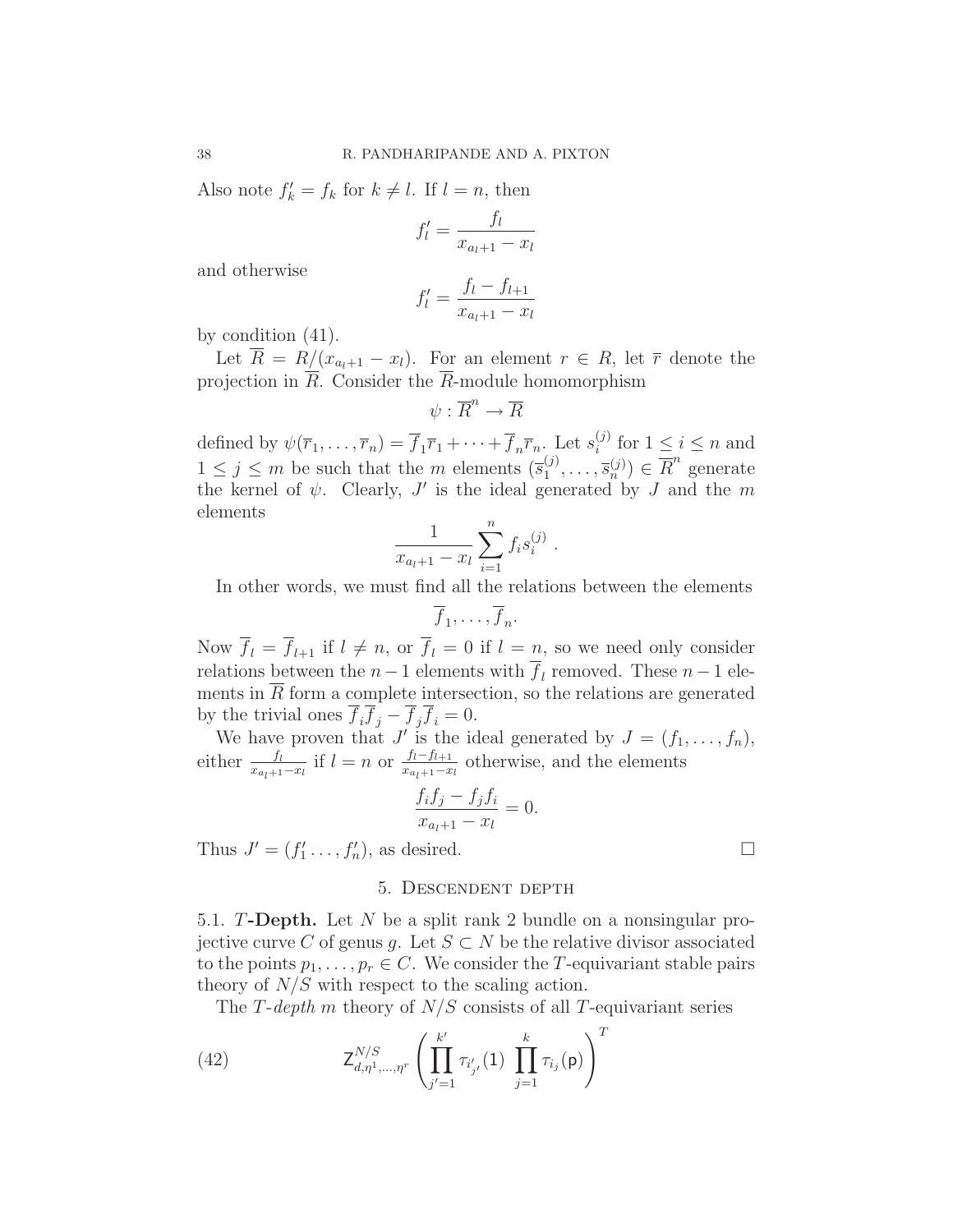where  $k' \leq m$ . As before,  $p \in H^2(C, \mathbb{Z})$  is the class of a point. The T-depth m theory has at most m descendents of 1 and arbitrarily many descendents of  $p$  in the integrand. The T-depth m theory of  $N/S$  is rational if all T-depth m series  $(42)$  are Laurent expansions in q of rational functions in  $\mathbb{Q}(q,s_1,s_2)$ .

The T-depth 0 theory concerns only descendents of p. By taking the specialization  $s_3 = 0$  of Proposition 2,

$$
\mathsf{Z}_{d,\eta}^{\mathsf{cap}} \left( \prod_{j=1}^k \tau_{i_j}(\mathsf{p}) \right)^T = \mathsf{Z}_{d,\eta}^{\mathsf{cap}} \left( \prod_{j=1}^k \tau_{i_j}([0]) \right)^{\mathbf{T}} \Big|_{s_3 = 0} \ ,
$$

we see the depth 0 theory of the cap is rational.

### **Lemma 6.** The T-depth 0 theory of  $N/S$  over a curve C is rational.

*Proof.* By the degeneration formula, all the descendents  $\tau_{i_j}(\mathbf{p})$  can be degenerated on to a  $(0, 0)$ -cap. The T-depth 0 theory of the cap is rational. The pairs theory of local curves without any insertions is rational by [17, 20]. Hence, the result follows by the degeneration formula.  $\Box$ 

5.2. Degeneration. We have already used the degeneration formula in simple cases in Proposition 3 and Lemma 6 above. We review here the full T-equivariant formula for descendents of  $1, p \in H^*(C, \mathbb{Z})$ .

Let C degenerate to a union  $C_1 \cup C_2$  of nonsingular projective curves  $C_i$  meeting at a node  $p'$ . Let N degenerate to split bundles

$$
N_1 \to C_1, \quad N_2 \to C_2.
$$

The levels of  $N_i$  must sum to the level of N. The relative points  $p_i$ , distributed to nonsingular points of  $C_1 \cup C_2$ , specify relative points  $S_i \subset C_i$  away from  $p'$ . Let  $S_i^+ = S_i \cup \{p'\}.$ 

In order to apply the degeneration formula to the series (42), we must also specify the distribution of the point classes occuring in the descendents  $\tau_{i_j}(\mathsf{p})$ . The disjoint union

$$
J_1 \cup J_2 = \{1, \ldots, k\}
$$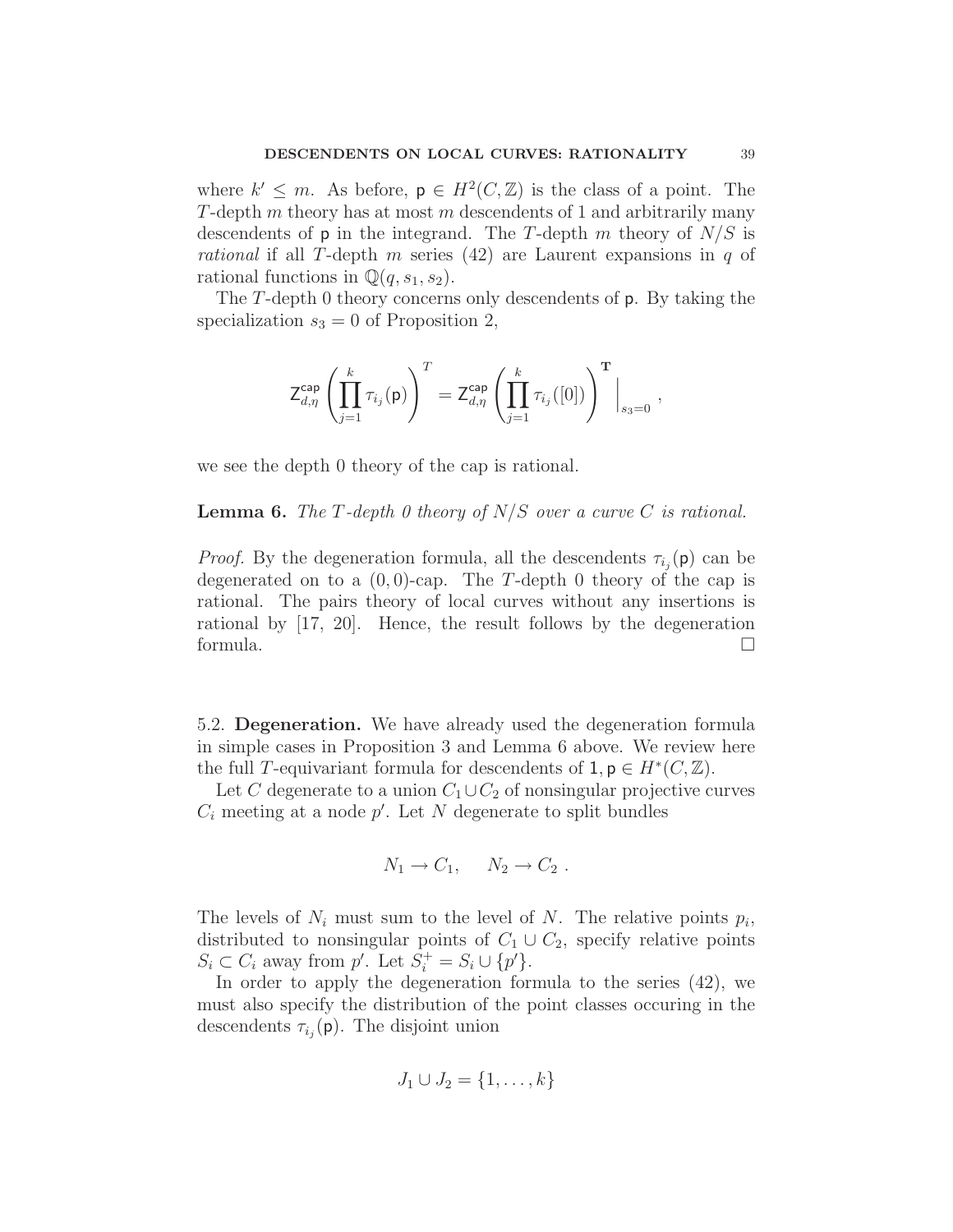specifies the descendents  $\tau_{i_j}(\mathbf{p})$  distribute to  $C_i$  for  $j \in J_i$ . The degeneration formula for (42) is

$$
\sum_{J_1' \cup J_2' = \{1, \dots, k'\}} \mathsf{Z}_{d, \eta^1, \dots, \eta^{|S_1|}, \mu}^{N_1/S_1^+} \left( \prod_{j' \in J_1'} \tau_{i'_{j'}}(1) \prod_{j \in J_1} \tau_{i_j}(p) \right)^T \frac{g^{\mu \widehat{\mu}}}{q^d}
$$

$$
\cdot \mathsf{Z}_{d, \eta^{|S_1|+1}, \dots, \eta^{|S_2|}, \widehat{\mu}}^{N_2/S_2^+} \left( \prod_{j' \in J_2'} \tau_{i'_{j'}}(1) \prod_{j \in J_2} \tau_{i_j}(p) \right)^T
$$

A crucial point in the derivation of the degeneration formula is the pre-deformability condition (ii) of Section 3.7 of [24]. The condition insures the existence of finite resolutions of the universal sheaf  $\mathbb F$  in the relative geometry (needed for the definition of the descendents) and guarantees the splitting of the descendents under pull-back via the gluing maps of the relative geometry. The foundational treatment for stable pairs is essentially the same as for ideal sheaves [12].

5.3. Induction I. To obtain the rationality of the  $T$ -depth  $m$  theory of  $N/S$  over a curve C, further knowledge of the descendent theory of twisted caps is required.

**Lemma 7.** The rationality of the  $T$ -depth m theories of all twisted caps implies the rationality of the T-depth m theory of  $N/S$  over a curve C.

*Proof.* We start by proving rationality for the T-depth  $m$  theories of all (0, 0) geometries,

(43) 
$$
\mathcal{O}_{\mathbb{C}} \oplus \mathcal{O}_{\mathbb{C}} \to \mathbb{P}^1 ,
$$

relative to  $p_1, \ldots, p_r \in \mathbb{P}^1$ . If  $r = 1$ , the geometry is the cap and rationality of the  $T$ -depth  $m$  theory is given. Assume rationality holds for r. We will show rationality holds for  $r + 1$ .

Let  $p(d)$  be the number of partitions of size  $d > 0$ . Consider the  $\infty \times p(d)$  matrix  $M_d$ , indexed by monomials

$$
L=\prod_{i\geq 0}\tau_i(\mathsf{p})^{n_i}
$$

in the descendents of **p** and partitions  $\mu$  of d, with coefficient  $\mathsf{Z}_{d,\mu}^{\mathsf{cap}}(L)^{T}$ in position  $(L, \mu)$ . The lowest Euler characteristic for a degree d stable pair on the cap is d. The leading  $q^d$  coefficients of  $M_d$  are well-known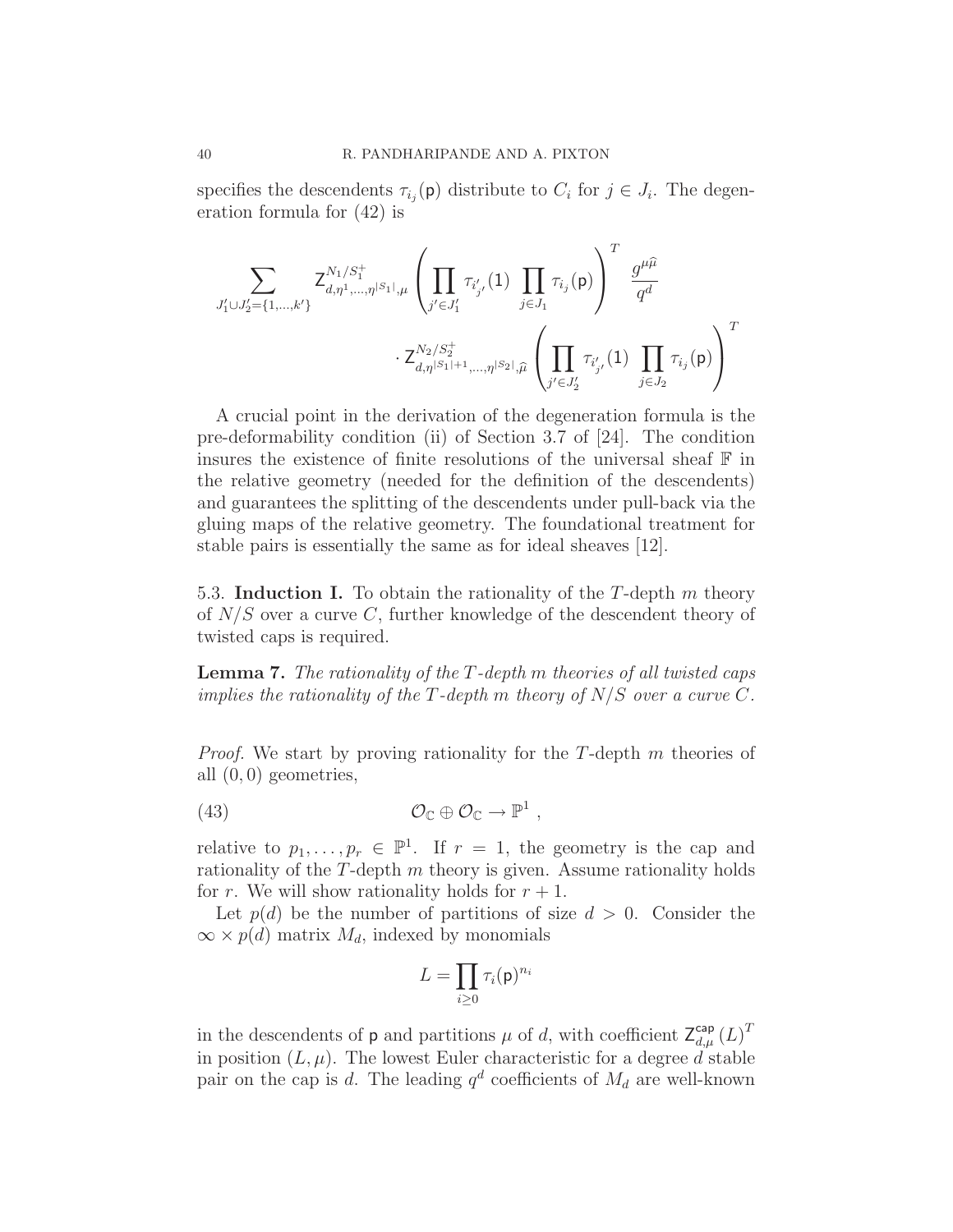to be of maximal rank.<sup>10</sup> Hence, the full matrix  $M_d$  is also of maximal rank.

Consider the level  $(0,0)$  geometry over  $\mathbb{P}^1$  relative to  $r+1$  points in T-depth m,

(44) 
$$
\mathsf{Z}_{d,\eta^1,\dots,\eta^r,\mu}^{(0,0)}\left(\prod_{j'=1}^{k'}\tau_{i'_{j'}}(1)\prod_{j=1}^{k}\tau_{i_j}(\mathsf{p})\right)^T.
$$

We will determine the series  $(44)$  from the T-depth m series relative to r points,

(45) 
$$
\mathsf{Z}_{d,\eta^{1},\dots,\eta^{r}}^{(0,0)}\left(L\prod_{j'=1}^{k'}\tau_{i'_{j'}}(1)\prod_{j=1}^{k}\tau_{i_{j}}(\mathsf{p})\right)^{T}
$$

defined by all monomials  $L$  in the descendents of  $p$ .

Consider the  $T$ -equivariant degeneration of the  $(0,0)$  geometry relative to r points obtained by bubbling off a single  $(0, 0)$ -cap. All the descendents of  $p$  remain on the original  $(0, 0)$  geometry in the degeneration except for those in  $L$  which distribute to the cap. By induction on  $m$ , we need only analyze the terms of the degeneration formula in which the descendents of the identity distribute away from the cap. Then, since  $M_d$  has full rank, the invariants (44) are determined by the invariants (45).

We have proven the rationality of the T-depth  $m$  theory of the  $(0, 0)$ cap implies the rationality of the T-depth m theories of all  $(0, 0)$  relative geometries over  $\mathbb{P}^1$ . By degenerations of higher genus curves C to rational curves with relative points, the rationality of the (0, 0) relative geometries over curves  $C$  of arbitrary genus is established.

Finally, consider a relative geometry  $N/S$  over C of level  $(a_1,a_2)$ . We can degenerate  $N/S$  to the union of a  $(0,0)$  relative geometry over C and a twisted  $(a_1, a_2)$ -cap. Since the rationality of the T-depth m theory of the twisted cap is given, we conclude the rationality of  $N/S$ over  $C$ .

The proof of Lemma 7 yields a slightly refined result which will be half of our induction argument relating the descendent theory of the  $(0, 0)$ -cap and the  $(0, 0)$ -tube.

**Lemma 8.** The rationality of the T-depth m theory of the  $(0,0)$ -cap implies the rationality of the T-depth m theory of the  $(0, 0)$ -tube.

<sup>&</sup>lt;sup>10</sup>The leading  $q<sup>d</sup>$  coefficients are obtained from the Chern characters of the tautological rank d bundle on  $\text{Hilb}(N_{\infty},d)$ . The Chern characters generate the ring  $H^*_T(\mathrm{Hilb}(N_{\infty},d),\mathbb{Q})$  after localization as can easily be seen in the T-fixed point basis. A more refined result is discussed in Section 9.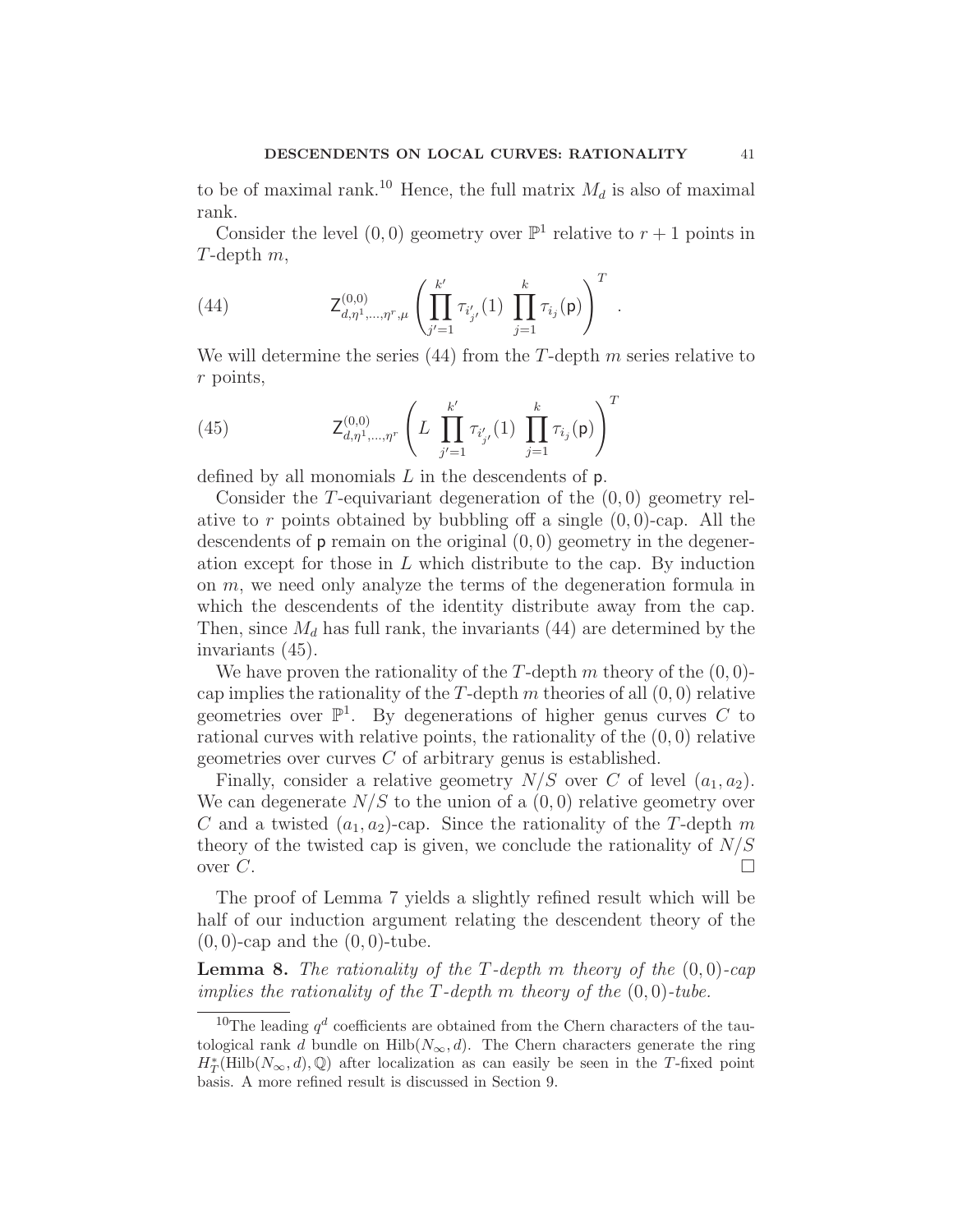5.4. **T-depth.** The **T**-depth m theory of the  $(a_1, a_2)$ -cap consists of all the T-equivariant series

(46) 
$$
Z_{d,\eta}^{(a_1,a_2)}\left(\prod_{j=1}^k \tau_{i_j}([0]) \prod_{j'=1}^{k'} \tau_{i'_{j'}}([\infty])\right)^{\mathrm{T}}
$$

where  $k' \leq m$ . Here,  $0 \in \mathbb{P}^1$  is the non-relative **T**-fixed point and  $\infty \in \mathbb{P}^1$  is the relative point. The **T**-depth m theory of the  $(a_1, a_2)$ cap is *rational* if all **T**-equivariant depth  $m$  series (42) are Laurent expansions in q of rational functions in  $\mathbb{Q}(q,s_1,s_2,s_3)$ .

**Lemma 9.** The rationality of the **T**-depth m theory of the  $(a_1, a_2)$ -cap implies the rationality of the T-depth m theory of the  $(a_1,a_2)$ -cap.

*Proof.* The identity class  $1 \in H^*_T(\mathbb{P}^1, \mathbb{Z})$  has a well-known expression in terms of the T-fixed point classes

$$
1 = -\frac{[0]}{s_3} + \frac{[\infty]}{s_3}.
$$

We can calculate at most  $m$  descendents of 1 in the T-equivariant theory via at most m descendents of  $[\infty]$  in the **T**-equivariant theory (followed the specialization  $s_3 = 0$ ).

### 6. Rubber calculus

6.1. Overview. We collect here results concerning the rubber calculus which will be needed to complete the proof of Theorem 3. Our discussion of the rubber calculus follows the treatment given in Section 4.8-4.9 of [20].

6.2. Universal 3-fold  $R$ . Consider the moduli space of stable pairs on rubber  $P_n(R/R_0 \cup R_\infty)$ <sup>~</sup> discussed in Section 3.3. Let

$$
\pi: \mathcal{R} \to P_n(R/R_0 \cup R_\infty, d)^\sim
$$

denote the universal 3-fold. The space  $\mathcal R$  can be viewed as a moduli space of stable pairs on rubber *together* with a point r of the 3-fold rubber. The point r is not permitted to lie on the relative divisors  $R_0$ and  $R_{\infty}$ . The stability condition is given by finiteness of the associated automorphism group. The virtual class of  $\mathcal R$  is obtained via  $\pi$ -flat pull-back,

$$
[\mathcal{R}]^{vir} = \pi^* \Big( [P_n(R/R_0 \cup R_\infty, d)^\sim]^{vir} \Big).
$$

As before, let

$$
\mathbb{F} \to \mathcal{R}
$$

denote the universal sheaf on R.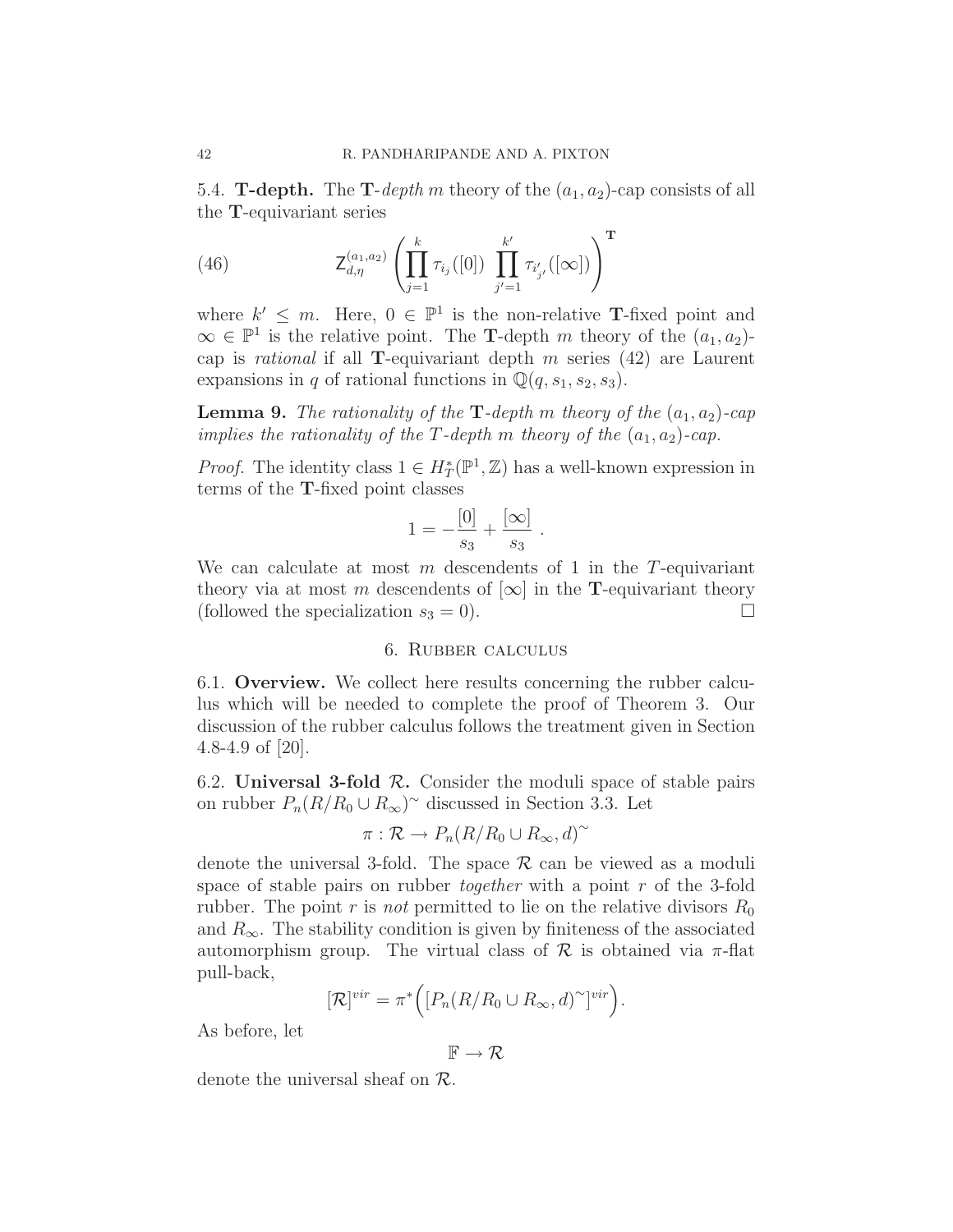The target point r together with  $R_0$  and  $R_\infty$  specifies 3 distinct points of the destabilized  $\mathbb{P}^1$  over which the rubber is fibered. By viewing the target point as  $1 \in \mathbb{P}^1$ , we obtain a rigidification map to the tube,

$$
\phi: \mathcal{R} \to P_n(N/N_0 \cup N_\infty, d),
$$

where  $N = \mathcal{O}_{\mathbb{P}}^1 \oplus \mathcal{O}_{\mathbb{P}}^1$  is the trivial bundle over  $\mathbb{P}^1$ . By a comparison of deformation theories,

(47) 
$$
[\mathcal{R}]^{vir} = \phi^* \Big( [P_n(N/N_0 \cup N_\infty, d)]^{vir} \Big).
$$

6.3. Rubber descendents. Rubber calculus transfers T-equivariant rubber descendent integrals to T-equivariant descendent integrals for the  $(0, 0)$ -tube geometry via the maps  $\pi$  and  $\phi$ . Consider the rubber descendent

(48) 
$$
\left\langle \mu \middle| \psi_0^{\ell} \tau_c \cdot \prod_{j=1}^{k} \tau_{i_j} \middle| \nu \right\rangle_{n,d}^{\sim}.
$$

As before,  $\psi_0$  is the cotangent line at the dynamical point  $0 \in \mathbb{P}^1$ . The action of the rubber descendent  $\tau_i$  is defined via the universal sheaf  $\mathbb F$ by the operation

$$
\pi_*\big(\mathrm{ch}_{2+i}(\mathbb{F}) \cap (\pi^*(\cdot)) : H_*(P_n(N/N_0 \cup N_\infty, d)) \to H_*(P_n(N/N_0 \cup N_\infty, d)) .
$$

By the push-pull formula, the integral (48) equals

(49) 
$$
\left\langle \mu \mid \mathrm{ch}_{2+c}(\mathbb{F}) \; \pi^* \left( \psi_0^{\ell} \cdot \prod_{j=1}^k \tau_{i_j} \right) \; \middle| \; \nu \right\rangle_{n,d}^{\mathcal{R}_{\sim}}.
$$

Next, we compare the cotangent lines  $\pi^*(\psi_0)$  and  $\phi^*(\psi_0)$  on  $\mathcal{R}$ . A standard argument yields

$$
\pi^*(\psi_0) = \phi^*(\psi_0) - \phi^*(D_0),
$$

where

$$
D_0 \subset I_n(N/N_0 \cup N_\infty, d)
$$

is the virtual boundary divisor for which the rubber over  $\infty$  carries Euler characteristic  $n$ . We will apply the cotangent line comparisons to (49). The basic vanishing

(50) 
$$
\psi_0|_{D_0} = 0
$$

holds.

Consider the Hilbert scheme of points  $Hilb(R_0,d)$  of the relative divisor. The boundary condition  $\mu$  corresponds to a Nakajima basis element of  $A_T^*$ (Hilb $(R_0, d)$ ). Let  $\mathbb{F}_0$  be the universal quotient sheaf on

$$
Hilb(R_0, d) \times R_0,
$$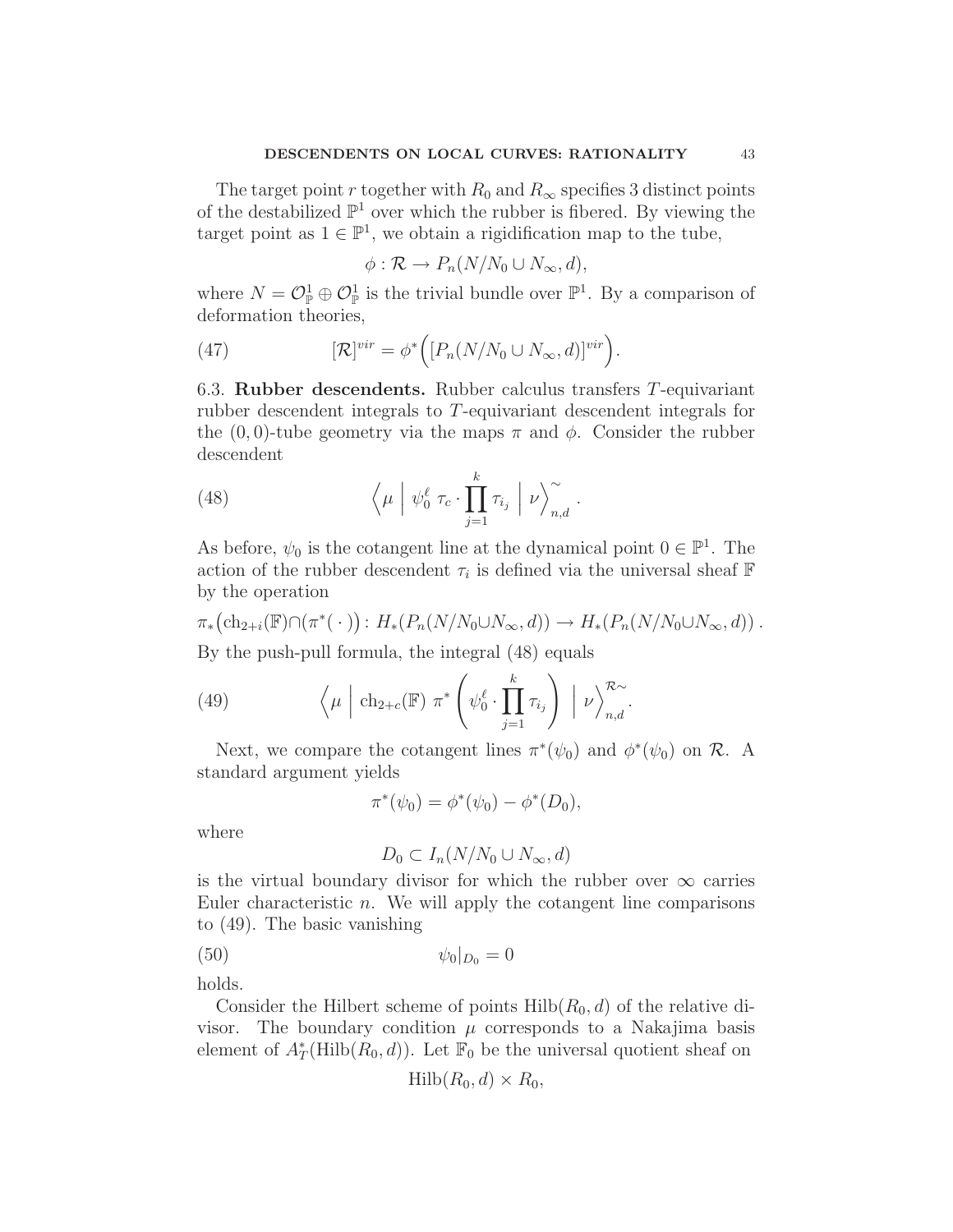and define the descendent

(51) 
$$
\tau_c = \pi_* \left( \text{ch}_{2+c}(\mathbb{F}_0) \right) \in A_T^c(\text{Hilb}(R_0, d))
$$

where  $\pi$  is the projection

 $\pi : \mathrm{Hilb}(R_0, d) \times R_0 \to \mathrm{Hilb}(R_0, d)$ .

The cotangent line comparisons, equation (49), and the vanishing (50) together yield the following result,

(52) 
$$
\langle \mu | \psi_0^{\ell} \tau_c \cdot \prod_{j=1}^k \tau_{i_j} | \nu \rangle_{n,d}^{\sim} =
$$
  
 $\langle \mu | \psi_0^{\ell} \tau_c(\mathbf{p}) \cdot \prod_{j=1}^k \tau_{i_j} | \nu \rangle_{n,d}^{\text{tube},T}$   
 $- \langle \tau_c \cdot \mu | \psi_0^{\ell-1} \prod_{j=1}^k \tau_{i_j} | \nu \rangle_{n,d}^{\sim}.$ 

Equation (52) will be the main required property of the rubber calculus.

# 7. Capped 1-leg descendents: full

7.1. Overview. We complete the proof of Theorem 3 using the interplay between the T-equivariant localization of the cap and the theory of rubber integrals. A similar strategy was used in [18] to prove the Virasoro constraints for target curves. As a consequence, we will also obtain a special case of Theorem 2.

Let N be a split rank 2 bundle on a nonsingular projective curve  $C$ of genus g. Let  $S \subset N$  be the relative divisor associated to the points  $p_1,\ldots,p_r \in C$ . We consider the T-equivariant stable pairs theory of  $N/S$  with respect to the scaling action.

**Proposition 6.** If  $\gamma_j \in H^{2*}(C, \mathbb{Z})$  are even cohomology classes, then

$$
\mathsf{Z}^{N/S}_{d,\eta^1,\ldots,\eta^r}\left(\prod_{j=1}^k\tau_{i_j}(\gamma_j)\right)^T
$$

is the Laurent expansion in q of a rational function in  $\mathbb{Q}(q,s_1,s_2)$ .

Proposition 6 is the restriction of Theorem 2 to even cohomology. The proof is given in Section 7.4. The proof of Theorem 2 will be completed with the inclusion of descendents of odd cohomology in Section 8.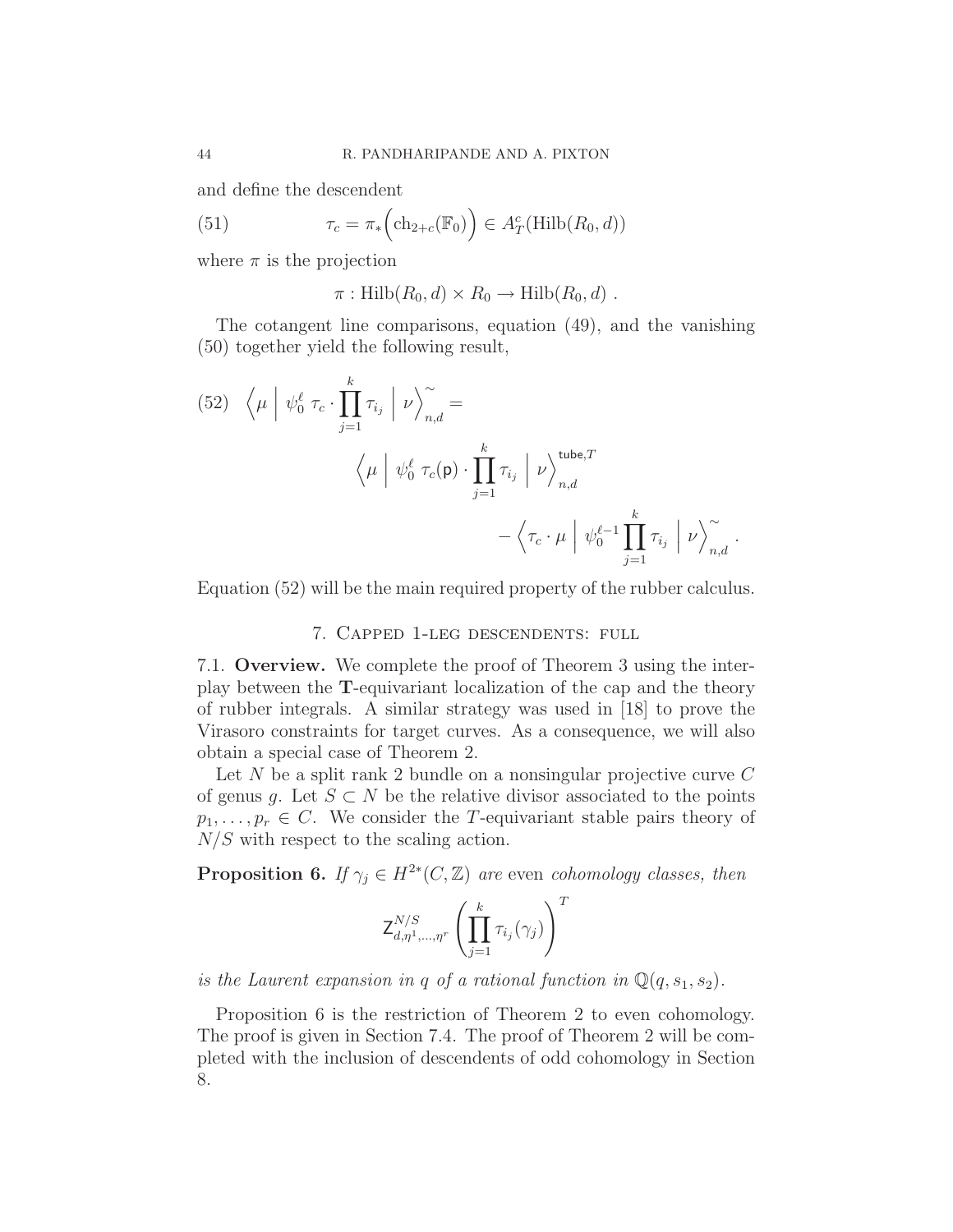7.2. Induction II. The first half of our induction argument was established in Lemma 8. The second half relates the  $(0, 0)$ -tube back to the (0, 0)-cap with an increase in depth.

**Lemma 10.** The rationality of the T-depth m theory of the  $(0, 0)$ -tube implies the rationality of  $\mathbf{T}\text{-depth } m+1$  theory of the  $(0,0)\text{-cap}.$ 

Proof. The result follows from the T-equivariant localization formula for the  $(0, 0)$ -cap and the rubber calculus of Section 6.3. To illustrate the method, consider first the  $m = 0$  case of Lemma 10.

The localization formula for **T**-depth 1 series for the  $(0, 0)$ -cap is the following:

$$
\begin{split} \mathsf{Z}_{d,\eta}^{\mathsf{cap}} \left( \prod_{j=1}^k \tau_{i_j}([0]) \cdot \tau_{i'_1}([\infty]) \right)^{\mathbf{T}} & = \\ & \qquad \qquad \sum_{|\mu|=d} \mathsf{W}_\mu^{\mathsf{Vert}} \left( \prod_{j=1}^k \tau_{i_j}([0]) \right) \cdot \mathsf{W}_\mu^{(0,0)} \cdot \left( \mathsf{S}_\eta^{\tau_{i'_1} \cdot \mu} + \mathsf{S}_\eta^\mu(\tau_{i'_1}) \right) \;, \end{split}
$$

where the rubber terms on the right are

$$
S_{\eta}^{\tau_{i'_1} \cdot \mu} = \sum_{n \ge d} q^n \left\langle \tau_{i'_1} \cdot P_{\mu} \mid \frac{1}{s_3 - \psi_0} \mid C_{\eta} \right\rangle_{n,d}^{\sim},
$$
  

$$
S_{\eta}^{\mu}(\tau_{i'_1}) = \sum_{n \ge d} q^n \left\langle P_{\mu} \mid \frac{s_3 \tau_{i'_1}}{s_3 - \psi_0} \mid C_{\eta} \right\rangle_{n,d}^{\sim}.
$$

In the first rubber term,  $\tau_{i'_1}$  acts on the boundary condition  $P_\mu$  via (51). The term arises from the distribution of the Chern character of the descendent  $\tau_{i'_1}([\infty])$  away from the rubber.

The second rubber term simplifies via the topological recursion relation for  $\psi_0$  after writing

(53) 
$$
\frac{s_3}{s_3 - \psi_0} = 1 + \frac{\psi_0}{s_3 - \psi_0}
$$

and the rubber calculus relation (52). We find

$$
\mathsf{S}^\mu_\eta(\tau_{i_1'}) \;\; = \;\; \sum_{|\widehat{\eta}| = d} \mathsf{S}^\mu_{\widehat{\eta}} \cdot \frac{g^{\widehat{\eta}\widehat{\eta}}}{q^d} \cdot \mathsf{Z}^{\mathsf{tube}}_{d,\widehat{\eta},\eta} \left(\tau_{i_1'}([\infty])\right)^T \;\; - \;\; \mathsf{S}^{\tau_{i_1'}\cdot \mu}_{\eta}.
$$

The leading 1 on the right side of (53) corresponds to the degenerate leading term of  $S_{\hat{n}}^{\mu}$  $\frac{\mu}{\hat{\eta}}$ . The topological recursion applied to the  $\psi_0$ prefactor of the second term produces the rest of  $S_{\hat{n}}^{\mu}$  $\frac{\mu}{\hat{\eta}}$ . The superscript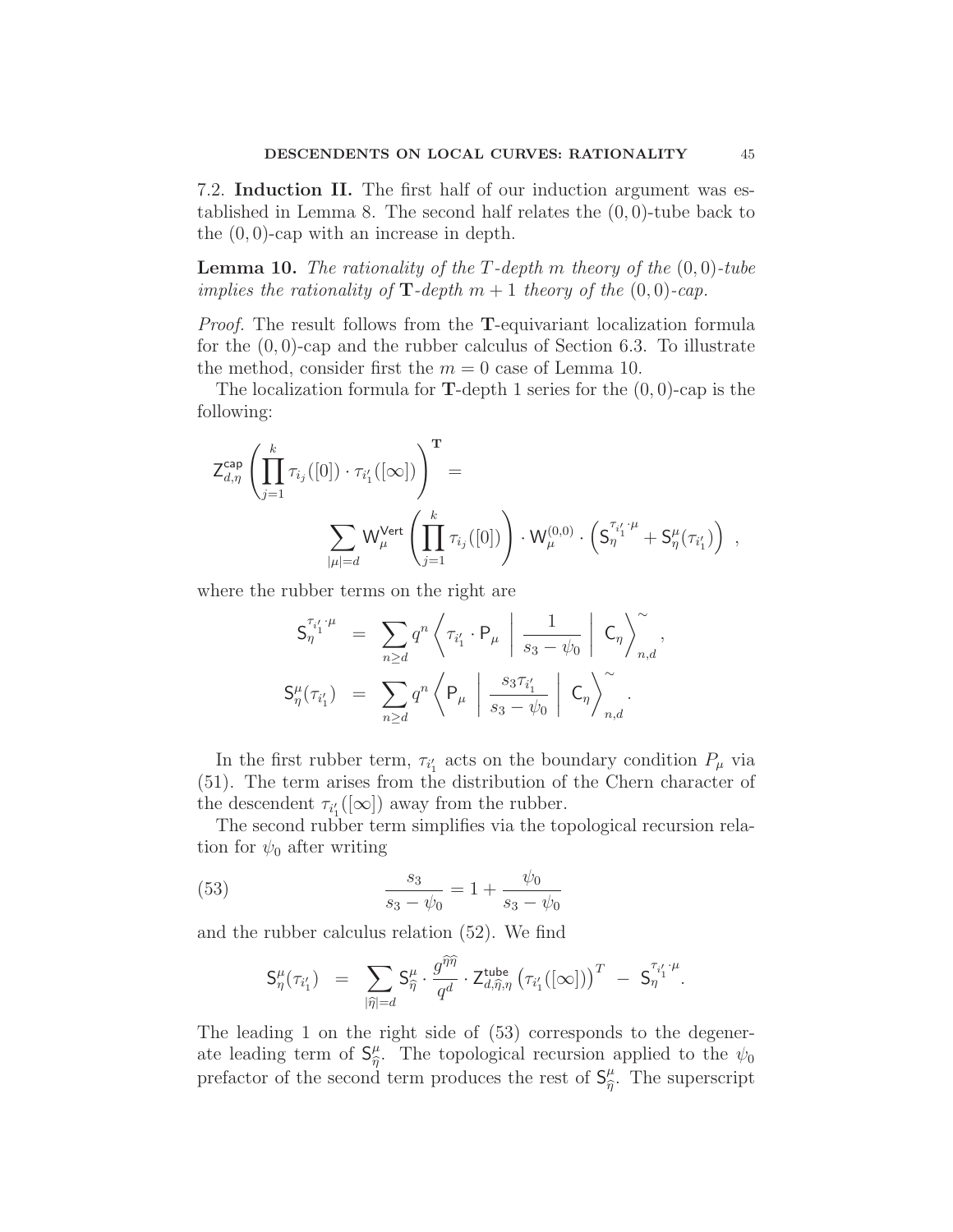tube refers here to the  $(0, 0)$ -tube. The rubber calculus produces the correction  $-S_{\eta}^{\tau_{i'_1}\cdot \mu}$ .

After reassembling the localization formula, we find

$$
Z_{d,\eta}^{\text{cap}} \left( \prod_{j=1}^{k} \tau_{i_j}([0]) \cdot \tau_{i'_1}([\infty]) \right)^{\mathbf{T}} = \sum_{\substack{\boldsymbol{\widetilde{\eta}} \mid = d}} Z_{d,\widehat{\eta}}^{\text{cap}} \left( \prod_{j=1}^{k} \tau_{i_j}([0]) \right)^{\mathbf{T}} \cdot \frac{g^{\widehat{\eta}\widehat{\eta}}}{q^d} \cdot Z_{d,\widehat{\eta},\eta}^{\text{tube}} \left( \tau_{i'_1}([\infty]) \right)^{\mathbf{T}}
$$

which implies the  $m = 0$  case of Lemma 10.

The above method of expressing the **T**-depth  $m + 1$  theory of the  $(0, 0)$ -cap in terms of the **T**-depth 0 theory of the  $(0, 0)$ -cap and the T-depth m theory of the  $(0, 0)$ -tube is valid for all m.

Consider the  $m = 1$  case. The localization formula for **T**-depth 2 series for the  $(0, 0)$ -cap is the following:

$$
Z_{d,\eta}^{\text{cap}} \left( \prod_{j=1}^{k} \tau_{i_j}([0]) \cdot \tau_{i'_1}([\infty]) \tau_{i_2}([\infty]) \right)^{\text{T}} =
$$
  

$$
\sum_{|\mu|=d} W_{\mu}^{\text{Vert}} \left( \prod_{j=1}^{k} \tau_{i_j}([0]) \right) \cdot W_{\mu}^{(0,0)}
$$
  

$$
\cdot \left( S_{\eta}^{\tau_{i'_1} \tau_{i'_2} \cdot \mu} + S_{\eta}^{\tau_{i'_1} \cdot \mu}(\tau_{i'_2}) + S_{\eta}^{\tau_{i'_2} \cdot \mu}(\tau_{i'_1}) + S_{\eta}^{\mu}(\tau_{i'_1} \tau_{i'_2}) \right) ,
$$

where the rubber terms on the right are

$$
S_{\eta}^{\tau_{i'_1} \tau_{i'_2} \cdot \mu} = \sum_{n \ge d} q^n \left\langle \tau_{i'_1} \tau_{i'_2} \cdot P_{\mu} \middle| \frac{1}{s_3 - \psi_0} \middle| C_{\eta} \right\rangle_{n,d}^{\sim},
$$
  

$$
S_{\eta}^{\tau_{i'_1} \cdot \mu}(\tau_{i'_2}) = \sum_{n \ge d} q^n \left\langle \tau_{i'_1} \cdot P_{\mu} \middle| \frac{s_3 \tau_{i'_2}}{s_3 - \psi_0} \middle| C_{\eta} \right\rangle_{n,d}^{\sim},
$$
  

$$
S_{\eta}^{\tau_{i'_2} \cdot \mu}(\tau_{i'_1}) = \sum_{n \ge d} q^n \left\langle \tau_{i'_2} \cdot P_{\mu} \middle| \frac{s_3 \tau_{i'_1}}{s_3 - \psi_0} \middle| C_{\eta} \right\rangle_{n,d}^{\sim},
$$
  

$$
S_{\eta}^{\mu}(\tau_{i'_1} \tau_{i'_2}) = \sum_{n \ge d} q^n \left\langle P_{\mu} \middle| \frac{s_3^2 \tau_{i'_1} \tau_{i'_2}}{s_3 - \psi_0} \middle| C_{\eta} \right\rangle_{n,d}^{\sim}.
$$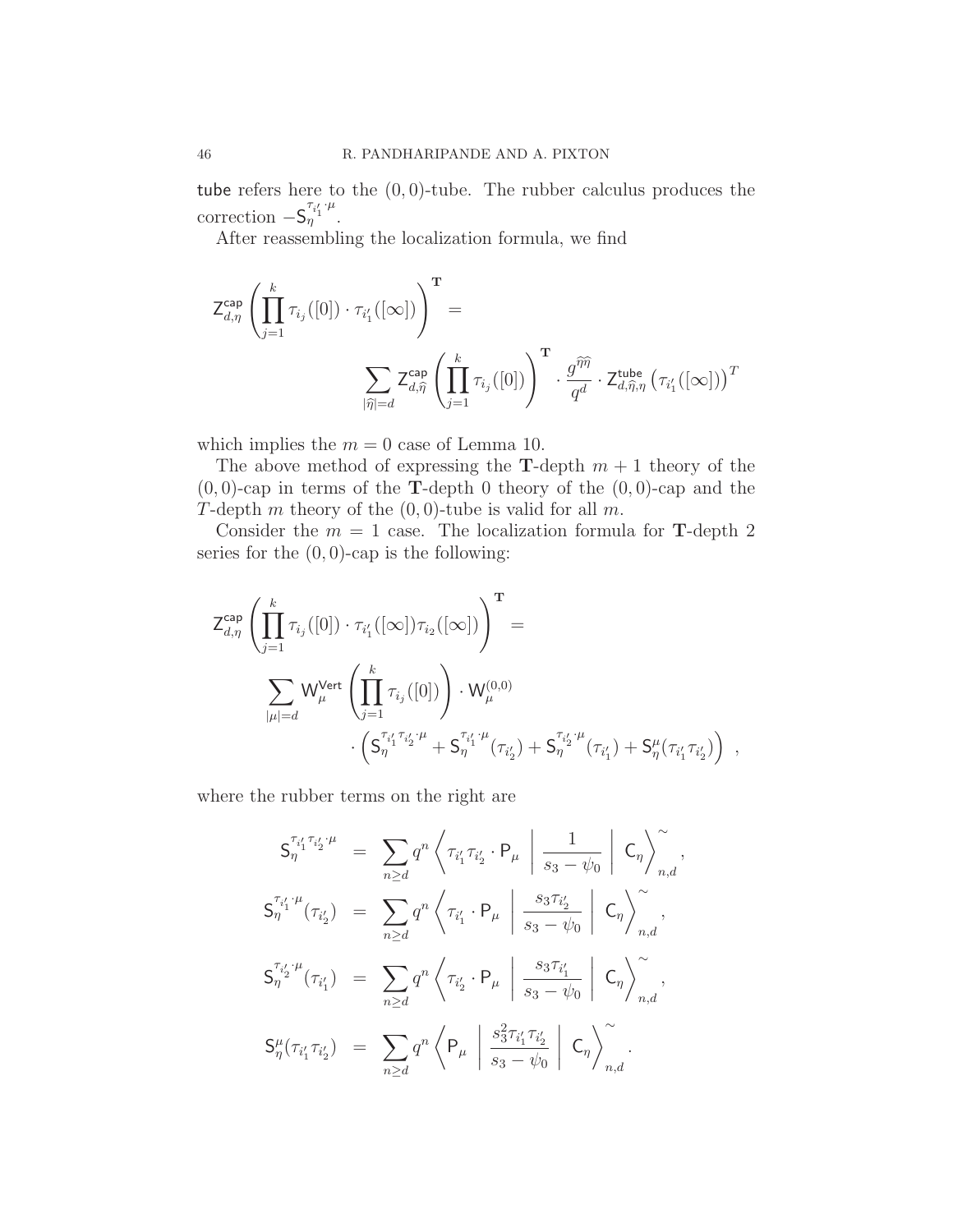Using (53) and the rubber calculus relation (52), we find

$$
\begin{array}{rcl} \mathsf{S}^{\mu}_{\eta}(\tau_{i'_{1}}\tau_{i'_{2}}) & = & \displaystyle \sum_{|\widehat{\eta}| = d} \mathsf{S}^{\mu}_{\widehat{\eta}} \cdot \frac{g^{\widehat{\eta}\widehat{\eta}}}{q^{d}} \cdot \mathsf{Z}^{\mathsf{tube}}_{d,\widehat{\eta},\eta} \left( \tau_{i'_{1}}([\infty]) \cdot \tau_{i'_{2}}(1) \right)^{T} \; - \; \mathsf{S}^{\tau_{i'_{1}} \cdot \mu}_{\eta}(\tau_{i'_{2}}) \\ & & \; + \displaystyle \sum_{|\widehat{\eta}| = d} \mathsf{S}^{\mu}_{\widehat{\eta}}(\tau_{i'_{2}}) \cdot \frac{g^{\widehat{\eta}\widehat{\eta}}}{q^{d}} \mathsf{Z}^{\mathsf{tube}}_{d,\widehat{\eta},\eta} \left( \tau_{i'_{1}}([\infty]) \right)^{T} . \end{array}
$$

As we have seen before,

$$
\begin{array}{rcl} \mathsf{S}_{\widehat{\eta}}^{\mu}(\tau_{i_2^{\prime}}) & = & \displaystyle \sum_{|\widehat{\mu}|=d} \mathsf{S}_{\widehat{\mu}}^{\mu} \cdot \frac{g^{\widehat{\mu}\widehat{\mu}}}{q^d} \cdot \mathsf{Z}^{\mathsf{tube}}_{d,\widehat{\mu},\widehat{\eta}} \left(\tau_{i_2^{\prime}}([\infty])\right)^T \; - \; \mathsf{S}_{\widehat{\eta}}^{\tau_{i_2^{\prime}\cdot\mu}}, \\ \mathsf{S}_{\eta}^{\tau_{i_2^{\prime}\cdot\mu}}(\tau_{i_1^{\prime}}) & = & \displaystyle \sum_{|\widehat{\eta}|=d} \mathsf{S}_{\widehat{\eta}}^{\tau_{i_2^{\prime}\cdot\mu}} \cdot \frac{g^{\widehat{\eta}\widehat{\eta}}}{q^d} \cdot \mathsf{Z}_{d,\widehat{\eta},\eta}^{\mathsf{tube}} \left(\tau_{i_1^{\prime}}([\infty])\right)^T \; - \; \mathsf{S}_{\eta}^{\tau_{i_1^{\prime}\cdot\mu}}. \end{array}
$$

After adding everything together, we have for  $m = 1$  the relation:

$$
Z_{d,\eta}^{\text{cap}} \left( \prod_{j=1}^{k} \tau_{i_j}([0]) \cdot \prod_{j'=1}^{2} \tau_{i'_{j'}}([\infty]) \right)^{\text{T}} =
$$
  
+  $s_3 \sum_{|\widehat{\eta}|=d} Z_{d,\widehat{\eta}}^{\text{cap}} \left( \prod_{j=1}^{k} \tau_{i_j}([0]) \right)^{\text{T}} \cdot \frac{g^{\widehat{\eta}\widehat{\eta}}}{q^d} \cdot Z_{d,\widehat{\eta},\eta}^{\text{tube}} (\tau_{i'_1}([\infty]) \cdot \tau_{i'_2}(1))^{\text{T}} +$   
+  $\sum_{|\widehat{\mu}|, |\widehat{\eta}|=d} Z_{d,\widehat{\mu}}^{\text{cap}} \left( \prod_{j=1}^{k} \tau_{i_j}([0]) \right)^{\text{T}} \cdot \frac{g^{\widehat{\mu}\widehat{\mu}}}{q^d} \cdot Z_{d,\widehat{\mu},\widehat{\eta}}^{\text{tube}} (\tau_{i'_2}([\infty]))^{\text{T}} + \frac{g^{\widehat{\eta}\widehat{\eta}}}{q^d} \cdot Z_{d,\widehat{\eta},\eta}^{\text{tube}} (\tau_{i'_1}([\infty]))^{\text{T}}.$ 

We leave the derivation of the parallel formula for general  $m$  (via elementary bookkeeping) to the reader.  $\Box$ 

An identical argument yields the twisted version of Lemma 10 for the  $(a_1, a_2)$ -cap.

**Lemma 11.** The rationality of the T-depth m theory of the  $(0, 0)$ -tube implies the rationality of the T-depth  $m+1$  theory of the  $(a_1,a_2)$ -cap.

7.3. Proof of Theorem 3. Lemmas 8 and 10 together provide an induction which results in the rationality of the  $T$ -depth m theory of the  $(0,0)$ -cap for all m. Since the classes of the **T**-fixed points  $0, \infty \in \mathbb{P}^1$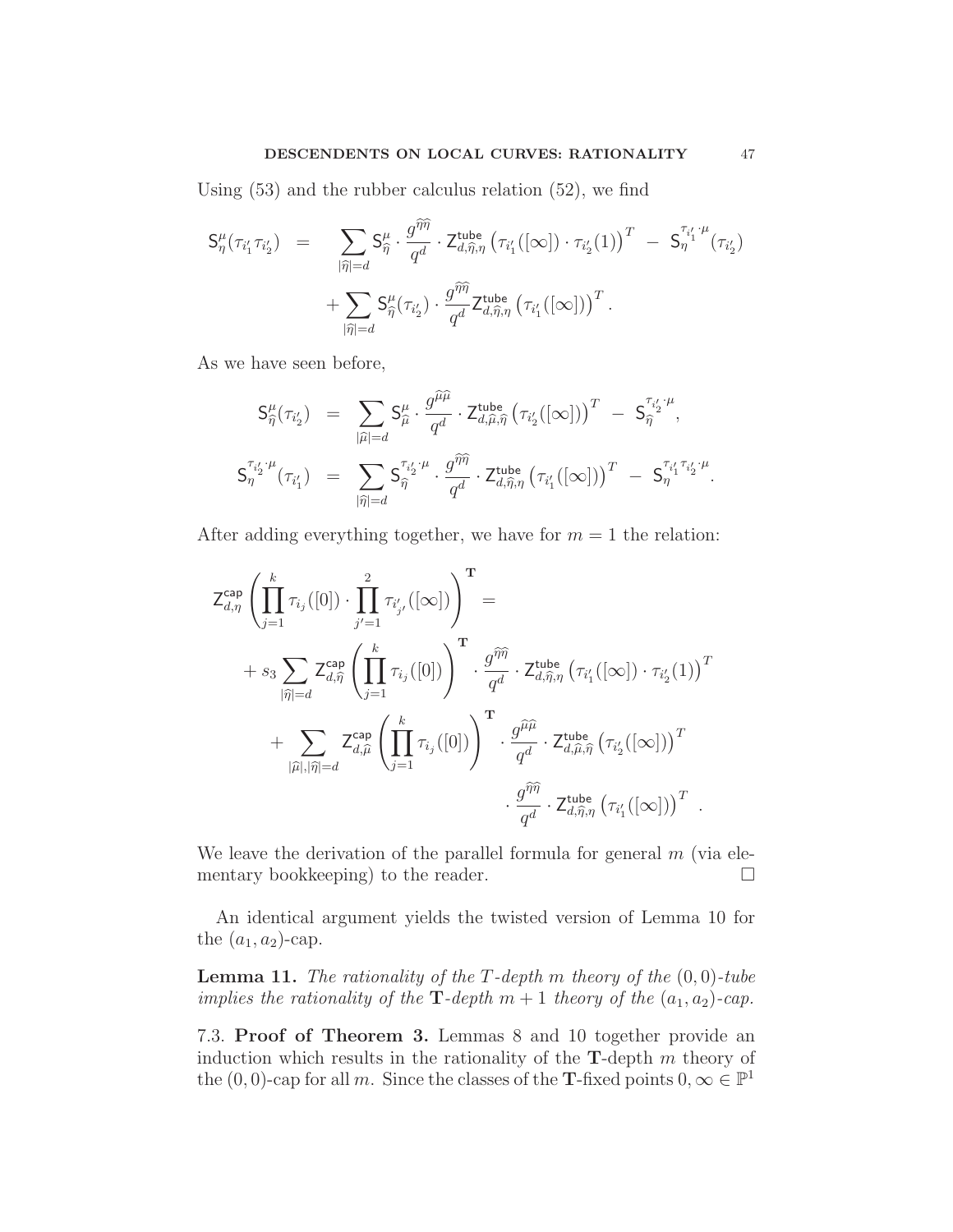generate  $H^*_\mathbf{T}(\mathbb{P}^1, \mathbb{Z})$  after localization, all partition functions

$$
\mathsf{Z}_{d,\eta}^{\mathsf{cap}}\left(\prod_{j=1}^k \tau_{i_j}(\gamma_j)\right)^{\mathbf{T}}, \quad \gamma_j \in H^*_{\mathbf{T}}(\mathbb{P}^1,\mathbb{Z})
$$

are Laurent series in q of rational functions in  $\mathbb{Q}(q,s_1,s_2,s_3)$ .  $\Box$ 

7.4. Proof of Proposition 6. Using Lemma 11, we obtain the extension of Theorem 3 to twisted  $(a_1, a_2)$ -caps.

**Proposition 7.** For  $\gamma_j \in H^*_{\mathbf{T}}(\mathbb{P}^1, \mathbb{Z})$ , the descendent series

$$
\mathsf{Z}^{(a_1,a_2)}_{d,\eta} \left(\prod_{j=1}^k \tau_{i_j}(\gamma_j)\right)^{\mathbf{T}}
$$

of the  $(a_1,a_2)$ -cap is the Laurent expansion in q of a rational function in  $\mathbb{Q}(q,s_1,s_2,s_3)$ .

By taking the  $s_3 = 0$  specialization of Proposition 7, we obtain the rationality of the T-depth m theory of the  $(a_1, a_2)$ -cap for all m. Proposition 6 then follows from Lemma 7.

7.5. **T-equivariant tubes.** The  $(a_1, a_2)$ -tube is the total space of

 $\mathcal{O}_{\mathbb{P}^1}(a_1) \oplus \mathcal{O}_{\mathbb{P}^1}(a_2) \to \mathbb{P}^1$ 

relative to the fibers over both  $0, \infty \in \mathbb{P}^1$ . We lift the  $\mathbb{C}^*$ -action on  $\mathbb{P}^1$  to  $\mathcal{O}_{\mathbb{P}^1}(a_i)$  with fiber weights 0 and  $a_i s_3$  over  $0, \infty \in \mathbb{P}^1$ . The 2-dimensional torus T acts on the  $(a_1, a_2)$ -tube by scaling the line summands, so we obtain a **T**-action on the  $(a_1, a_2)$ -tube.

**Proposition 8.** For  $\gamma_j \in H^*_{\mathbf{T}}(\mathbb{P}^1, \mathbb{Z})$ , the descendent series

$$
\mathsf{Z}_{d,\eta_1\eta_2}^{(a_1,a_2)}\left(\prod_{j=1}^k\tau_{i_j}(\gamma_j)\right)^\mathbf{T}
$$

of the  $(a_1,a_2)$ -tube is the Laurent expansion in q of a rational function in  $\mathbb{Q}(q,s_1,s_2,s_3)$ .

Proof. Consider the descendent series

(54) 
$$
Z_{d,\eta_2}^{(a_1,a_2)}\left(L\prod_{j'=1}^{k'}\tau_{i'_{j'}}(1)\prod_{j=1}^{k}\tau_{i_j}([\infty])\right)^{\mathrm{T}}
$$

of the  $(a_1, a_2)$ -cap where L is a monomial in the descendents of [0]. The  $(a_1, a_2)$ -cap admits a **T**-equivariant degeneration to a standard  $(0, 0)$ cap and an  $(a_1, a_2)$ -tube by bubbling off  $0 \in \mathbb{P}^1$ . The insertions  $\tau_{i_j}([0])$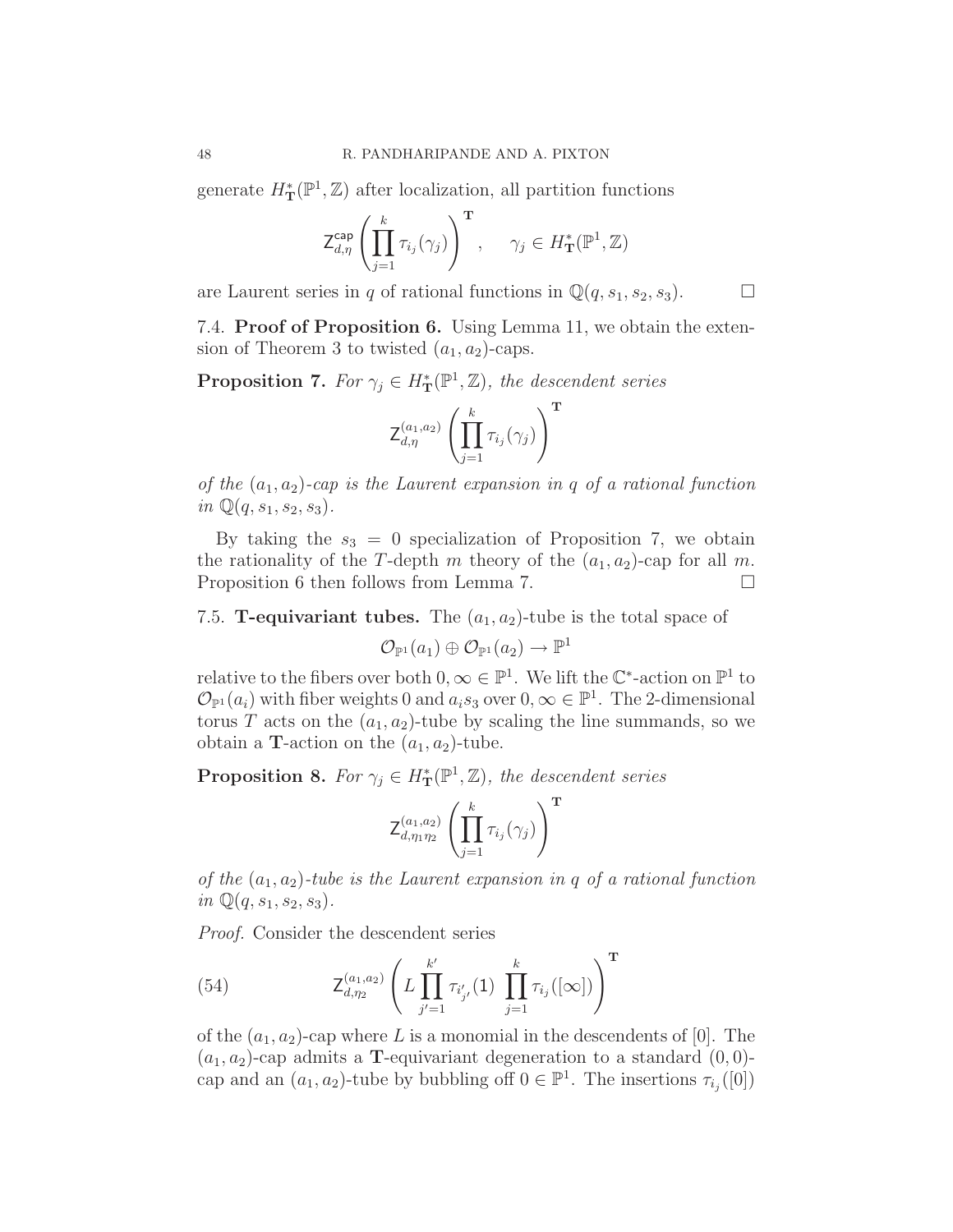of L are sent **T**-equivariantly to the non-relative point of the  $(0, 0)$ -cap. Since (54) is rational by Proposition 7 and the matix  $M_d$  of Lemma 7 is full rank, the rationality of

$$
\mathsf{Z}^{(a_1,a_2)}_{d,\eta_1\eta_2} \left(\prod_{j'=1}^{k'} \tau_{i'_{j'}}(1) \prod_{j=1}^{k} \tau_{i_j}([\infty])\right)^\mathbf{T}
$$

follows by induction on  $k'$  from the degeneration formula. The classes 1 and  $[\infty]$  generate  $H^*_T(\mathbb{P}^1, \mathbb{Z})$  after localization.

#### 8. Descendents of odd cohomology

8.1. **Reduction to**  $(0,0)$ . Let  $N/S$  be the relative geometry of a split rank 2 bundle on a nonsingular projective curve  $C$  of genus  $q$ . Let

$$
\alpha_1, \dots, \alpha_g, \beta_1, \dots, \beta_g \in H^1(C, \mathbb{Z})
$$

be a standard symplectic basis of the odd cohomology of C. Proposition 6 establishes Theorem 2 in case only the descendents of the even classes  $1, \mathsf{p} \in H^*(C, \mathbb{Z})$  are present. The descendents of  $\alpha_i$  and  $\beta_j$  will now be considered.

The relative geometry  $N/S$  may be T-equivariantly degenerated to

$$
\mathcal{O}_C \oplus \mathcal{O}_C \to C
$$

and an  $(a_1, a_2)$ -cap. The relative points and the descendents  $\tau_k(\alpha_i)$ and  $\tau_k(\beta_j)$  in the integrand remain on C. Since the rationality of the T-equivariant descendent theory of the  $(a_1, a_2)$ -cap has been proven, we may restrict our study of the descendents of odd cohomology to the  $(0, 0)$  relative geometry over C.

8.2. **Proof of Theorem 2.** The full descendent theories of  $(0,0)$  relative geometries of curves C are uniquely determined by the even descendent theories of  $(0, 0)$  relative geometries by the following four properties:

- (i) Algebraicity of the virtual class,
- (ii) Degeneration formulas for the relative theory in the presence of odd cohomology,
- (iii) Monodromy invariance of the relative theory,
- (iv) Elliptic vanishing relations.

The properties (i)-(iv) were used in [18] to determine the full relative Gromov-Witten descendents of target curves in terms of the descendents of even classes.

The results of Section 5 of [18] are entirely formal and apply verbatim to the descendent theory of  $(0, 0)$  relative geometries of curves.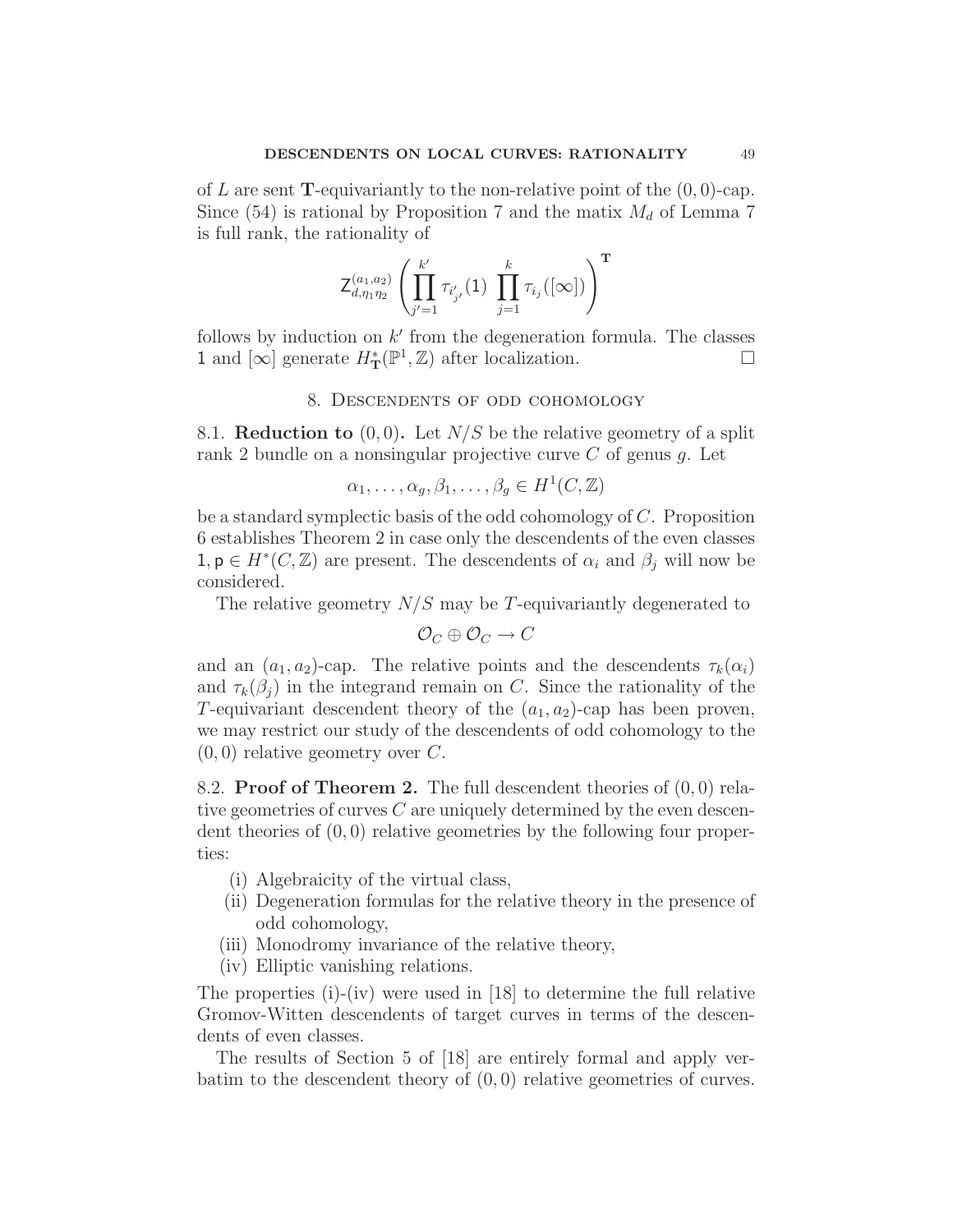Moreover, the rationality of the even theory implies the rationality of the full descendent theory.  $\Box$ 

#### 9. Denominators

9.1. Summary. We prove the denominator claims of Conjecture 3 when only descendents of 1 and  $p$  are present.

Theorem 5. If only descendents of even cohomology are considered, the denominators of the degree d descendent partition functions Z of Theorems 1, 2, and 3 are products of factors of the form  $q^k$  and

$$
1 - (-q)^r
$$

for  $1 \leq r \leq d$ .

Theorem 5 is proven by carefully tracing the denominators through the proofs of Theorems 1-3. When the descendents of odd cohomology are included, the strategy of Section 5 of [18] requires matrix inver $sions<sup>11</sup>$  for which we can not control the denominators.

Theorem 5 is new even when no descendents are present. For the trivial bundle

$$
N = \mathcal{O}_{\mathbb{P}^1} \oplus \mathcal{O}_{\mathbb{P}^1} \to \mathbb{P}^1 ,
$$

the T-equivariant partition  $\mathsf{Z}_{d,\eta^1,\eta^2,\eta^3}^{N/S}$  of Theorem 2 is (up to q shifts) equal to the 3-point function

$$
\langle \eta^1,\eta^2,\eta^3\rangle
$$

in the quantum cohomology of the Hilbert scheme of points of  $\mathbb{C}^2$ , see [19, 20].

Corollary. The 3-point functions in the T-equivariant quantum cohomology of Hilb( $\mathbb{C}^2$ , d) have possible poles in -q only at the r<sup>th</sup> roots of unity for r at most d.

*Proof.* By Theorem 5, we see the possible poles in  $-q$  of the 3-point functions are at 0 and the  $r^{th}$  roots of unity for r at most d. By definition, the 3-point functions have no poles at 0.  $\Box$ 

 $11$ Specifically, the matrix associated to Lemma 5.6 of [18] has an inverse with denominators we cannot at present constrain.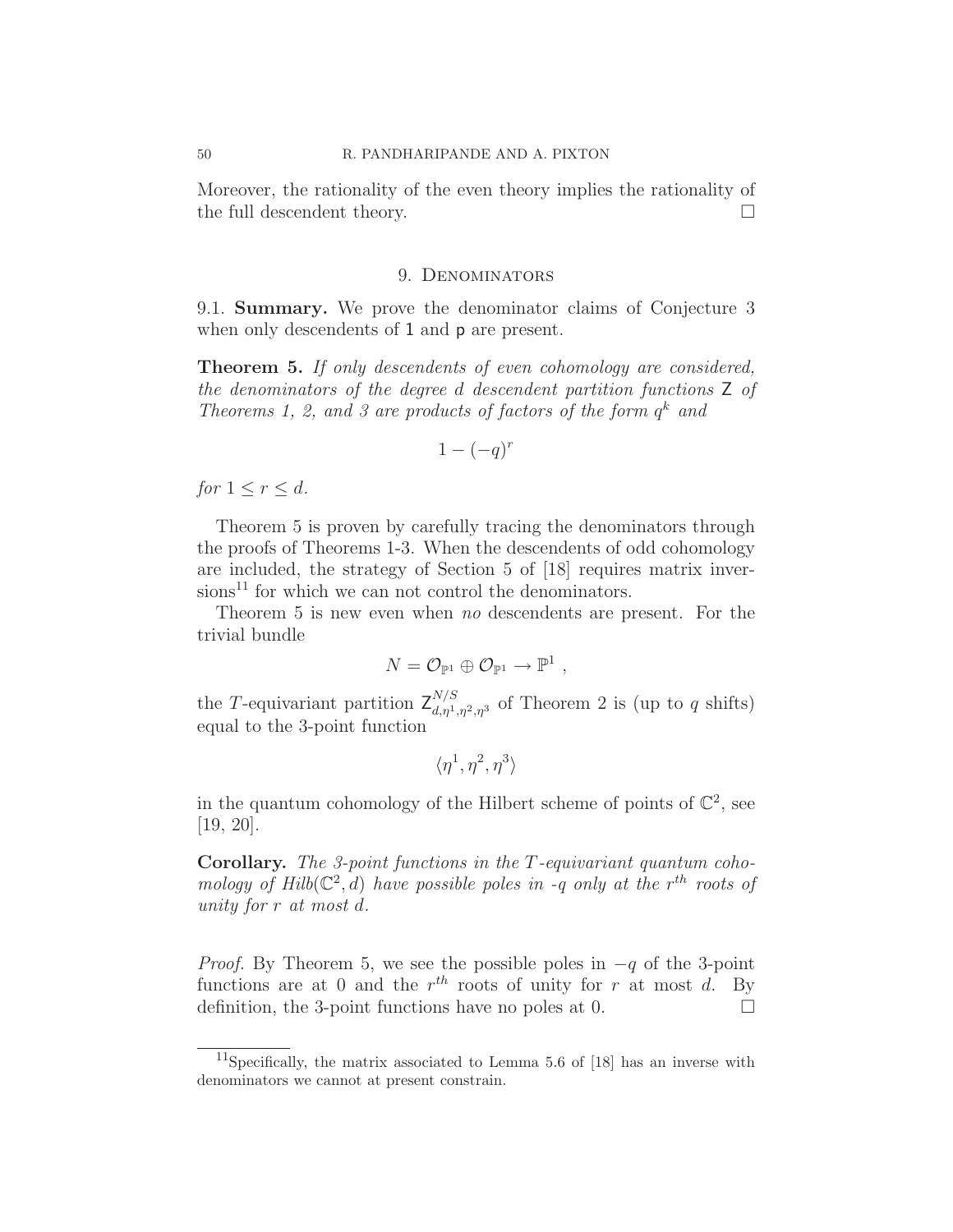9.2. Denominators for Proposition 2. We follow here the notation used in the proof of Proposition 2 in Section 3.

The matrix  $S_{\eta}^{\mu}$  is a fundamental solution of a linear differential equation with singularities only at 0 and  $r^{th}$  roots of unity for r at most d, see [21]. Hence, the poles in  $-q$  of the evaluation

$$
{\sf S}^\mu_\eta|_{s_3=\frac{1}{a}(s_1+s_2)}
$$

can occur only at 0 and  $r^{th}$  roots of unity for r at most d. The denominator claim of Theorem 5 for Proposition 2 then follows directly from the proof in Section 3.5.

While only the rationality of Theorem 4 is needed in the proof of Proposition 2, the much stronger Laurent polynomiality of Theorem 4 is used here.

9.3. Denominators for T-equivariant stationary theory. Consider the denominators of

$$
\mathsf{Z}^{N/S}_{d,\eta^1,\ldots,\eta^r}\left(\prod_{j=1}^k\tau_{i_j}(\mathsf{p})\right)^T\ .
$$

The denominator result for the T-equivariant stationary theory of the  $(0, 0)$ -cap is obtained from the denominator result for Proposition 2 by the specialization  $s_3 = 0$ . By degenerating all the descendents  $\tau_{i_j}(\mathbf{p})$  on to a  $(0,0)$ -cap, we need only study the denominators of T-equivariant partition functions  $Z_{d,\eta^1,\dots,\eta^r}^{N/S}$  with no descendent insertions.

The denominator result for the T-equivariant  $(a, b)$ -tube with no descendents is again a consequence of the study of the fundamental solution in [21]. By repeated degenerations (using the  $(a, b)$ -tube for the twists in  $N$ ), we need only study the denominators of  $T$ -equivariant partition functions  $\mathsf{Z}_{d,\eta^1,\eta^2,\eta^3}^{(0,0)}$  with 3 relative insertions.

9.4. Relative/descendent correspondence. Relative conditions in the theory of local curves were exchanged for descendents in the proof of Lemma 7. For the denominator result for  $\mathsf{Z}_{d,\eta^1,\eta^2,\eta^3}^{(0,0)}$ , we require a more efficient correspondence.

**Proposition 9.** Let  $d > 0$  be an integer. The square matrix with coefficients

(55) 
$$
Z_{d,\lambda}^{\text{cap}}\left(\tau_{\mu_1-1}([0])\cdots\tau_{\mu_{\ell(\mu)}-1}([0])\right)^T
$$

as  $\lambda$  and  $\mu$  vary among partitions of d

- (i) is triangular with respect to the partial ordering by length,
- (ii) has diagonal entries given by monomials in q,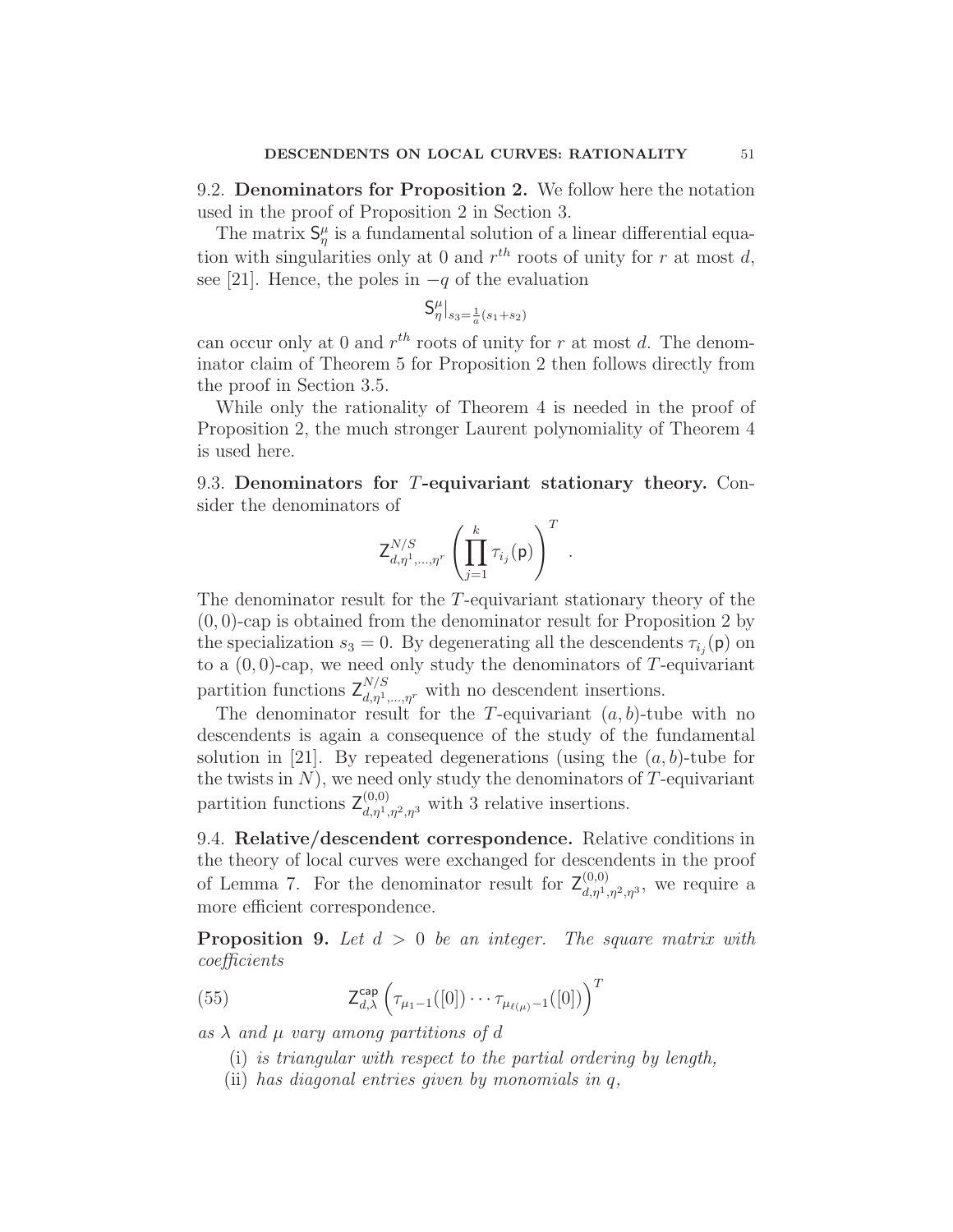(iii) and is of maximal rank.

Proof. The Proposition follows from the results of Section 4.6 of [20] applied to the theory of stable pairs. Our relative conditions  $\lambda$  are defined with identity weights in the T-equivariant cohomology of  $\mathbb{C}^2$ . For the proof, we weight all the parts of  $\lambda$  with he T-equivariant class of the origin in  $\mathbb{C}^2$ . Then, by compactness and dimension constraints, the triangularity of the matrix is immediate for partitions of different lengths. On the diagonal, the expected dimension of the integrals are 0. Using the compactification

(56) 
$$
\mathbb{C}^2 \times \mathbb{P}^1 \subset \mathbb{P}^2 \times \mathbb{P}^1
$$

as in Section 4.6 of [20], we obtain the triangularity of equal length partitions.

Consider the Hilbert scheme of points  $Hilb(\mathbb{C}^2, d)$  of the plane. Let F be the universal quotient sheaf on

$$
\mathrm{Hilb}(\mathbb{C}^2, d) \times \mathbb{C}^2,
$$

and define the descendent<sup>12</sup>

$$
\tau_k = \pi_* \left( \mathrm{ch}_{2+k}(\mathbb{F}) \right) \in A^k(\mathrm{Hilb}(\mathbb{C}^2, d), \mathbb{Q})
$$

as before (51). Using the compactification (56), we reduce the calculation of the diagonal entries to the pairing

(57) 
$$
s_1 s_2 \left\langle \tau_{c-1} \mid (c) \right\rangle_{\text{Hilb}(\mathbb{C}^2,d)} = \frac{1}{c!}
$$

which appears in [22].

We conclude the diagonal entries do not vanish. The diagonal entries are monomial in  $q$  by the usual vanishing obtained by the holomorphic symplectic form on  $\mathbb{C}^2$ . ¤

The denominator result holds for the nonvanishing entries of the correspondence matrix (55). Since the matrix is triangular with monomials in  $q$  on the diagonal, the denominator result holds for the *inverse* matrix.

We can now establish the denominator result for the T-equivariant 3-point function  $\mathsf{Z}_{d,\eta^1,\eta^2,\eta^3}^{(0,0)}$ . We start with the descendent series

(58) 
$$
Z_{d,\eta^3}^{0,0}\left(\tau_{\mu_1-1}(p)\cdots\tau_{\mu_{\ell(\mu)}-1}(p)\cdot\tau_{\widehat{\mu}_1-1}(p)\cdots\tau_{\widehat{\mu}_{\ell(\widehat{\mu})}-1}(p)\right)
$$

for partitions  $\mu$  and  $\hat{\mu}$  of d. The denominator result holds for all series (58). By bubbling all the descendents  $\tau_{\mu_i-1}(\mathsf{p})$  off of the point  $0 \in \mathbb{P}^1$ and bubbling all the descendents  $\tau_{\hat{\mu}_i-1}(\mathsf{p})$  off of the point  $1 \in \mathbb{P}^1$ , we

<sup>&</sup>lt;sup>12</sup>The Chern character of  $\mathbb F$  is properly supported over Hilb( $\mathbb C^2$ , d).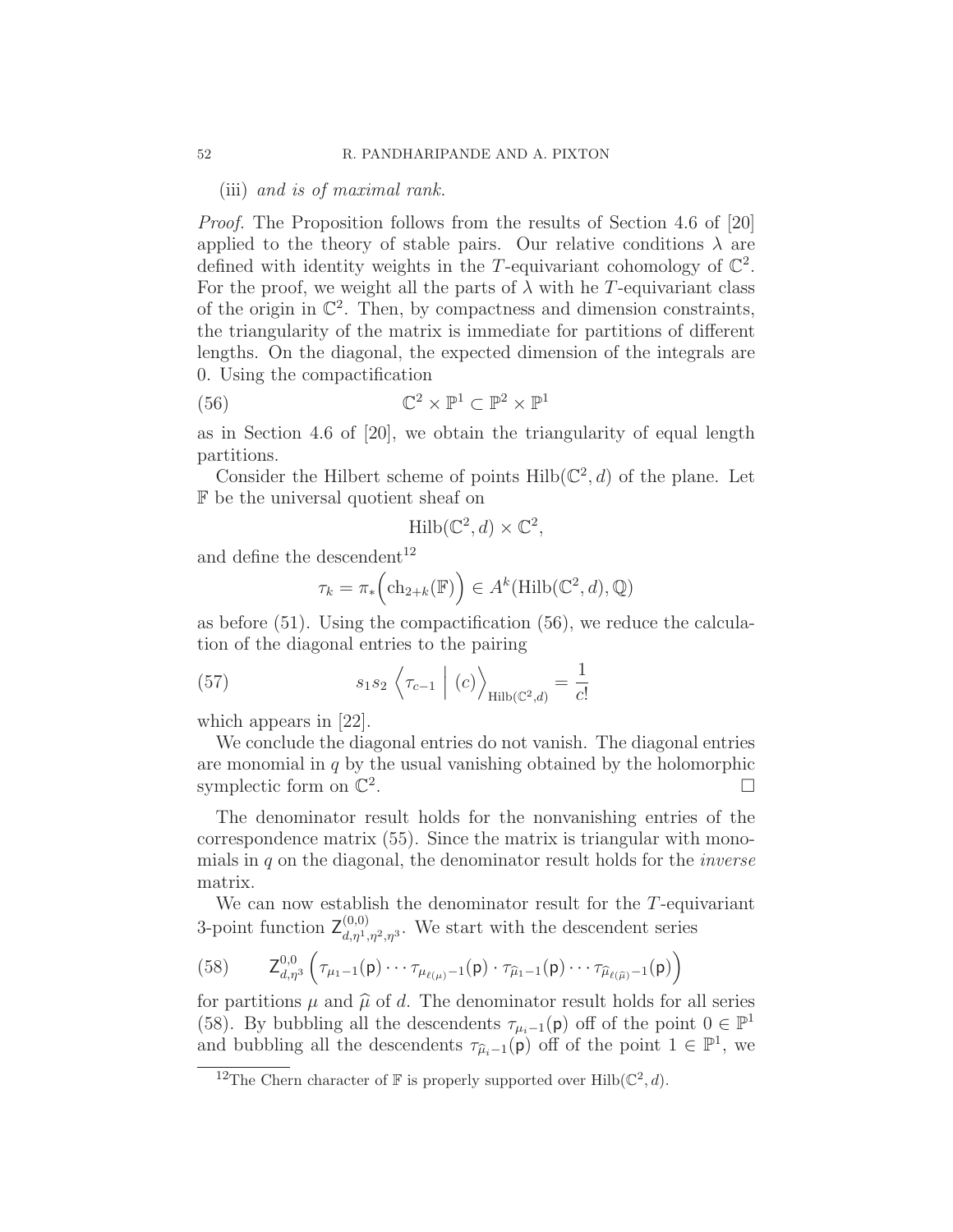conclude the denominator result for  $Z_{d,\eta^1,\eta^2,\eta^3}^{(0,0)}$  from the denominator result for the inverse of the correspondence matrix (55).

9.5. Denominators for Theorems 2-3. The denominator result for Theorem 3 is obtained by following the proof given in Sections 5-7. An important point is to replace the matrix  $M_d$  appearing in the proof of Lemma 7 with the correspondence matrix (55). The required matrix inversion then keeps the denominator form. The rest of the proof of Theorem 3 respects the denominators.

Proposition 6 is the statement of Theorem 2 for descendents of even cohomology. Again, the proof respects the denominators. The proof of Theorem 5 is complete.  $\Box$ 

#### **REFERENCES**

- [1] K. Behrend, Donaldson-Thomas invariants via microlocal geometry, math.AG/0507523.
- [2] K. Behrend and B. Fantechi, The intrinsic normal cone, Invent. Math. 128 (1997), 45–88.
- [3] T. Bridgeland, Hall algebras and curve-counting invariants, arXiv:1002.4372.
- [4] J. Bryan and R. Pandharipande, The local Gromov-Witten theory of curves, JAMS 21 (2008), 101–136.
- [5] S. K. Donaldson and R. P. Thomas, Gauge theory in higher dimensions. In The geometric universe (Oxford, 1996), 31–47. Oxford Univ. Press, Oxford, 1998.
- [6] C. Faber and R. Pandharipande, Hodge integrals and Gromov-Witten theory, Invent. Math. 139 (2000), 173–199.
- [7] T. Graber and R. Pandharipande, Localization of virtual classes, Invent. Math., 135, 487–518, 1999.
- [8] D. Huybrechts and M. Lehn, *The geometry of moduli spaces of shaves*. Aspects of Mathematics, E31. Friedr. Vieweg & Sohn, Braunschweig, 1997.
- [9] D. Joyce and Y. Song, A theory of generalized Donaldson-Thomas invariants, arXiv:0810.5645.
- [10] J. Le Potier, Systèmes cohérents et structures de niveau, Astérisque, 214, 1993.
- [11] J. Li and G. Tian, Virtual moduli cycles and Gromov-Witten invariants of algebraic varieties, J. AMS 11 (1998), 119–174.
- [12] J. Li and B. Wu, Degeneration of Donaldson-Thomas invariants, preprint 2009.
- [13] D. Maulik, A. Oblomkov, A. Okounkov, and R. Pandharipande, The Gromov-Witten/Donaldson-Thomas correspondence for toric 3-folds, Invent. Math. (to appear). arXiv:0809.3976.
- [14] D. Maulik, N. Nekrasov, A. Okounkov, and R. Pandharipande, *Gromov*-Witten theory and Donaldson-Thomas theory. I, Compos. Math. 142 (2006), 1263–1285.